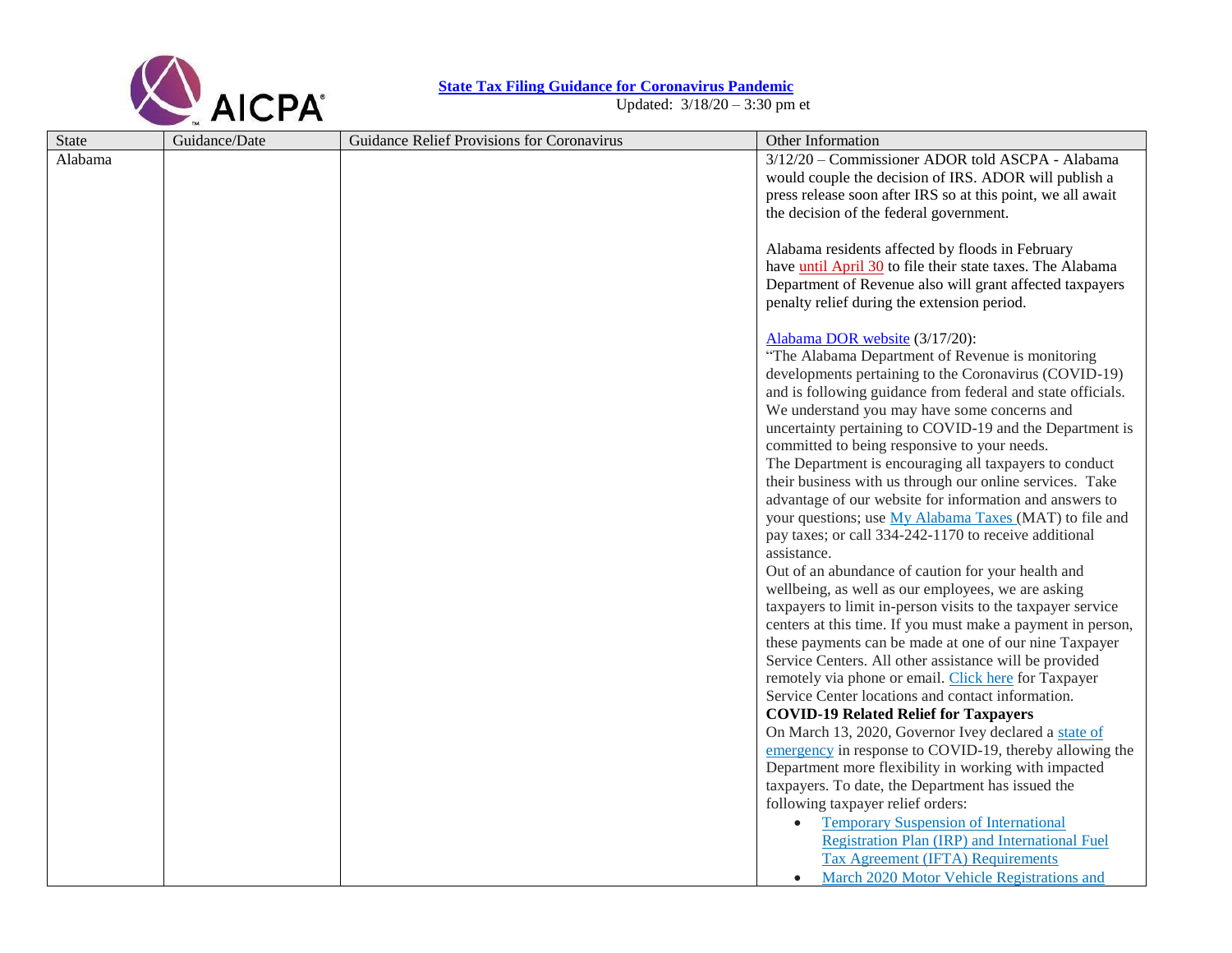| <b>State</b> | Guidance/Date               | Guidance Relief Provisions for Coronavirus                        | Other Information                                                                                                 |
|--------------|-----------------------------|-------------------------------------------------------------------|-------------------------------------------------------------------------------------------------------------------|
|              |                             |                                                                   | Property Tax Payments and Penalties Extension                                                                     |
|              |                             |                                                                   | It is expected that the IRS will soon announce extensions                                                         |
|              |                             |                                                                   | of deadlines for filing federal income tax returns. The                                                           |
|              |                             |                                                                   | Department plans to mirror these return filing                                                                    |
|              |                             |                                                                   | extensions as appropriate and enter corresponding                                                                 |
|              |                             |                                                                   | taxpayer relief orders. Please monitor the Department's                                                           |
|              |                             |                                                                   | Newsroom for updates.                                                                                             |
|              |                             |                                                                   | Other assistance may be available on a case-by-case<br>basis to individuals and businesses that cannot file their |
|              |                             |                                                                   | tax returns on time due to the COVID-19 outbreak by                                                               |
|              |                             |                                                                   | contacting the Department at the numbers below.                                                                   |
|              |                             |                                                                   | <b>Helpful Contact Information:</b>                                                                               |
|              |                             |                                                                   | Individual Income Tax: 334-353-0602                                                                               |
|              |                             |                                                                   | Corporate Income Tax: 334-242-1200                                                                                |
|              |                             |                                                                   | Pass-through Entities: 334-242-1033                                                                               |
|              |                             |                                                                   | Sales and Use Tax: 334-242-1490                                                                                   |
|              |                             |                                                                   | Business Privilege Tax: 334-353-7923                                                                              |
|              |                             |                                                                   | Withholding Tax: 334-242-1300"<br>$\bullet$                                                                       |
| Alaska       |                             |                                                                   |                                                                                                                   |
| Arizona      |                             |                                                                   |                                                                                                                   |
| Arkansas     |                             |                                                                   |                                                                                                                   |
| California   | <b>Executive Order</b>      | California has pushed its tax filing and payment deadline to      | <b>CDTFA COVID-19 State of Emergency Webpage:</b>                                                                 |
|              | (3/12/20),                  | June 15, waive interest and late filing and late payment          | (3/17/20)                                                                                                         |
|              | Press release $(3/12/20)$ , | penalties.                                                        | "COVID-19 State of Emergency                                                                                      |
|              |                             |                                                                   | On March 12, 2020, Governor Newson issued an                                                                      |
|              | <b>FTB News release</b>     | "Delays the deadline for state tax filing by 60 days for          | Executive Order in response to the COVID-19 State of                                                              |
|              | (3/13/20)                   | individuals and businesses unable to file on time based on        | Emergency. Pursuant to this Executive Order, through                                                              |
|              |                             | compliance with public health requirements related to COVID-      | May 11th, the CDTFA has the authority to assist                                                                   |
|              |                             | 19 filings;"                                                      | individuals and businesses impacted by complying with a                                                           |
|              | <b>FTB FAQs</b> (3/17/20):  | FTB News Release (3/13/2020):                                     | state or local public health official's imposition or<br>recommendation of social distancing measures related to  |
|              |                             | Sacramento - The Franchise Tax Board (FTB) today                  | COVID-19. This assistance includes granting extensions                                                            |
|              | CA payroll taxes - EDD      | announced special tax relief for California taxpayers affected    | for filing returns and making payments, relief from                                                               |
|              | website $(3/20)$            | by the COVID-19 pandemic. Affected taxpayers are granted          | interest and penalties, and filing a claim for refund.                                                            |
|              |                             | an extension to file 2019 California tax returns and make         | Taxpayers may request assistance by contacting the                                                                |
|              | <b>San Francisco news</b>   | certain payments until June 15, 2020, in line with Governor       | CDTFA. Requests for relief of interest or penalties or                                                            |
|              | release $(3/11/20)$         | Newsom's March 12 Executive Order.                                | requesting an extension for filing a return may be made                                                           |
|              |                             | "During this public health emergency, every Californian should    | through our <b>online services</b> . Taxpayers may also                                                           |
|              | (June $15$ – extension to   | be free to focus on their health and wellbeing," said State       | request assistance in writing by sending a letter to the                                                          |
|              | file and pay (including     | Controller Betty T. Yee, who serves as chair of FTB. "Having      | address below or contacting us via email. We are also                                                             |
|              | first quarter estimated     | extra time to file their taxes helps allows people to do this, as | available to answer questions and provide assistance for                                                          |
|              | payments), waive            | the experts work to control the spread of coronavirus."           | taxpayers that call our Customer Service Center at 800-                                                           |
|              | interest and penalty)       |                                                                   | 400-7115. This includes assistance if you are unable to                                                           |
|              |                             | This relief includes moving the various tax filing and            | make a timely tax payment.                                                                                        |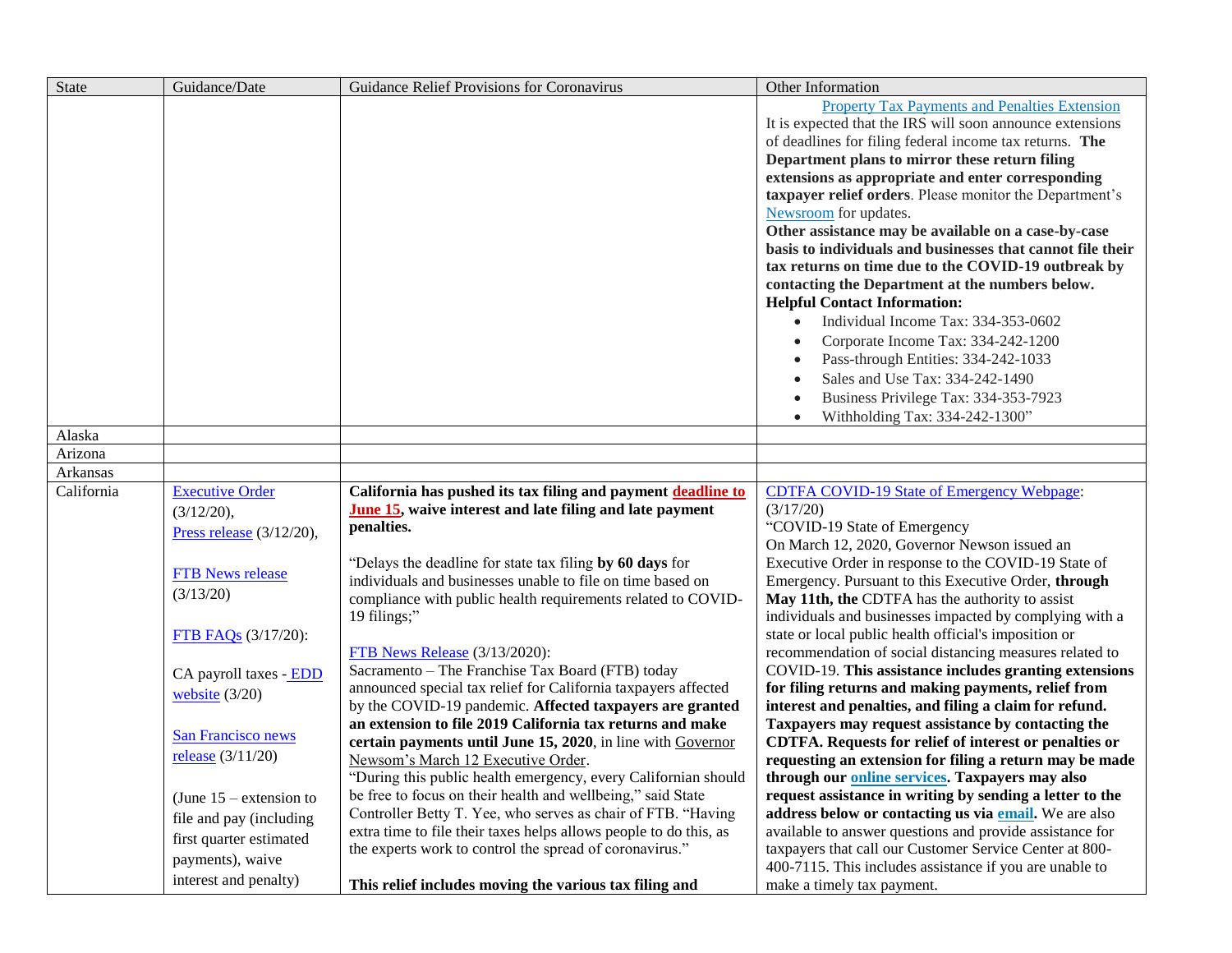| State | Guidance/Date | Guidance Relief Provisions for Coronavirus                                                                        | Other Information                                                                                        |
|-------|---------------|-------------------------------------------------------------------------------------------------------------------|----------------------------------------------------------------------------------------------------------|
|       |               | payment deadlines that occur on March 15, 2020, through                                                           | California Department of Tax and Fee Administration                                                      |
|       |               | June 15, 2020, to June 15, 2020. This includes:                                                                   | Return Analysis Unit, MIC 35                                                                             |
|       |               | • Partnerships and LLCs who are taxed as                                                                          | PO Box 942879                                                                                            |
|       |               | partnerships whose tax returns are due on March 15                                                                | Sacramento, CA 94279-0035" (3/17/20)                                                                     |
|       |               | now have a 90-day extension to file and pay by June                                                               |                                                                                                          |
|       |               | 15.                                                                                                               | Regarding (2), the CDTFA's emergency tax or fee relief is                                                |
|       |               | Individual filers whose tax returns are due on April<br>$\bullet$                                                 | available for business owners and feepayers directly                                                     |
|       |               | 15 now have a 60-day extension to file and pay by                                                                 | affected by disasters declared as state of emergencies over                                              |
|       |               | <b>June 15.</b>                                                                                                   | the past three years, may include extension of tax return                                                |
|       |               | Quarterly estimated tax payments due on April 15                                                                  | due dates, relief of penalty and interest, or replacement                                                |
|       |               | now have a 60-day extension to pay by June 15.                                                                    | copies of records lost due to disasters. An extension of                                                 |
|       |               | The FTB's June 15 extended due date may be pushed back                                                            | up to three months to file and pay taxes is available in<br>32 of the programs administered by the CDTFA |
|       |               | even further if the Internal Revenue Service grants a longer                                                      | (including sales and use tax, various fuel taxes, and                                                    |
|       |               | relief period.                                                                                                    | cigarette and tobacco products taxes) for taxpayers                                                      |
|       |               |                                                                                                                   | directly affected by COVID-19 who, as a result, cannot                                                   |
|       |               | Taxpayers claiming the special COVID-19 relief should<br>write the name of the state of emergency (for example,   | meet their filing and payment deadlines. Affected                                                        |
|       |               | COVID-19) in black ink at the top of the tax return to alert                                                      | taxpayers may apply online for relief from penalties                                                     |
|       |               | FTB of the special extension period. If taxpayers are e-                                                          | and interest and request online a filing extension.                                                      |
|       |               | filing, they should follow the software instructions to enter                                                     | Business owners and fee payers who need to obtain                                                        |
|       |               | disaster information.                                                                                             | copies of CDTFA tax records will be able to receive                                                      |
|       |               |                                                                                                                   | replacements free of charge.                                                                             |
|       |               | The FTB will also waive interest and any late filing or late                                                      |                                                                                                          |
|       |               | payment penalties that would otherwise apply."                                                                    | CALCPA in contact with FTB and our other state tax                                                       |
|       |               |                                                                                                                   | agencies and are awaiting more specifics.                                                                |
|       |               | FTB FAQs (3/17/20):                                                                                               |                                                                                                          |
|       |               | "What business entities qualify for the June 15, 2020, extended                                                   | California Department of Public Health website on                                                        |
|       |               | deadline to file and pay taxes?                                                                                   | coronavirus                                                                                              |
|       |               | The new extensions announced in the March 13, 2020 news                                                           |                                                                                                          |
|       |               | release apply to any business entity with a California return                                                     |                                                                                                          |
|       |               | or payment due between March 15 and June 15. This                                                                 |                                                                                                          |
|       |               | includes Corporations, S-Corps, LLCs, Partnerships, and                                                           |                                                                                                          |
|       |               | other entity types with returns due during this period.                                                           |                                                                                                          |
|       |               | How does FTB define who is "affected by the COVID-19                                                              |                                                                                                          |
|       |               | pandemic"? How would they need to demonstrate this?                                                               |                                                                                                          |
|       |               | A taxpayer does not have to be directly impacted.<br>Taxpayers who experience any difficulty in filing or paying, |                                                                                                          |
|       |               | as a result of COVID-19, are included in this relief. For                                                         |                                                                                                          |
|       |               | example, some taxpayers may not be able to get their tax                                                          |                                                                                                          |
|       |               | returns prepared due to the unavailability of their paid tax                                                      |                                                                                                          |
|       |               | preparers or through free tax preparation programs.                                                               |                                                                                                          |
|       |               | Quarantine or infection could also affect someone's ability                                                       |                                                                                                          |
|       |               | to file or pay on time.                                                                                           |                                                                                                          |
|       |               |                                                                                                                   |                                                                                                          |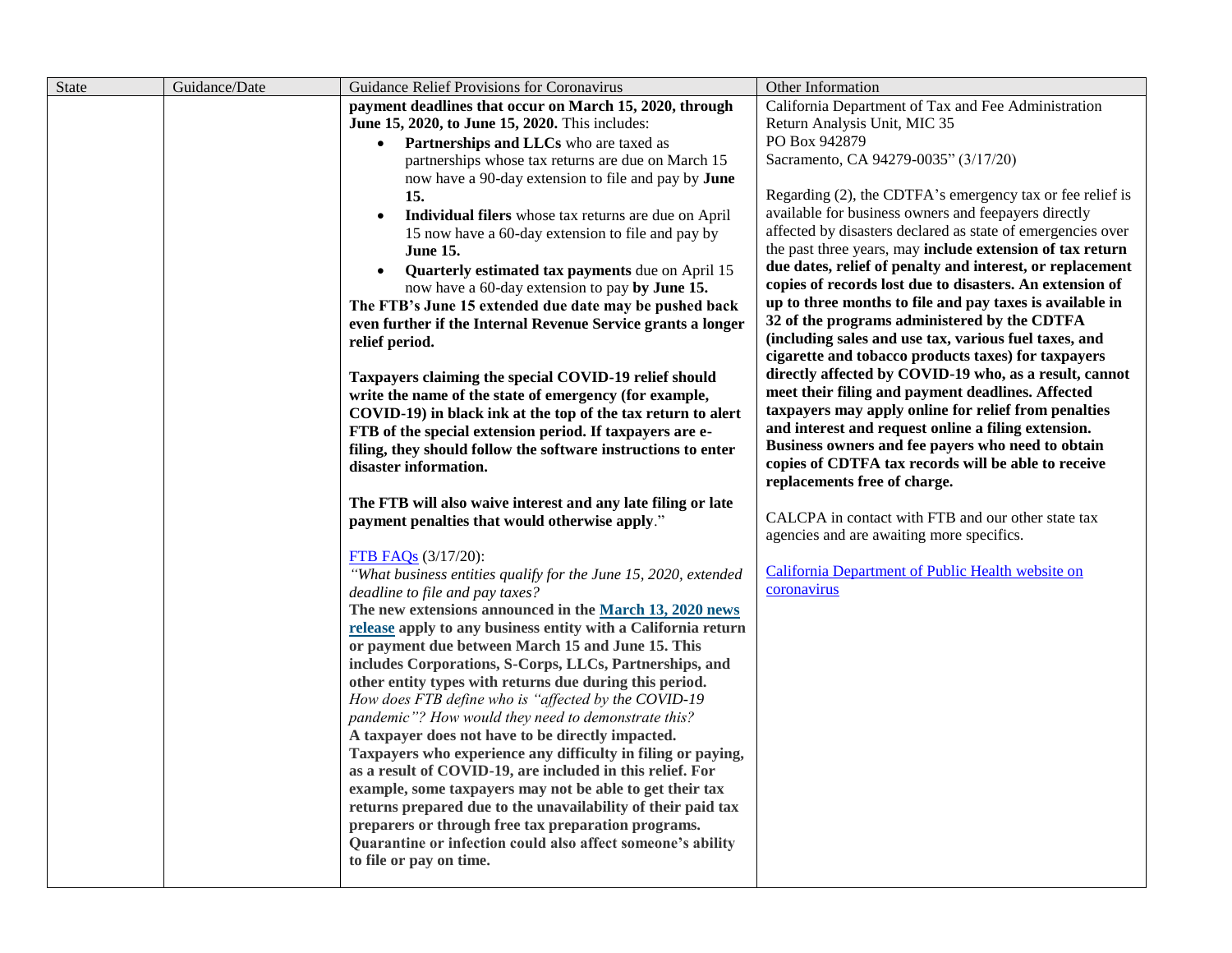| <b>State</b> | Guidance/Date | Guidance Relief Provisions for Coronavirus                                                                                             | Other Information                                                                                                 |
|--------------|---------------|----------------------------------------------------------------------------------------------------------------------------------------|-------------------------------------------------------------------------------------------------------------------|
|              |               | Taxpayers will self-identify on their tax returns as they do                                                                           |                                                                                                                   |
|              |               | with other natural disasters." $(3/17/20)$                                                                                             |                                                                                                                   |
|              |               | CA payroll taxes (March 2020 EDD website) - "Employers                                                                                 |                                                                                                                   |
|              |               | statewide directly affected by the new coronavirus (COVID-19)                                                                          |                                                                                                                   |
|              |               | may request up to a 60-day extension of time from the EDD                                                                              |                                                                                                                   |
|              |               | to file their state payroll reports and/or deposit payroll                                                                             |                                                                                                                   |
|              |               | taxes without penalty or interest. This extension may be<br>granted under Section 1111.5 of the California Unemployment                |                                                                                                                   |
|              |               | Insurance Code (CUIC). A written request for extension must                                                                            |                                                                                                                   |
|              |               | be received within 60 days from the original delinquent date of                                                                        |                                                                                                                   |
|              |               | the payment or return."                                                                                                                |                                                                                                                   |
|              |               |                                                                                                                                        |                                                                                                                   |
|              |               | San Francisco Mayor <i>announced</i> that small businesses may be                                                                      |                                                                                                                   |
|              |               | able to defer some business taxes: Defer "Business Taxes for                                                                           |                                                                                                                   |
|              |               | <b>Small Businesses</b>                                                                                                                |                                                                                                                   |
|              |               | In order to provide immediate cash-flow assistance to small                                                                            |                                                                                                                   |
|              |               | businesses, Mayor Breed will be working with Treasurer                                                                                 |                                                                                                                   |
|              |               | Cisneros to notify small businesses that the next round of                                                                             |                                                                                                                   |
|              |               | quarterly businesses taxes can be deferred. Businesses are                                                                             |                                                                                                                   |
|              |               | required to pre-pay their first quarter business taxes for current                                                                     |                                                                                                                   |
|              |               | tax year by April 30th. This announcement will allow                                                                                   |                                                                                                                   |
|              |               | businesses to not pre-pay, deferring payment due to February                                                                           |                                                                                                                   |
|              |               | 2021. No interest payments, fees, or fines will accrue as a result                                                                     |                                                                                                                   |
|              |               | of the deferral. This benefit will be offered to business with up<br>to \$10 million in gross receipts, benefiting approximately 8,050 |                                                                                                                   |
|              |               | businesses with an average \$5,400 tax payment deferral each."                                                                         |                                                                                                                   |
|              |               |                                                                                                                                        |                                                                                                                   |
|              |               | The San Francisco deadline for prepayment of first quarter tax                                                                         |                                                                                                                   |
|              |               | filings for businesses with up to \$10 million in gross receipts                                                                       |                                                                                                                   |
|              |               | would be delayed from April to next February 2021. The move                                                                            |                                                                                                                   |
|              |               | would help more than 8,000 businesses with an average \$5,400                                                                          |                                                                                                                   |
|              |               | tax payment. San Francisco business license fees will be also                                                                          |                                                                                                                   |
|              |               | deferred for three months.                                                                                                             |                                                                                                                   |
| Colorado     |               | Colorado officials said they would mirror IRS guidance as it is                                                                        | Colorado Department of Revenue (CDOR) webpage on                                                                  |
|              |               | updated amid the pandemic.                                                                                                             | (COVID-19) outbreak.                                                                                              |
|              |               |                                                                                                                                        | "To embrace social distancing as the best means of                                                                |
|              |               |                                                                                                                                        | combating the spread of the COVID-19 virus, the                                                                   |
|              |               |                                                                                                                                        | Colorado Department of Revenue (CDOR) will close all<br>facilities to the public but maintain internal and online |
|              |               |                                                                                                                                        | operations to best serve Coloradans, effective Wednesday,                                                         |
|              |               |                                                                                                                                        | March 18, through April 18.                                                                                       |
|              |               |                                                                                                                                        |                                                                                                                   |
|              |               |                                                                                                                                        | This includes but is not limited to:                                                                              |
|              |               |                                                                                                                                        | <b>Taxation Division</b>                                                                                          |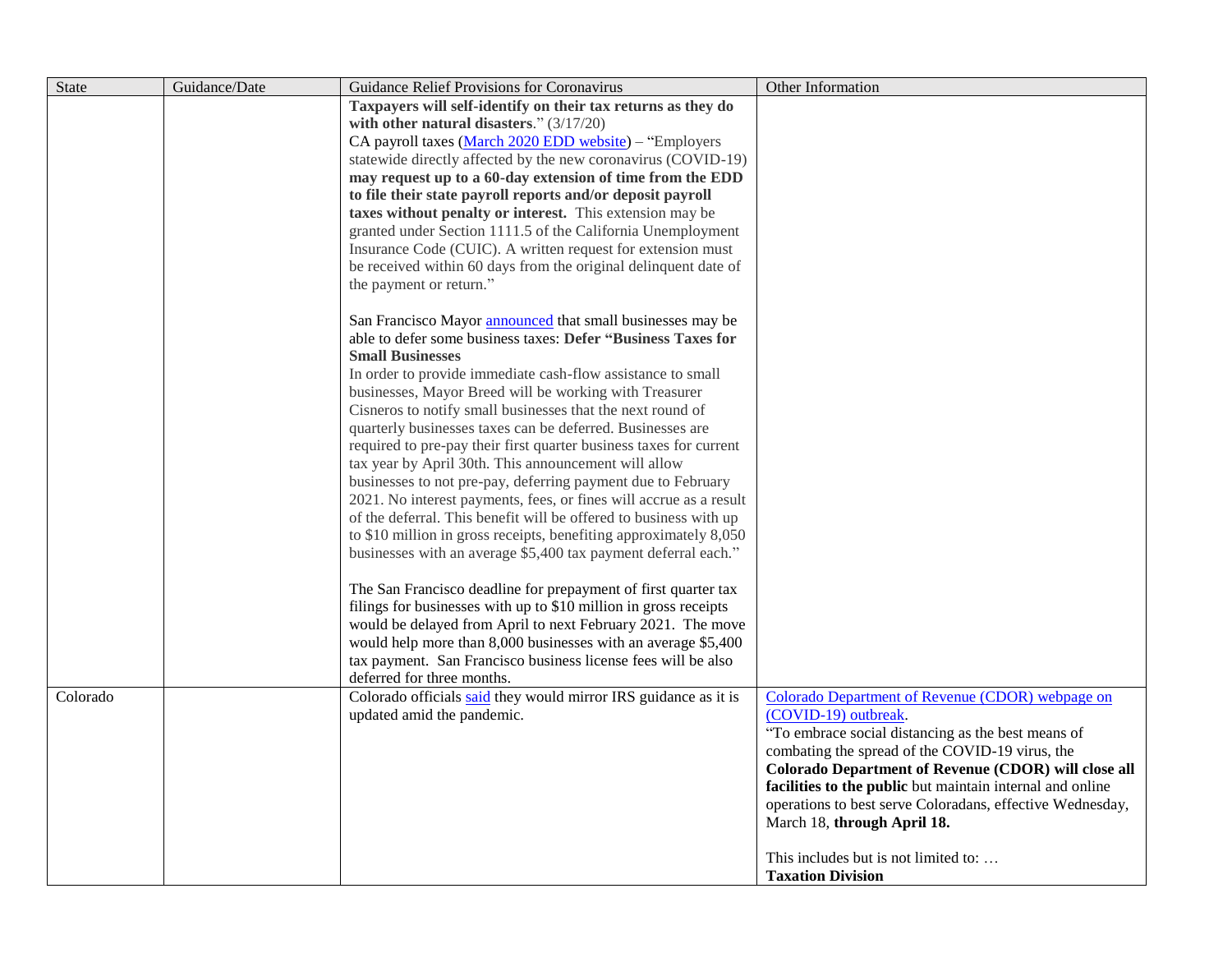| State | Guidance/Date | Guidance Relief Provisions for Coronavirus | Other Information                                                                        |
|-------|---------------|--------------------------------------------|------------------------------------------------------------------------------------------|
|       |               |                                            | <b>Taxpayer Services</b>                                                                 |
|       |               |                                            | Taxpayer service centers will be closed to the<br>$\bullet$                              |
|       |               |                                            | public but customers needing assistance can call the                                     |
|       |               |                                            | Taxpayer Helpline at 303-238-7378 from 8 a.m. to                                         |
|       |               |                                            | 4:30 p.m. Mon. - Fri.                                                                    |
|       |               |                                            | Services available online include                                                        |
|       |               |                                            | o Any service done via ROL can be done over the<br>phone                                 |
|       |               |                                            | Helping with individual tax issues and all things<br>$\circ$<br>related to income tax    |
|       |               |                                            | Helping businesses with sales tax returns and all<br>$\circ$<br>business tax issues      |
|       |               |                                            | Revenue Online (ROL) Account setup,<br>$\circ$                                           |
|       |               |                                            | maintenance and recovery.                                                                |
|       |               |                                            | Revenue Online Services will still be available:                                         |
|       |               |                                            | Make a Payment<br>$\circ$                                                                |
|       |               |                                            | File an income tax or sales tax return<br>$\circ$                                        |
|       |               |                                            | Check the status of a refund<br>$\circ$                                                  |
|       |               |                                            | Request a copy of your return<br>$\circ$<br>Respond to an inquiry letter                 |
|       |               |                                            | $\circ$<br>File a protest<br>$\circ$                                                     |
|       |               |                                            | File a PTC application<br>$\circ$                                                        |
|       |               |                                            | Submit Year End Withholding<br>$\circ$                                                   |
|       |               |                                            | Submit POA<br>$\circ$                                                                    |
|       |               |                                            | Request a letter ID<br>$\circ$                                                           |
|       |               |                                            | Verify a license or certificate<br>$\circ$                                               |
|       |               |                                            | View delinquent taxpayer list<br>$\circ$                                                 |
|       |               |                                            | Submit an e-filer attachment<br>$\circ$                                                  |
|       |               |                                            | Excise Tax Cigarette stamps will be available to be<br>$\bullet$                         |
|       |               |                                            | ordered via phone or by mail to licensed wholesalers                                     |
|       |               |                                            | from the Department of Revenue:                                                          |
|       |               |                                            | No walk-ins for pick-up of cigarette stamps will<br>$\circ$                              |
|       |               |                                            | be available.                                                                            |
|       |               |                                            | 20 cigarettes per stamp rolls, wide 20 count rolls,<br>$\circ$                           |
|       |               |                                            | 20 count sheets and 25 cigarette per stamp rolls.                                        |
|       |               |                                            | The Licensed distributors may order cigarette<br>$\circ$                                 |
|       |               |                                            | stamps by calling the Department of Revenue at                                           |
|       |               |                                            | 303-866-2570 or emailing dor_cdp-                                                        |
|       |               |                                            | research_unit@state.co.us.<br>The Department of Revenue will only be shipping<br>$\circ$ |
|       |               |                                            | cigarette stamps once per week. All orders have to                                       |
|       |               |                                            | be received by 4 pm Tuesday to guarantee mailing                                         |
|       |               |                                            | on the next day, Wednesday.                                                              |
|       |               |                                            | If taxpayers need to obtain an International Fuel Tax<br>$\bullet$                       |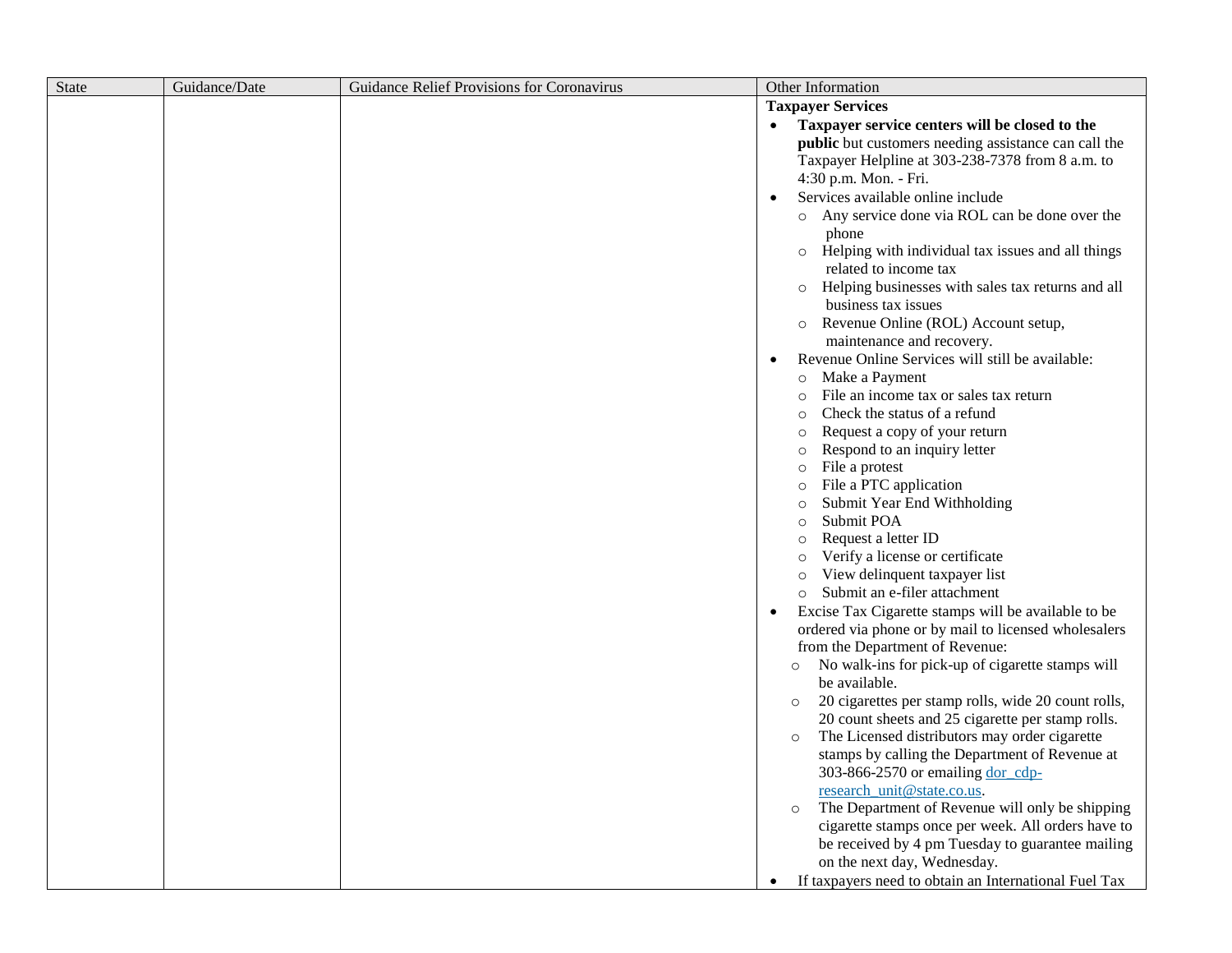| <b>State</b> | Guidance/Date                                                                                                                                                                                             | Guidance Relief Provisions for Coronavirus                                                                                                                                                                                                                                                                                                                                                                                                                                                                                                                                                                                                                              | Other Information                                                                                                                                                                                                                                                                                                                                                                                                                                                                                                                                                                                                                                                                                                                                                                                                                                                                                                                                                                                                                                                                                                                                                                                    |
|--------------|-----------------------------------------------------------------------------------------------------------------------------------------------------------------------------------------------------------|-------------------------------------------------------------------------------------------------------------------------------------------------------------------------------------------------------------------------------------------------------------------------------------------------------------------------------------------------------------------------------------------------------------------------------------------------------------------------------------------------------------------------------------------------------------------------------------------------------------------------------------------------------------------------|------------------------------------------------------------------------------------------------------------------------------------------------------------------------------------------------------------------------------------------------------------------------------------------------------------------------------------------------------------------------------------------------------------------------------------------------------------------------------------------------------------------------------------------------------------------------------------------------------------------------------------------------------------------------------------------------------------------------------------------------------------------------------------------------------------------------------------------------------------------------------------------------------------------------------------------------------------------------------------------------------------------------------------------------------------------------------------------------------------------------------------------------------------------------------------------------------|
| Connecticut  | Press Release on<br>business returns<br>(3/15/20)<br>$(June 15 - business)$<br>returns - passthrough,<br>UBIT, Corp – file and<br>payment extended)<br>(Individual – will follow<br>IRS file and payment) | Business returns extended until June 15. Individuals'<br>returns to follow IRS relief.<br>"Effective Immediately: DRS Extends Filing Deadline for<br><b>Certain Annual State Business Tax Returns</b><br>(Hartford, CT) - The Connecticut Department of Revenue<br>Services (DRS) is using their statutory authority to grant an<br>automatic extension of Connecticut filing deadlines for<br>certain annual tax returns in order to support businesses<br>during the COVID-19 outbreak effectively immediately. This is<br>consistent with the emergency declarations signed by Governor<br>Lamont.<br>"DRS understands some business taxpayers may find it difficult | Agreement (IFTA) decal, we would ask that they first<br>call the FuelTax Unit at 303-205-8205, option 1, to<br>handle the account specific issues. After that call,<br>taxpayers can arrange a time to pick up the IFTA<br>decal.<br>Income Tax Returns will be received and processed<br>electronically and via mail.<br>A secure drop-off box is located at Taxpayers services<br>at 1375 Sherman St., Denver, Co 80203, and will soon<br>be located outside of additional facilities for those who<br>want to drop off their returns, mail and any forms.<br>Severance Tax will function normally.<br>$\bullet$<br><b>Tax Auditing and Compliance</b><br>Tax Auditing and Compliance locations will be<br>closed to the public while auditors continue to work<br>normal caseloads.<br>Tax Fraud will still take phone calls and emails from<br>the public." $(3/17/20)$<br>Legislature: Pursuant to <b>HJR20-1007</b> , the Second Regular<br>Session of the 72nd General Assembly is temporarily<br>adjourned until 10:00 a.m., Monday, March 30, 2020.<br>https://portal.ct.gov/Coronavirus<br>Legislature: The Capitol Complex will be closed Thursday,<br>March 12 through Sunday, March 29. |
|              |                                                                                                                                                                                                           | to meet tomorrow's state tax filing deadline, given current<br>circumstances," said Commissioner Biello. "This extension is<br>designed to support these taxpayers, and tax practitioners, meet<br>their responsibility to file returns and remit payments. DRS<br>encourages those with questions specific to their own,<br>individual circumstances to call or e-mail the agency."                                                                                                                                                                                                                                                                                    |                                                                                                                                                                                                                                                                                                                                                                                                                                                                                                                                                                                                                                                                                                                                                                                                                                                                                                                                                                                                                                                                                                                                                                                                      |
|              |                                                                                                                                                                                                           | Acting Commissioner of Revenue Services John Biello is                                                                                                                                                                                                                                                                                                                                                                                                                                                                                                                                                                                                                  |                                                                                                                                                                                                                                                                                                                                                                                                                                                                                                                                                                                                                                                                                                                                                                                                                                                                                                                                                                                                                                                                                                                                                                                                      |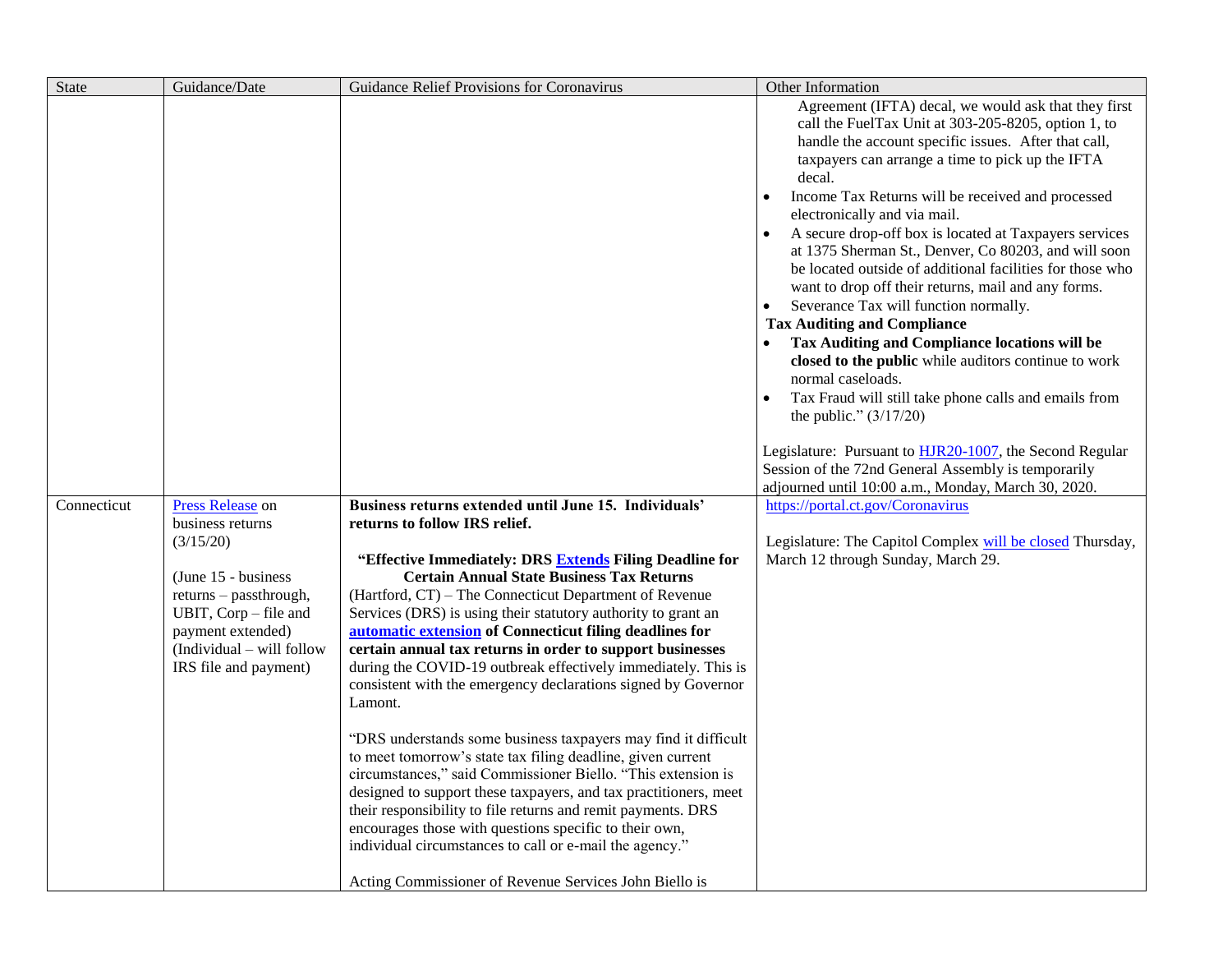| <b>State</b> | Guidance/Date | Guidance Relief Provisions for Coronavirus                                                                                                                                                                                                                                                                                                                                                                                                                                                                                                                                                                          | Other Information                                         |
|--------------|---------------|---------------------------------------------------------------------------------------------------------------------------------------------------------------------------------------------------------------------------------------------------------------------------------------------------------------------------------------------------------------------------------------------------------------------------------------------------------------------------------------------------------------------------------------------------------------------------------------------------------------------|-----------------------------------------------------------|
|              |               | exercising this authority under Conn. Gen. Stat. $§12-2(a)(5)$ .                                                                                                                                                                                                                                                                                                                                                                                                                                                                                                                                                    |                                                           |
|              |               | Effective immediately, the filing deadlines for certain annual<br>tax returns due on or after March 15, 2020, and before June<br>1, 2020, are extended by at least 30 days. In addition, the<br>payments associated with these returns are also extended to<br>the corresponding due date in June.                                                                                                                                                                                                                                                                                                                  |                                                           |
|              |               | The impacted returns and the associated filing dates and<br>payment deadlines are set forth below:<br>2019 Form CT-1065/CT-1120 SI Connecticut Pass-<br>Though Entity Tax Return: Filing date extended to<br>April 15, 2020; payment deadline extended to June<br>15, 2020<br>2019 Form CT-990T Connecticut Unrelated<br>Business Income Tax Return: Filing date extended<br>to June 15, 2020; payment deadline extended to June<br>15, 2020<br>2019 Form CT-1120 and CT-1120CU Connecticut<br>Corporation Business Return: Filing date extended<br>to June 15, 2020; payment deadline extended to June<br>15, 2020 |                                                           |
|              |               | Individuals in the process of preparing their Connecticut<br>income tax (Form CT-1040) returns due April 15, should be<br>advised that DRS will adjust due dates for filing and<br>payment of state income taxes to align with any specific,<br>actionable announcement from the Internal Revenue<br>Service regarding due dates for the filing and payment of<br>federal income taxes.                                                                                                                                                                                                                             |                                                           |
|              |               | Taxpayers are encouraged to visit the DRS website for updates.                                                                                                                                                                                                                                                                                                                                                                                                                                                                                                                                                      |                                                           |
|              |               | Those who need to contact DRS regarding their specific<br>situation may e-mail us at DRS@po.state.ct.us or call 860-297-<br>5962 (from anywhere); 800-382-9463 (within CT, outside<br>Greater Hartford area only); or 860-297-4911 (Hearing<br>Impaired, TDD/TT users only)."<br>Additional updates will be posted to the DRS website.                                                                                                                                                                                                                                                                              |                                                           |
|              |               | Following that announcement, DRS posted a notice.                                                                                                                                                                                                                                                                                                                                                                                                                                                                                                                                                                   |                                                           |
| Delaware     |               |                                                                                                                                                                                                                                                                                                                                                                                                                                                                                                                                                                                                                     | Delaware DOR website on tax season and COVID-19           |
|              |               |                                                                                                                                                                                                                                                                                                                                                                                                                                                                                                                                                                                                                     | "While the State of Delaware has declared a state of      |
|              |               |                                                                                                                                                                                                                                                                                                                                                                                                                                                                                                                                                                                                                     | emergency to prepare for the spread of coronavirus, state |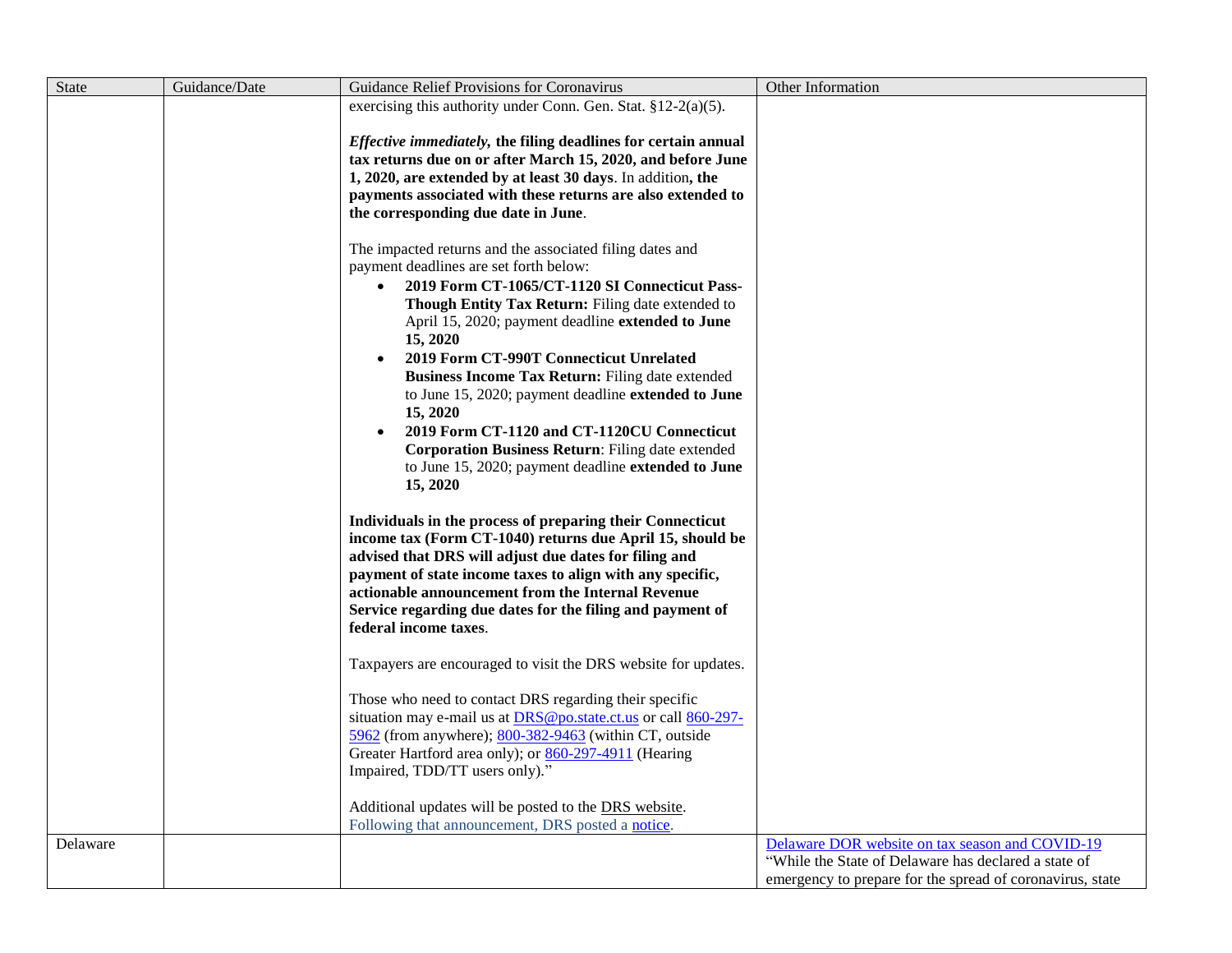| <b>State</b> | Guidance/Date | Guidance Relief Provisions for Coronavirus | Other Information                                                                                                 |
|--------------|---------------|--------------------------------------------|-------------------------------------------------------------------------------------------------------------------|
|              |               |                                            | offices currently remain open. During this uncertain time,                                                        |
|              |               |                                            | we will do everything we can to assist taxpayers. However,                                                        |
|              |               |                                            | all taxpayers are encouraged to utilize the Division of                                                           |
|              |               |                                            | Revenue's online services at all Revenue. Delaware.gov to                                                         |
|              |               |                                            | ensure that they remain compliant with all tax filing and                                                         |
|              |               |                                            | payment obligations. If you are unable to find a solution                                                         |
|              |               |                                            | through Revenue's online services, please call our public                                                         |
|              |               |                                            | service group at 302-577-8200, and we will provide you                                                            |
|              |               |                                            | guidance.                                                                                                         |
|              |               |                                            | All returns and payments filed with the Division of                                                               |
|              |               |                                            | Revenue will be processed as they are received. Online                                                            |
|              |               |                                            | filing for most returns is available at                                                                           |
|              |               |                                            | https://revenue.delaware.gov/file/. All returns received                                                          |
|              |               |                                            | through electronic and internet filing methods are                                                                |
|              |               |                                            | processed directly into Revenue's system, thus allowing                                                           |
|              |               |                                            | more expedient processing. Paper returns are processed as<br>they are received and will be scanned into Revenue's |
|              |               |                                            | system for processing, but please be aware that paper                                                             |
|              |               |                                            | returns will take longer to be processed.                                                                         |
|              |               |                                            |                                                                                                                   |
|              |               |                                            | If the situation changes, additional information will be                                                          |
|              |               |                                            | available on this site."                                                                                          |
|              |               |                                            | Legislature: The General Assembly has postponed session                                                           |
|              |               |                                            | next week, March 17 through 19, and Legislative Hall is                                                           |
|              |               |                                            | closed to the public through Monday, March 23.                                                                    |
| District of  |               |                                            | Proposed legislation: emergency legislation was                                                                   |
| Columbia     |               |                                            | introduced to extend the deadline for                                                                             |
|              |               |                                            | real property tax payments for hotels from March 31 to                                                            |
|              |               |                                            | June 30. The bill would allow other businesses to remit                                                           |
|              |               |                                            | sales taxes due in February and March but defer payment                                                           |
|              |               |                                            | until September 20, without facing fees, fines, penalties, or                                                     |
|              |               |                                            | interest. $(3/12/20)$                                                                                             |
|              |               |                                            | DC OTR's Operations and COVID-19 website (3/13/20)                                                                |
|              |               |                                            | "Friday, March 13, 2020                                                                                           |
|              |               |                                            | The well-being of our employees and taxpayers is a top                                                            |
|              |               |                                            | priority at the Office of Tax and Revenue (OTR). We                                                               |
|              |               |                                            | continue to closely monitor the latest developments and                                                           |
|              |               |                                            | follow the guidance from the Mayor and District officials,                                                        |
|              |               |                                            | the Centers for Disease Control Prevention (CDC), and the                                                         |
|              |               |                                            | World Health Organization (WHO) regarding the                                                                     |
|              |               |                                            | Coronavirus (COVID-19).                                                                                           |
|              |               |                                            |                                                                                                                   |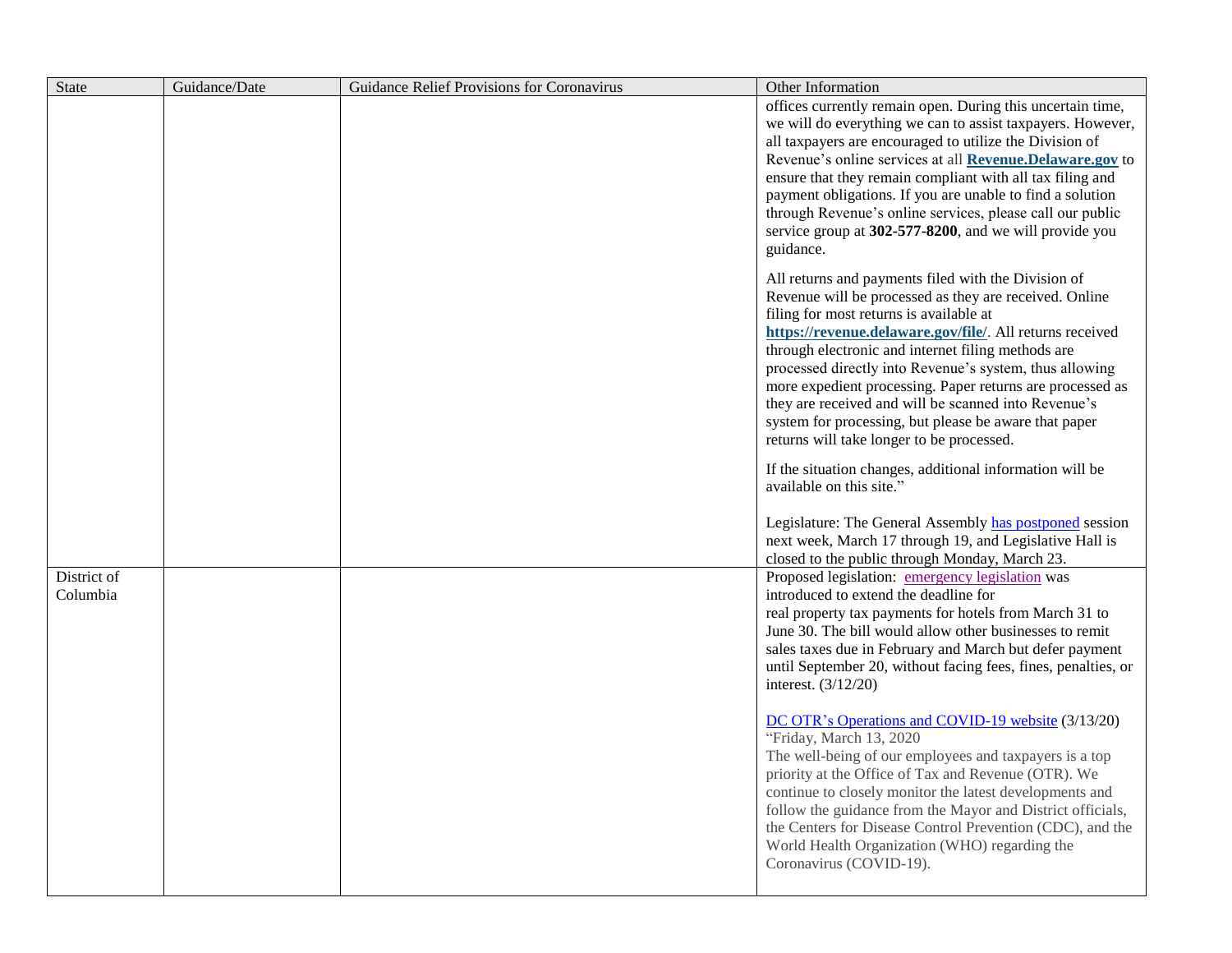| State | Guidance/Date | Guidance Relief Provisions for Coronavirus | Other Information                                                                                           |
|-------|---------------|--------------------------------------------|-------------------------------------------------------------------------------------------------------------|
|       |               |                                            | In line with the District Department of Health                                                              |
|       |               |                                            | recommendation on mass gatherings, OTR is suspending                                                        |
|       |               |                                            | all community outreach events until further notice.                                                         |
|       |               |                                            |                                                                                                             |
|       |               |                                            | <b>Individual Income and Business Taxes:</b>                                                                |
|       |               |                                            | OTR is open and operating on a normal schedule, Monday                                                      |
|       |               |                                            | to Friday, 8:15 am to 5:30 pm. We do, however,                                                              |
|       |               |                                            | recommend that taxpayers utilize our online portal,                                                         |
|       |               |                                            | MyTax.DC.gov, for their tax matters, such as:                                                               |
|       |               |                                            | Refund status;                                                                                              |
|       |               |                                            | Paying of individual income and business taxes;                                                             |
|       |               |                                            | Registering a business;                                                                                     |
|       |               |                                            | Submitting a request for a Certificate of Clean                                                             |
|       |               |                                            | Hands; and                                                                                                  |
|       |               |                                            | Much more.                                                                                                  |
|       |               |                                            | We strongly encourage taxpayers to file their individual                                                    |
|       |               |                                            | income tax returns electronically.                                                                          |
|       |               |                                            |                                                                                                             |
|       |               |                                            | OTR offers the following E-Filing options:                                                                  |
|       |               |                                            |                                                                                                             |
|       |               |                                            | Free File: A unique free service which allows                                                               |
|       |               |                                            | taxpayers to choose from a number of free tax prep                                                          |
|       |               |                                            | software that works best for their tax situation.                                                           |
|       |               |                                            | Fillable Form: This free online version of form<br>D-40 and schedules allows taxpayers to fill in their tax |
|       |               |                                            | information, sign electronically and e-file their return.                                                   |
|       |               |                                            | <b>Real Property Taxes:</b>                                                                                 |
|       |               |                                            | Real property tax matters can be conducted at OTR's                                                         |
|       |               |                                            | website, otr.cfo.dc.gov under the "Real Property" tab.                                                      |
|       |               |                                            | Property owners have the option of paying their property                                                    |
|       |               |                                            | taxes online or by visiting any Wells Fargo branch in the                                                   |
|       |               |                                            | District.                                                                                                   |
|       |               |                                            |                                                                                                             |
|       |               |                                            | <b>Contact OTR:</b>                                                                                         |
|       |               |                                            | Taxpayers can also request assistance by calling OTR's                                                      |
|       |               |                                            | Customer Service Center at (202) 727-4TAX. Anyone that                                                      |
|       |               |                                            | is ill and is planning to visit OTR's Walk-In Center, we                                                    |
|       |               |                                            | advise them to postpone their visit until they consult with                                                 |
|       |               |                                            | their healthcare provider.                                                                                  |
|       |               |                                            |                                                                                                             |
|       |               |                                            | We will announce updates on our website and on our social                                                   |
|       |               |                                            | media platforms." (3/13/20)                                                                                 |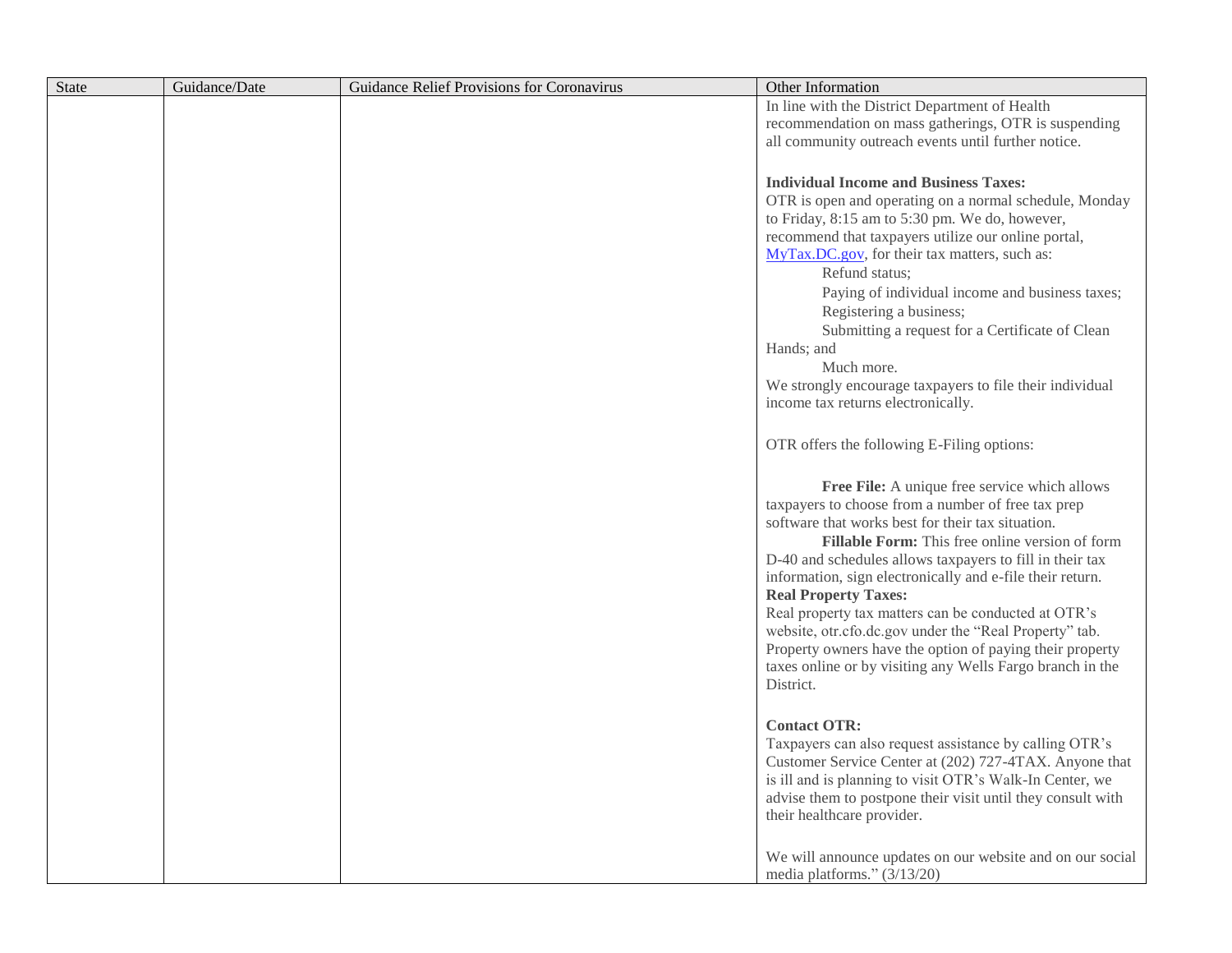| <b>State</b> | Guidance/Date | Guidance Relief Provisions for Coronavirus                        | Other Information                                                                                                                                                                                                                                                                                                                                                                                                                                                                                                                                                                                           |
|--------------|---------------|-------------------------------------------------------------------|-------------------------------------------------------------------------------------------------------------------------------------------------------------------------------------------------------------------------------------------------------------------------------------------------------------------------------------------------------------------------------------------------------------------------------------------------------------------------------------------------------------------------------------------------------------------------------------------------------------|
| Florida      |               | Florida's Department of Revenue will offer flexibility on the     | News Release (3/15/20)                                                                                                                                                                                                                                                                                                                                                                                                                                                                                                                                                                                      |
|              |               | deadlines of taxes due, including corporate income taxes and      | "DEPARTMENT OF REVENUE                                                                                                                                                                                                                                                                                                                                                                                                                                                                                                                                                                                      |
|              |               | sales taxes, to help businesses adversely affected by the new     | "The Department of Revenue's Child Support Program is                                                                                                                                                                                                                                                                                                                                                                                                                                                                                                                                                       |
|              |               | coronavirus response efforts, Gov. Ron DeSantis announced.        | working to reduce when customers are required to visit a                                                                                                                                                                                                                                                                                                                                                                                                                                                                                                                                                    |
|              |               | Some corporate income tax payments can be deferred until the      | local child support office and is providing new                                                                                                                                                                                                                                                                                                                                                                                                                                                                                                                                                             |
|              |               | end of the fiscal year, the Republican governor said 3/16/20 at a | connect/customer service options.                                                                                                                                                                                                                                                                                                                                                                                                                                                                                                                                                                           |
|              |               | news conference.                                                  | Efforts include rescheduling genetic testing sample<br>collection appointments and postponing other types of<br>appointments. The Program will soon be implementing the<br>ability for parents to enter into written agreements over the<br>phone, and the Program will be providing new fax, email<br>and form drop-off processes.<br>The Department of Revenue's General Tax Administration                                                                                                                                                                                                               |
|              |               |                                                                   | (GTA) program is working with its tax processing vendor<br>to ensure continuity in tax data and payment processing.                                                                                                                                                                                                                                                                                                                                                                                                                                                                                         |
|              |               |                                                                   | GTA is closely monitoring any future guidance issued<br>by the Internal Revenue Service for potential corporate<br>income tax due date extensions.                                                                                                                                                                                                                                                                                                                                                                                                                                                          |
|              |               |                                                                   | The Department has increased messaging on preventative<br>measures through the deployment of DOH/CDC posters,<br>ensured hand sanitizer is available, and increased cleaning<br>of high-traffic areas in our public areas of our service<br>centers."                                                                                                                                                                                                                                                                                                                                                       |
|              |               |                                                                   | Florida DOR website:<br>"The Florida Department of Revenue is monitoring<br>developments pertaining to the novel coronavirus<br>(COVID-19) and is following guidance from federal and<br>state officials. We understand you may have some<br>concerns and uncertainty pertaining to COVID-19 and are<br>committed to being responsive to your needs. To that end,<br>the Department has established a dedicated team to address<br>tax-related issues pertaining to COVID-19 and has created<br>an email address,<br>COVID19TAXHELP@FloridaRevenue.com, where you<br>can share your questions and concerns. |
|              |               |                                                                   | The Department encourages all taxpayers to conduct their<br>business with us through online services. Visit our website<br>at FloridaRevenue.com for information and answers to                                                                                                                                                                                                                                                                                                                                                                                                                             |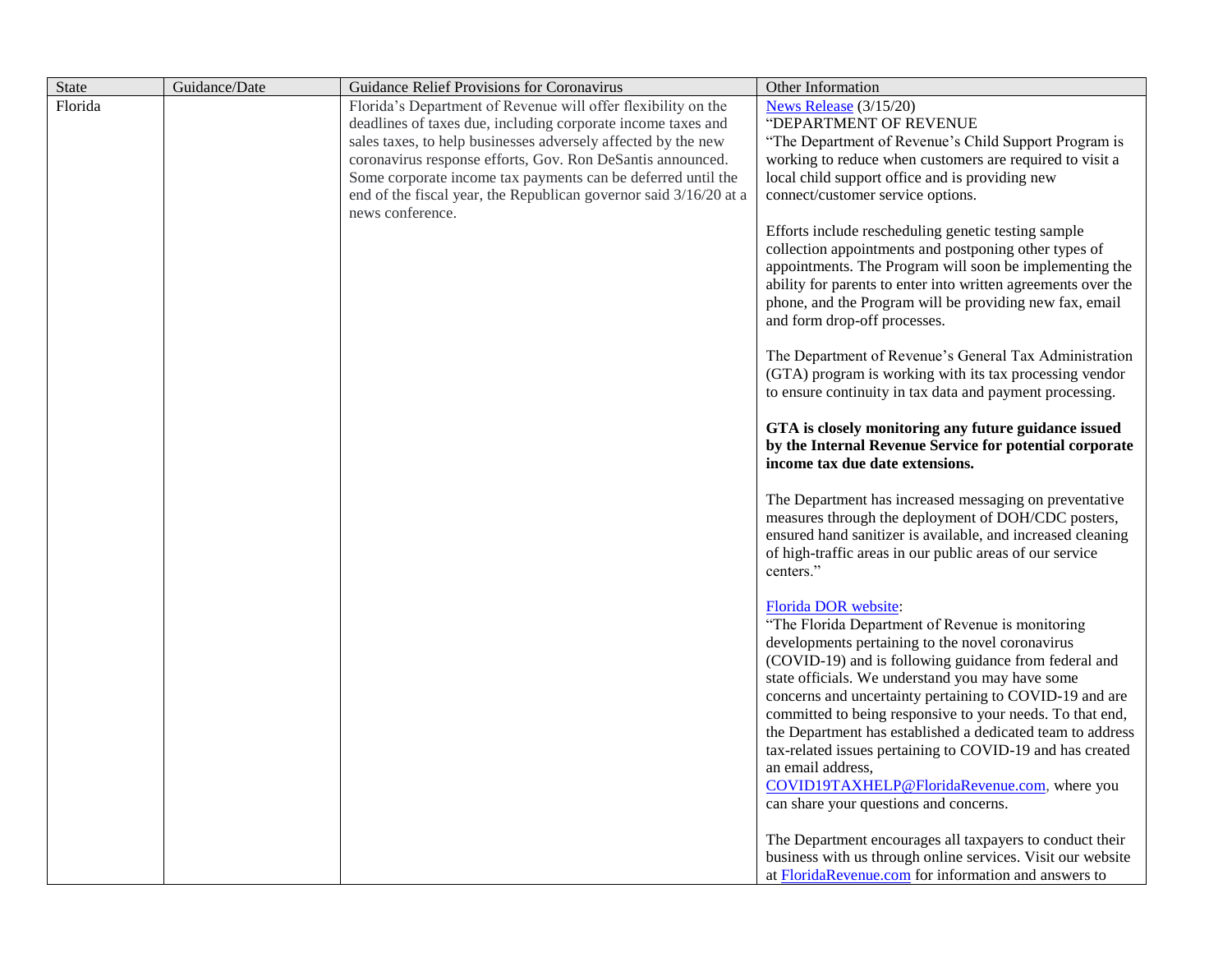| <b>State</b> | Guidance/Date                    | Guidance Relief Provisions for Coronavirus                     | Other Information                                                               |
|--------------|----------------------------------|----------------------------------------------------------------|---------------------------------------------------------------------------------|
|              |                                  |                                                                | your questions; use our e-services applications to file and                     |
|              |                                  |                                                                | pay taxes; or contact our call center at (850) 488-6800.                        |
|              |                                  |                                                                | We understand you may have some concerns and                                    |
|              |                                  |                                                                | uncertainty pertaining to COVID-19, and we are                                  |
|              |                                  |                                                                | committed to being responsive to your needs."                                   |
|              |                                  |                                                                | Legislature: The Senate President issued memoranda on                           |
|              |                                  |                                                                | March 15 and 16 outlining the procedure to vote on the                          |
|              |                                  |                                                                | <b>General Appropriations Act and Special Procedures for</b>                    |
|              |                                  |                                                                | budget vote, respectively.                                                      |
| Georgia      |                                  |                                                                | GSCPA in touch with DOR commissioner. His intent and                            |
|              |                                  |                                                                | understanding is that Georgia will piggyback off of                             |
|              |                                  |                                                                | whatever the feds do. So, at this point, we have nothing                        |
|              |                                  |                                                                | official until the IRS does.                                                    |
|              |                                  |                                                                | Georgia DOR website posting: "Due to concerns                                   |
|              |                                  |                                                                | regarding COVID-19, the DOR is encouraging all                                  |
|              |                                  |                                                                | taxpayers to conduct their business with the DOR through                        |
|              |                                  |                                                                | online services. The DOR offers a number of motor                               |
|              |                                  |                                                                | vehicle and tax related services online, without the need of                    |
|              |                                  |                                                                | in-person interactions."                                                        |
|              |                                  |                                                                | All administrative hearings before the Georgia Office of                        |
|              |                                  |                                                                | State Administrative Hearings Judges have been cancelled                        |
|              |                                  |                                                                | for March 16 through March 31, 2020. These                                      |
|              |                                  |                                                                | cancellations are for all hearing locations in every county                     |
|              |                                  |                                                                | of the State of Georgia. All hearings will be rescheduled.                      |
|              |                                  |                                                                | <b>Statewide Judicial Emergency and order</b>                                   |
|              |                                  |                                                                | Legislature: General Assembly has <b>suspended</b> its session<br>indefinitely. |
| Hawaii       |                                  |                                                                | Legislature: The Legislature is currently in recess. No                         |
|              |                                  |                                                                | hearings will be scheduled until further notice. See also                       |
| Idaho        |                                  |                                                                | <b>SCR 242.</b>                                                                 |
| Illinois     | <b>Illinois Attorney General</b> | Illinois Attorney General Website (3/18/20)                    | Legislature: The House and the Senate will next be in on                        |
|              | <b>Website</b> (3/18/20)         | "Estate Tax                                                    | March 24.                                                                       |
|              |                                  | <b>IMPORTANT NOTICE</b>                                        |                                                                                 |
|              |                                  | Due to closures related to COVID-19, the Attorney General's    |                                                                                 |
|              |                                  | Office will be operating with reduced staff. In recognition of |                                                                                 |
|              |                                  | this, Estates with returns and payments due between March      |                                                                                 |
|              |                                  | 16, 2020 and April 15, 2020 will receive a 30 day extension    |                                                                                 |
|              |                                  | for filing and payment. Please be aware that an extension of   |                                                                                 |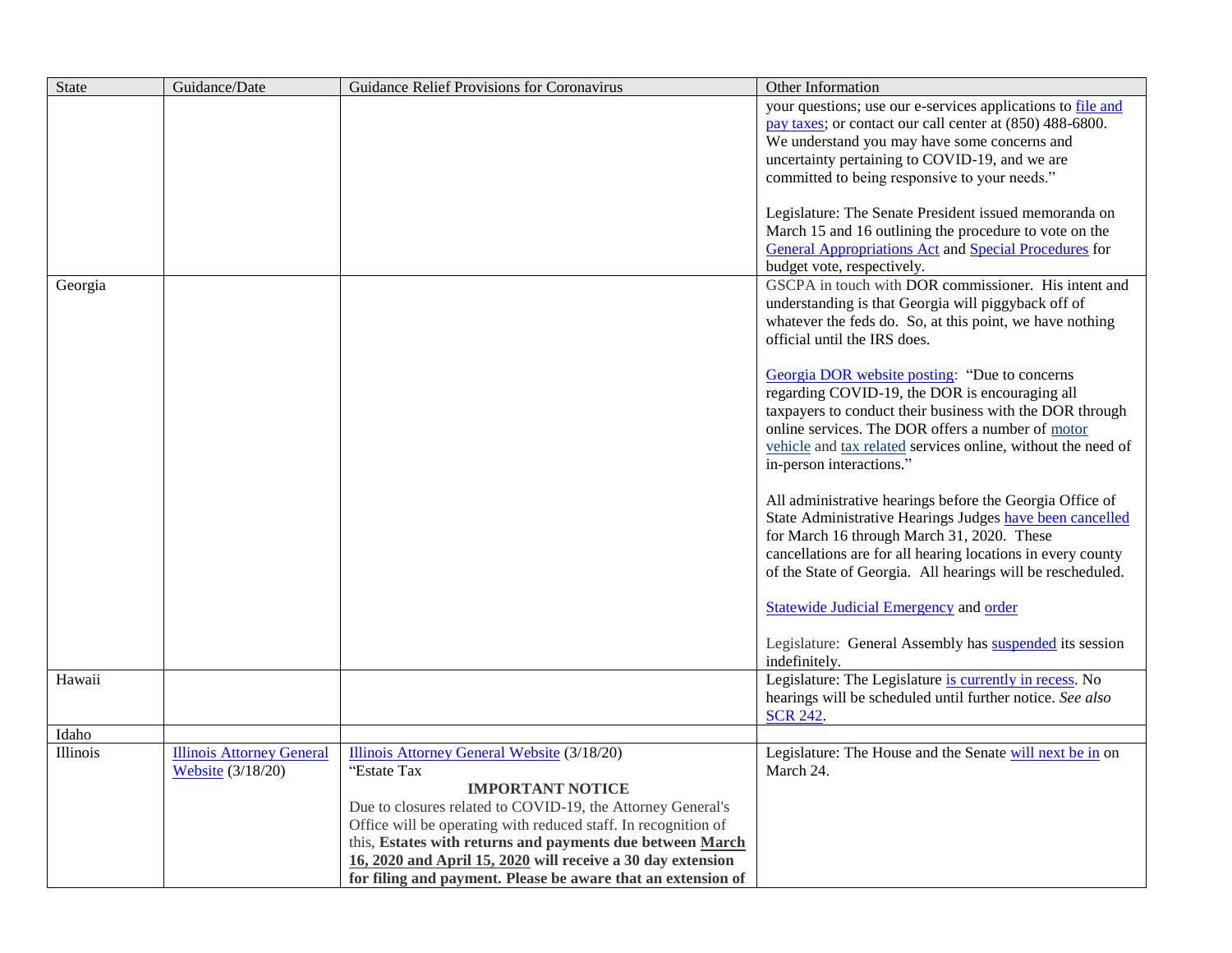| State   | Guidance/Date                | Guidance Relief Provisions for Coronavirus                                               | Other Information                                         |
|---------|------------------------------|------------------------------------------------------------------------------------------|-----------------------------------------------------------|
|         |                              | time to pay does not waive or abate statutory interest and                               |                                                           |
|         |                              | that payments must be sent to the Illinois State Treasurer.                              |                                                           |
|         |                              | A fillable form for making payment of the Illinois Estate Tax to                         |                                                           |
|         |                              | the Illinois State Treasurer can be downloaded from the Illinois                         |                                                           |
|         |                              | <b>State Treasurer's website.</b>                                                        |                                                           |
|         |                              | Please also be aware that there may not be staff available to                            |                                                           |
|         |                              | receive returns in person at the Springfield office.                                     |                                                           |
|         |                              | Those filing returns in Chicago may access the James R                                   |                                                           |
|         |                              | Thompson Center through the Lake Street entrance.                                        |                                                           |
|         |                              | We *strongly* encourage estates to file returns and extension                            |                                                           |
|         |                              | requests by mail. For Cook, DuPage, Lake, and McHenry                                    |                                                           |
|         |                              | counties, file with the Chicago office. For all other counties,                          |                                                           |
|         |                              | file with the Springfield office.                                                        |                                                           |
|         |                              | Please contact the Estate Tax Section, Illinois Attorney                                 |                                                           |
|         |                              | General's Office with any questions or problems:                                         |                                                           |
|         |                              | <b>Estate Tax Section</b>                                                                |                                                           |
|         |                              | 100 West Randolph Street                                                                 |                                                           |
|         |                              | 13th Floor                                                                               |                                                           |
|         |                              | Chicago, Illinois 60601                                                                  |                                                           |
|         |                              | Telephone: (312) 814-2491                                                                |                                                           |
|         |                              | <b>Estate Tax Section</b>                                                                |                                                           |
|         |                              | 500 South Second Street                                                                  |                                                           |
|         |                              | Springfield, Illinois 62701                                                              |                                                           |
|         |                              | Telephone: (217) 524-5095<br>Messages left on the estate tax lines will be monitored and |                                                           |
|         |                              | callers will receive a response as soon as possible."                                    |                                                           |
| Indiana | <b>Bulletin announcement</b> | Bulletin announcement (3/16/20)                                                          | Indiana DOR website: (3/17/20)                            |
|         | (3/16/20)                    |                                                                                          | Attention: Effective March 18, 2020, all Indiana          |
|         |                              | DOR is closely monitoring the IRS on possible changes to                                 | Department of Revenue customer walk-in centers will       |
|         |                              | filing and payment due dates and will be prepared to follow                              | temporarily close for in-person assistance. Customers are |
|         |                              | suit. Those decisions will be shared as soon as they are made.                           | encouraged to call or email DOR directly in addition to   |
|         |                              |                                                                                          | using available online services. Click here for more      |
|         |                              |                                                                                          | information. $(3/17/20)$                                  |
|         |                              |                                                                                          |                                                           |
|         |                              |                                                                                          | Indiana DOR Announcement (3/17/20):                       |
|         |                              |                                                                                          | <b>DOR Temporarily Suspends In-Person Services</b>        |
|         |                              |                                                                                          | INDIANAPOLIS -- In concert with Governor Eric             |
|         |                              |                                                                                          | Holcomb's guidance and with the utmost concern for the    |
|         |                              |                                                                                          | health and safety of Hoosiers and DOR employees,          |
|         |                              |                                                                                          | all Indiana Department of Revenue (DOR) in-person         |
|         |                              |                                                                                          | customer services will be temporarily suspended beginning |
|         |                              |                                                                                          | at 4:30 p.m. on Tuesday, March 17, 2020.                  |
|         |                              |                                                                                          | DOR team members are continuing to provide customer       |
|         |                              |                                                                                          | service by phone and email, Monday through Friday, 8      |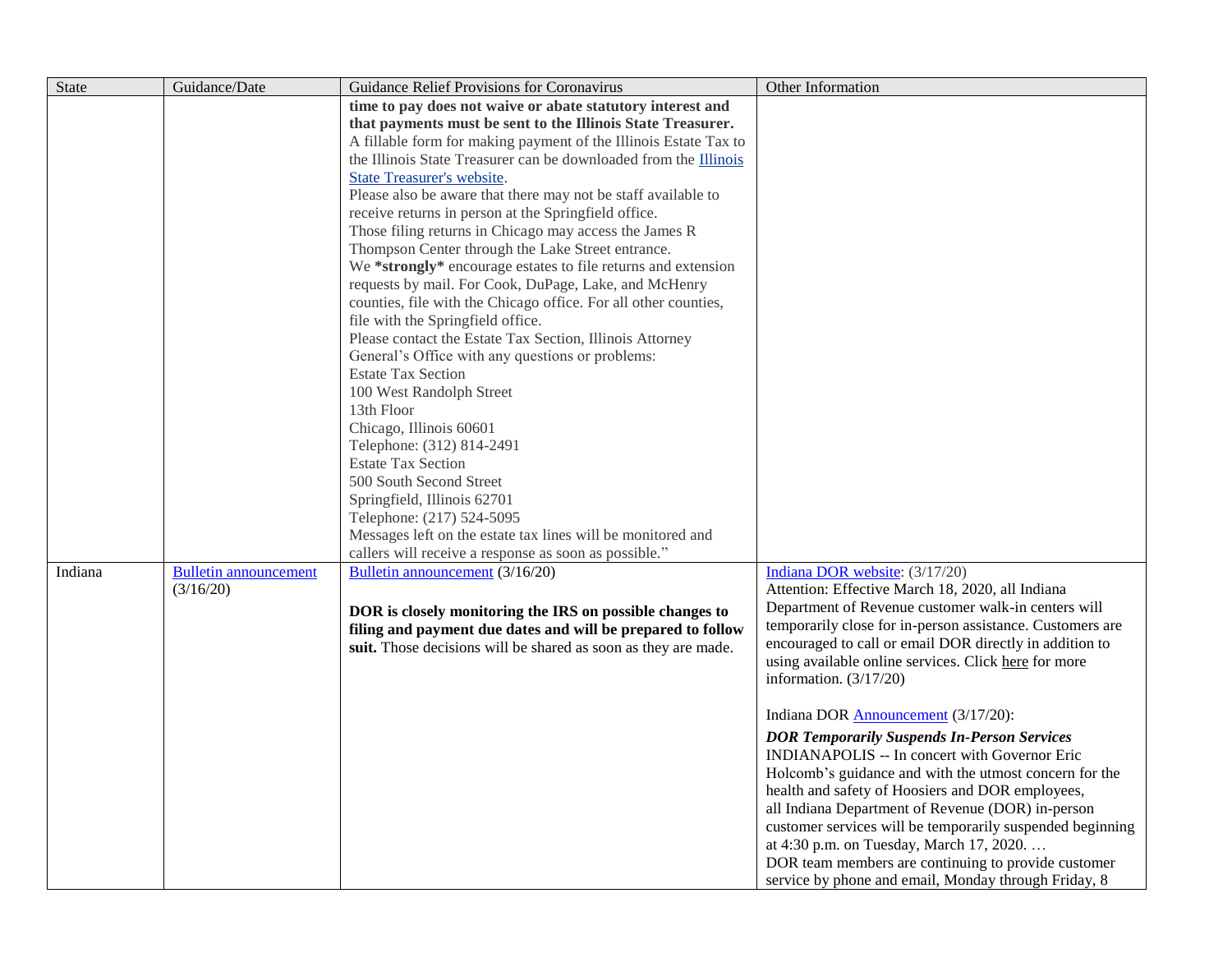| State  | Guidance/Date | Guidance Relief Provisions for Coronavirus | Other Information                                            |
|--------|---------------|--------------------------------------------|--------------------------------------------------------------|
|        |               |                                            | a.m. $-4:30$ p.m., local time. Customers have the following  |
|        |               |                                            | service options:                                             |
|        |               |                                            | - Call DOR's individual customer service line at 317-232-    |
|        |               |                                            | 2240.                                                        |
|        |               |                                            | - Call a specific District Office—contact information can    |
|        |               |                                            | be found on DOR's website at dor.in.gov/3390.htm.            |
|        |               |                                            | - Call DOR's Motor Carrier Services at 317-615-7200.         |
|        |               |                                            | - Contact a specific DOR business unit using a list of       |
|        |               |                                            | phone numbers and email addresses available at               |
|        |               |                                            | dor.in.gov/3325.htm.                                         |
|        |               |                                            | - Email DOR using the online form at dor.in.gov/3392.htm.    |
|        |               |                                            | Additionally, customers can visit DOR's website at           |
|        |               |                                            | dor.in.gov/4331.htm to take advantage of online services     |
|        |               |                                            | available.                                                   |
|        |               |                                            | <b>DOR</b> continues to monitor the Internal Revenue         |
|        |               |                                            | Service (IRS) regarding possible changes to filing and       |
|        |               |                                            | payment due dates, and is prepared to follow suit.           |
|        |               |                                            | Those decisions will be shared as soon as they are made.     |
|        |               |                                            | Any changes to this guidance, additional modifications       |
|        |               |                                            | to normal operations or changes to tax filing and            |
|        |               |                                            | payment deadlines will be posted on DOR's website, as        |
|        |               |                                            | well as DOR's social media accounts.                         |
|        |               |                                            | DOR advises all customers to follow the Indiana State        |
|        |               |                                            | Department of Health (ISDH) and Centers for Disease          |
|        |               |                                            | Control (CDC) guidelines. Their websites contain             |
|        |               |                                            | extremely valuable information and guidance.                 |
|        |               |                                            |                                                              |
|        |               |                                            | Bulletin announcement (3/16/20)                              |
| Iowa   |               |                                            | Legislature: The Senate adjourned at 11:45 p.m. until        |
|        |               |                                            | 10:00 a.m. on Wednesday, April 15, or as otherwise           |
|        |               |                                            | deemed necessary by the Legislative Council. The House       |
|        |               |                                            | adjourned at 12:12 AM until the appropriate time to          |
|        |               |                                            | reconvene.                                                   |
| Kansas |               |                                            | The Kansas Department of Revenue has updated the             |
|        |               |                                            | interest rates for underpayment and overpayment of taxes     |
|        |               |                                            | for calendar year 2020. Effective January 1, 2020, the       |
|        |               |                                            | annual interest rate for both the underpayment and           |
|        |               |                                            | overpayment of tax, including corporate income tax,          |
|        |               |                                            | individual income tax, sales and use tax, and various other  |
|        |               |                                            | taxes, will be 6% or 0.5% per month, unchanged from the      |
|        |               |                                            | rate imposed during calendar year 2019. Under Kansas         |
|        |               |                                            | law, the annual interest rate on unpaid or overpaid taxes is |
|        |               |                                            | the federal underpayment rate in effect on July 1 of the     |
|        |               |                                            | year immediately preceding the calendar year for which the   |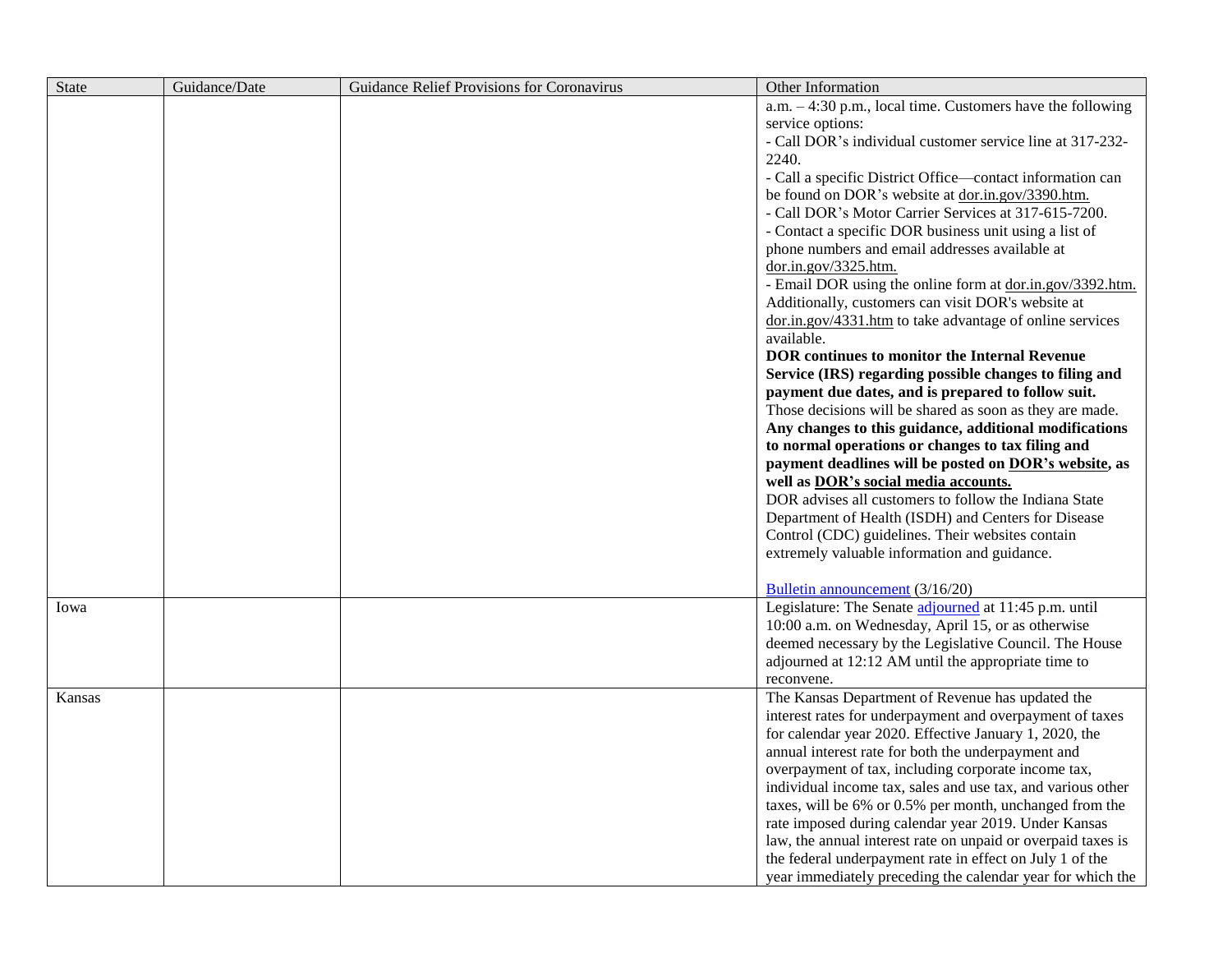| State     | Guidance/Date | Guidance Relief Provisions for Coronavirus | Other Information                                                                                                                                                                                                                                                                                                                                                                                                                                                                                         |
|-----------|---------------|--------------------------------------------|-----------------------------------------------------------------------------------------------------------------------------------------------------------------------------------------------------------------------------------------------------------------------------------------------------------------------------------------------------------------------------------------------------------------------------------------------------------------------------------------------------------|
|           |               |                                            | rate is being annually fixed, plus one percentage                                                                                                                                                                                                                                                                                                                                                                                                                                                         |
|           |               |                                            | point. Penalty and Interest Rates, Kan. Dept. Rev.,                                                                                                                                                                                                                                                                                                                                                                                                                                                       |
|           |               |                                            | (3/16/2020)                                                                                                                                                                                                                                                                                                                                                                                                                                                                                               |
| Kentucky  |               |                                            | <b>Kentucky DOR website</b>                                                                                                                                                                                                                                                                                                                                                                                                                                                                               |
| Louisiana |               |                                            | Louisiana DOR News Release (3/16/20)                                                                                                                                                                                                                                                                                                                                                                                                                                                                      |
|           |               |                                            | "Department of Revenue encourages online customer<br>service options during COVID-19 public health<br>emergency                                                                                                                                                                                                                                                                                                                                                                                           |
|           |               |                                            | March 16, 2020<br>BATON ROUGE - During the state's COVID-19<br>declared public health emergency, the Louisiana<br>Department of Revenue (LDR) encourages taxpayers to<br>take advantage of the online customer service options<br>available through its website. As part of the statewide<br>effort to slow the spread of the virus, and in keeping<br>with state and federal guidance, LDR is joining other<br>state agencies in reducing the amount of face-to-face<br>interaction at state facilities. |
|           |               |                                            | <b>Individuals</b>                                                                                                                                                                                                                                                                                                                                                                                                                                                                                        |
|           |               |                                            | Taxpayers can file their state individual income tax<br>returns, make payments and check their refund status<br>through Louisiana File Online, the state's free web<br>portal for individual filers, at<br>www.revenue.louisiana.gov/fileonline.                                                                                                                                                                                                                                                          |
|           |               |                                            | Taxpayers who have questions and cannot get through<br>on the phone can submit email inquiries through the<br>Contact page of the LDR website.                                                                                                                                                                                                                                                                                                                                                            |
|           |               |                                            | <b>Businesses</b>                                                                                                                                                                                                                                                                                                                                                                                                                                                                                         |
|           |               |                                            | Businesses can pay all state business taxes and file<br>returns for state sales, tobacco, withholding and several<br>other state tax types, request corporate income filing<br>extensions and apply for payment plans through the<br>Louisiana Taxpayer Access Point (LaTAP) at                                                                                                                                                                                                                           |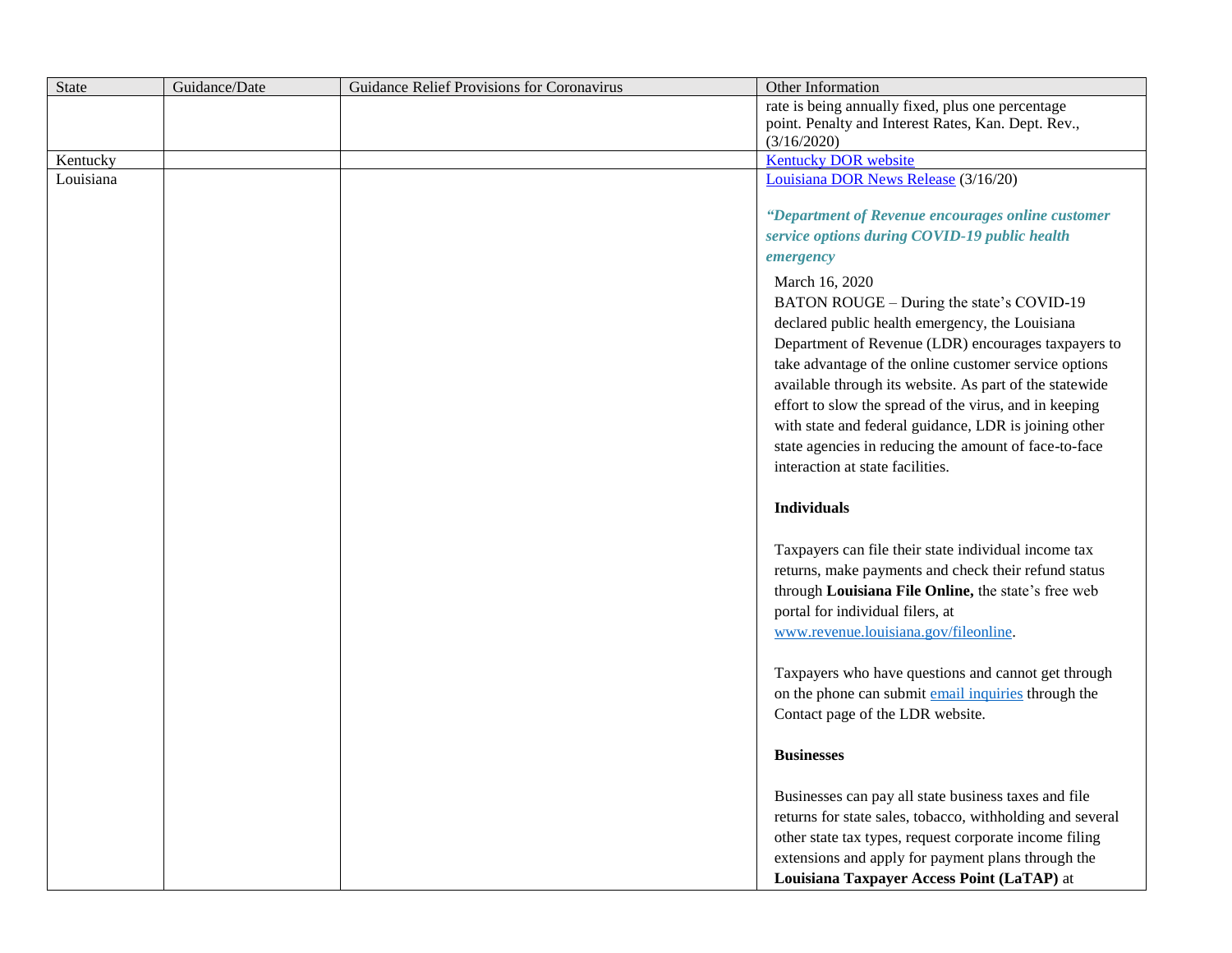| <b>State</b> | Guidance/Date                                                  | Guidance Relief Provisions for Coronavirus                                                       | Other Information                                                                                                    |
|--------------|----------------------------------------------------------------|--------------------------------------------------------------------------------------------------|----------------------------------------------------------------------------------------------------------------------|
|              |                                                                |                                                                                                  | www.revenue.louisiana.gov/LaTAP.                                                                                     |
|              |                                                                |                                                                                                  |                                                                                                                      |
|              |                                                                |                                                                                                  | Businesses can also submit state, parish and municipal                                                               |
|              |                                                                |                                                                                                  | sales tax returns and payments through the Parish E-                                                                 |
|              |                                                                |                                                                                                  | File portal at www.revenue.louisiana.gov/parishe-file.                                                               |
|              |                                                                |                                                                                                  |                                                                                                                      |
|              |                                                                |                                                                                                  | <b>Tax Practitioners</b>                                                                                             |
|              |                                                                |                                                                                                  | Tax professionals can submit email inquiries through the                                                             |
|              |                                                                |                                                                                                  | Contact page of the LDR website on a variety of topics                                                               |
|              |                                                                |                                                                                                  | including corporate, individual and sales taxes.                                                                     |
|              |                                                                |                                                                                                  | "We appreciate the patience of all of our individual and                                                             |
|              |                                                                |                                                                                                  | business taxpayers as the state manages this public                                                                  |
|              |                                                                |                                                                                                  | health emergency," Secretary of Revenue Kimberly                                                                     |
|              |                                                                |                                                                                                  | Lewis Robinson said. "We are taking these steps out of                                                               |
|              |                                                                |                                                                                                  | an abundance of caution and in the interest of the health                                                            |
|              |                                                                |                                                                                                  | and well-being of our taxpayers and employees."                                                                      |
|              |                                                                |                                                                                                  |                                                                                                                      |
|              |                                                                |                                                                                                  | Legislature: Senate President Page Cortez and Speaker<br>of the House of Representatives Clay Schexnayder have       |
|              |                                                                |                                                                                                  | decided to <b>temporarily adjourn</b> the 2020 Regular                                                               |
|              |                                                                |                                                                                                  | Legislative Session until March 31, 2020.                                                                            |
| Maine        |                                                                |                                                                                                  |                                                                                                                      |
| Maryland     | <b>Comptroller of Maryland</b><br><b>News Release/Bulletin</b> | Maryland also has delayed filing for businesses, with those<br>returns now not due until June 1. | The Comptroller of Maryland agency has set up a<br>dedicated email address -                                         |
|              | (3/11/20)                                                      |                                                                                                  | $\frac{taxpaverrelief@marylandtaxes.gov}{t}$ to assist businesses                                                    |
|              |                                                                | Maryland extension of business tax filing deadline:                                              | with extension-related questions. Business owners can also                                                           |
|              | (June $2$ – business– file                                     | "The June 1 <sup>st</sup> extension applies to certain business returns with                     | call the Comptroller's Ombudsman at 410-260-4020.                                                                    |
|              | and pay extended and                                           | due dates during the months of March, April and May 2020 for                                     |                                                                                                                      |
|              | waive interest and                                             | businesses filing sales and use tax, withholding tax, and                                        | Maryland Department of Assessments and Taxation                                                                      |
|              | penalties. Sales and use                                       | admissions & amusement tax, as well as alcohol, tobacco and                                      | website (3/17/20)                                                                                                    |
|              | extended)                                                      | motor fuel excise taxes, tire recycling fee and bay restoration<br>fee returns.                  |                                                                                                                      |
|              | (Individuals and corp-                                         |                                                                                                  | "Tax Credits - Please be advised that effective 3/16/2020,<br>SDAT's Tax Credits office will be closed to the public |
|              | will follow IRS)                                               | Business taxpayers who file and pay by the extended due date                                     | until further notice. All tax credit applications can be filed                                                       |
|              |                                                                | will receive a waiver of interest and penalties."                                                | online through http://www.taxcredits.sdat.maryland.gov.                                                              |
|              |                                                                | "Maryland will also extend our corporate and individual                                          |                                                                                                                      |
|              |                                                                | income tax return filing deadlines if the IRS announces an                                       | Charter Business Services & Personal Property                                                                        |
|              |                                                                | extension."                                                                                      | Assessments – Please be advised that effective $3/16/2020$ ,                                                         |
|              |                                                                |                                                                                                  | SDAT's Charter & Personal Property public counter                                                                    |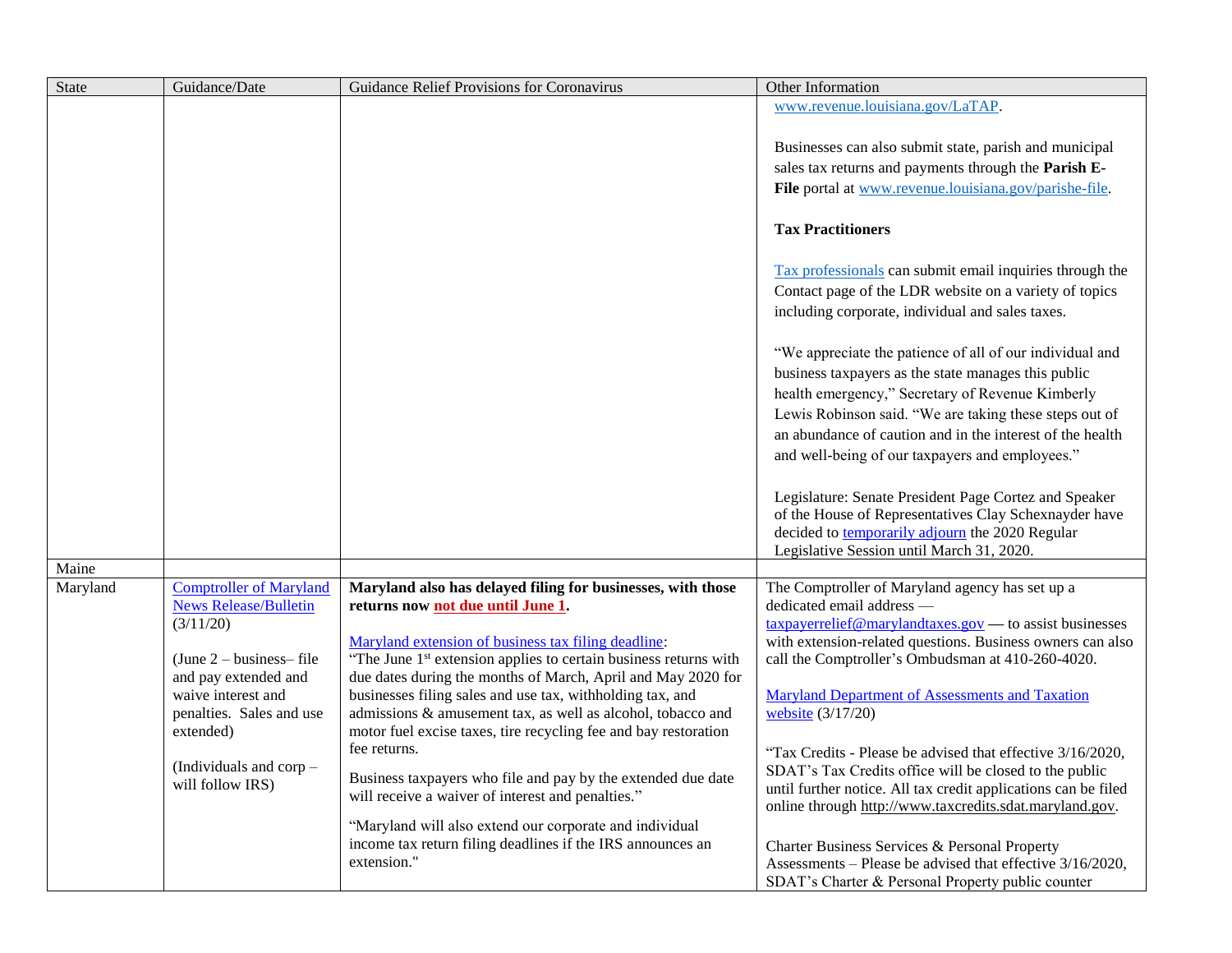| State | Guidance/Date | Guidance Relief Provisions for Coronavirus                                               | Other Information                                                                                         |
|-------|---------------|------------------------------------------------------------------------------------------|-----------------------------------------------------------------------------------------------------------|
|       |               | "If the IRS extends its April 15 <sup>th</sup> filing deadline for corporate             | located at State Center in Baltimore will be closed to the                                                |
|       |               | and individual income tax returns, Maryland will conform to                              | public until further notice.                                                                              |
|       |               | the decision of the IRS."                                                                |                                                                                                           |
|       |               |                                                                                          | Nearly all charter and personal property filings can be                                                   |
|       |               | "Any change to individual income tax return filing deadline<br>dependent on IRS action." | made online, and to do so please visit Maryland Business                                                  |
|       |               |                                                                                          | Express (www.businessexpress.maryland.gov) to register                                                    |
|       |               |                                                                                          | your business, order business documents, and file annual                                                  |
|       |               |                                                                                          | reports and personal property tax returns.                                                                |
|       |               |                                                                                          | Please be advised that effective 3/16/2020, SDAT's Real                                                   |
|       |               |                                                                                          | Property Offices will only accept telephone and written                                                   |
|       |               |                                                                                          | appeals. All in-person real property assessment appeal                                                    |
|       |               |                                                                                          | hearings will be suspended until further notice.                                                          |
|       |               |                                                                                          |                                                                                                           |
|       |               |                                                                                          | Real Property Assessment Appeal Form - Property tax                                                       |
|       |               |                                                                                          | assessment notices were mailed to Group 2 property                                                        |
|       |               |                                                                                          | owners on Friday, December 27, 2019. A map of which                                                       |
|       |               |                                                                                          | properties fall into Groups 1, 2, and 3 and their respective                                              |
|       |               |                                                                                          | years for reassessment can be viewed here.                                                                |
|       |               |                                                                                          |                                                                                                           |
|       |               |                                                                                          | The deadline to file an appeal is February 10, 2020."                                                     |
|       |               |                                                                                          | MACPA sent letter to Maryland Congressional legislators                                                   |
|       |               |                                                                                          | urging Treasury and IRS to immediately release details of                                                 |
|       |               |                                                                                          | filing relief. $(3/14/20)$                                                                                |
|       |               |                                                                                          |                                                                                                           |
|       |               |                                                                                          | "I am writing to ask that you contact the Treasury                                                        |
|       |               |                                                                                          | Department and the IRS to urge that they immediately                                                      |
|       |               |                                                                                          | release specific details on pending tax filing and payment                                                |
|       |               |                                                                                          | relief.                                                                                                   |
|       |               |                                                                                          | On March 11, Treasury Secretary Mnuchin and President                                                     |
|       |               |                                                                                          | Trump announced that the Administration would instruct                                                    |
|       |               |                                                                                          | the IRS to extend the tax filing season for certain                                                       |
|       |               |                                                                                          | individuals and businesses affected by the coronavirus.                                                   |
|       |               |                                                                                          | Following those announcements, the president invoked the                                                  |
|       |               |                                                                                          | Stafford Disaster Relief and Emergency Assistance Act to                                                  |
|       |               |                                                                                          | declare a national emergency. An emergency declaration                                                    |
|       |               |                                                                                          | may unlock tax filing and late payment relief for<br>individuals and businesses. Extending certain filing |
|       |               |                                                                                          | deadlines along with payment and interest relief are critical                                             |
|       |               |                                                                                          | to alleviate the uncertainty about this year's tax filing                                                 |
|       |               |                                                                                          | season.                                                                                                   |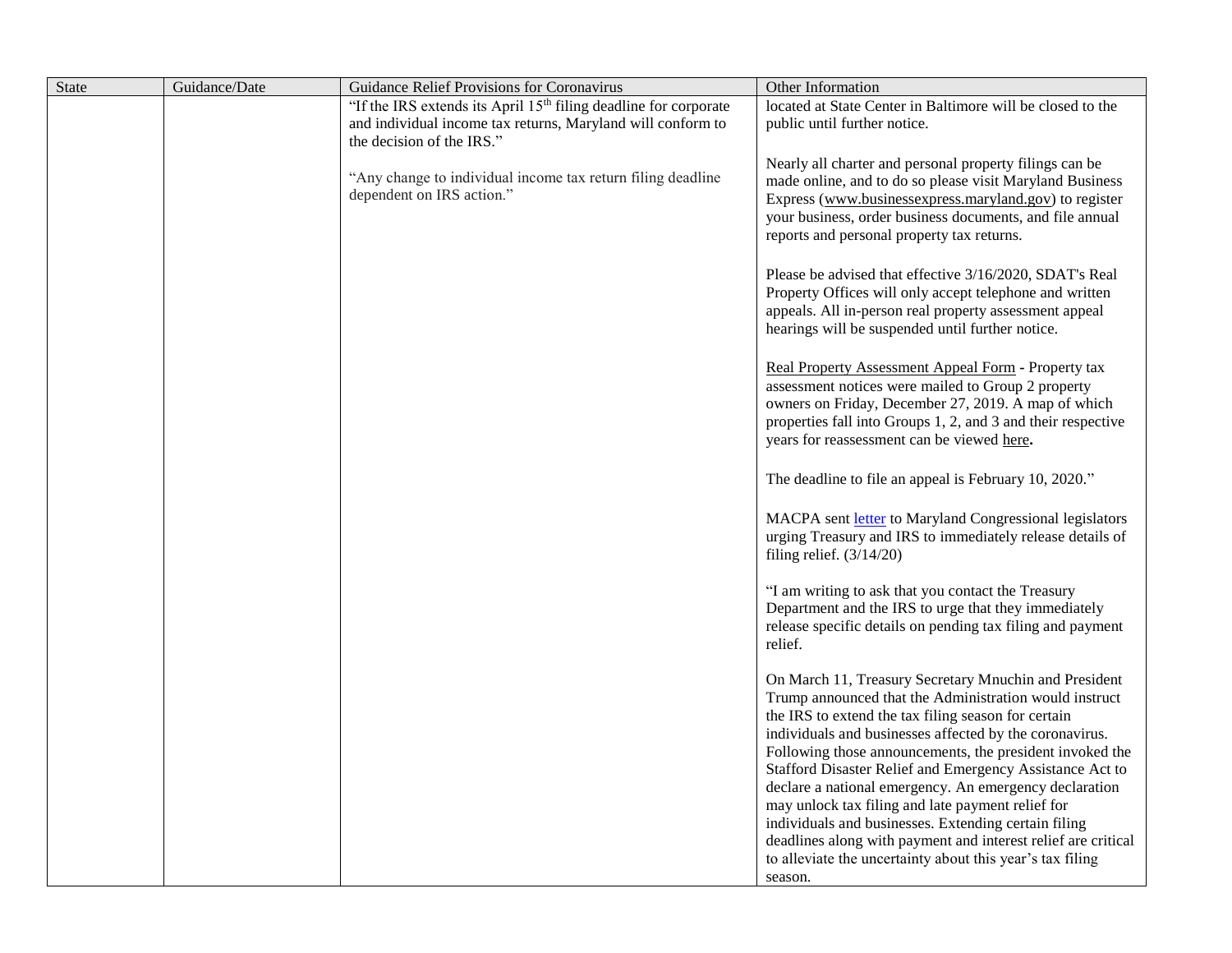| <b>State</b>  | Guidance/Date                                                | Guidance Relief Provisions for Coronavirus                                                                                                                                                                                                                                                        | Other Information                                                                                                                                                                                                                                                                                                                                                                                                    |
|---------------|--------------------------------------------------------------|---------------------------------------------------------------------------------------------------------------------------------------------------------------------------------------------------------------------------------------------------------------------------------------------------|----------------------------------------------------------------------------------------------------------------------------------------------------------------------------------------------------------------------------------------------------------------------------------------------------------------------------------------------------------------------------------------------------------------------|
|               |                                                              |                                                                                                                                                                                                                                                                                                   | The MACPA and the AICPA has publicly urged and been<br>in close communication with the Treasury Department and<br>the IRS to provide filing, payment, and interest relief to all<br>taxpayers in light of the uncertainty and challenges caused<br>by the spread of the COVID-19 pandemic.                                                                                                                           |
|               |                                                              |                                                                                                                                                                                                                                                                                                   | While I appreciate the Administration's public support to<br>the taxpaying public, I am greatly concerned that the<br>Treasury Department and the IRS have yet to provide<br>specific details on how relief will be administered and who<br>it might cover. Immediate, clear guidance and specific<br>details on tax filing and payment relief are critically<br>needed to help tax practitioners and their clients. |
|               |                                                              |                                                                                                                                                                                                                                                                                                   | Relief for all taxpayers is desperately needed in light of the<br>uncertainty and challenges caused by the spread of the<br>COVID-19 pandemic. Tax practitioners and our clients<br>anxiously await details from the Administration in the<br>midst of this fast-moving emergency situation."                                                                                                                        |
| Massachusetts | <b>Massachusetts DOR</b><br>webpage on COVID-19<br>(3/16/20) | Massachusetts DOR webpage on COVID-19 (3/16/20)<br>Massachusetts is waiving penalties, automatic 6 months, and<br>will follow federal relief if any.                                                                                                                                              |                                                                                                                                                                                                                                                                                                                                                                                                                      |
|               |                                                              | "Important COVID-19 Coronavirus Response Update from<br><b>DOR</b>                                                                                                                                                                                                                                |                                                                                                                                                                                                                                                                                                                                                                                                                      |
|               |                                                              | DOR is actively monitoring the latest developments<br>regarding the COVID-19 coronavirus. Updated: March 16,<br>2020.                                                                                                                                                                             |                                                                                                                                                                                                                                                                                                                                                                                                                      |
|               |                                                              | <b>Overview and Resources</b><br>DOR is actively monitoring the latest developments and is<br>following guidance from the <b>Department of Public Health</b><br>and the federal <b>Centers for Disease Control and Prevention</b><br>with respect to the coronavirus outbreak.                    |                                                                                                                                                                                                                                                                                                                                                                                                                      |
|               |                                                              | We are taking all necessary precautions as we continue to<br>conduct business as usual in order to support our customers.                                                                                                                                                                         |                                                                                                                                                                                                                                                                                                                                                                                                                      |
|               |                                                              | DOR recognizes that our customers may need assistance with<br>various tax, child support, and municipal obligations due to the<br>impact of the coronavirus. We are here to help and taxpayers<br>are advised of the following support tools and measures during<br>this public health emergency: |                                                                                                                                                                                                                                                                                                                                                                                                                      |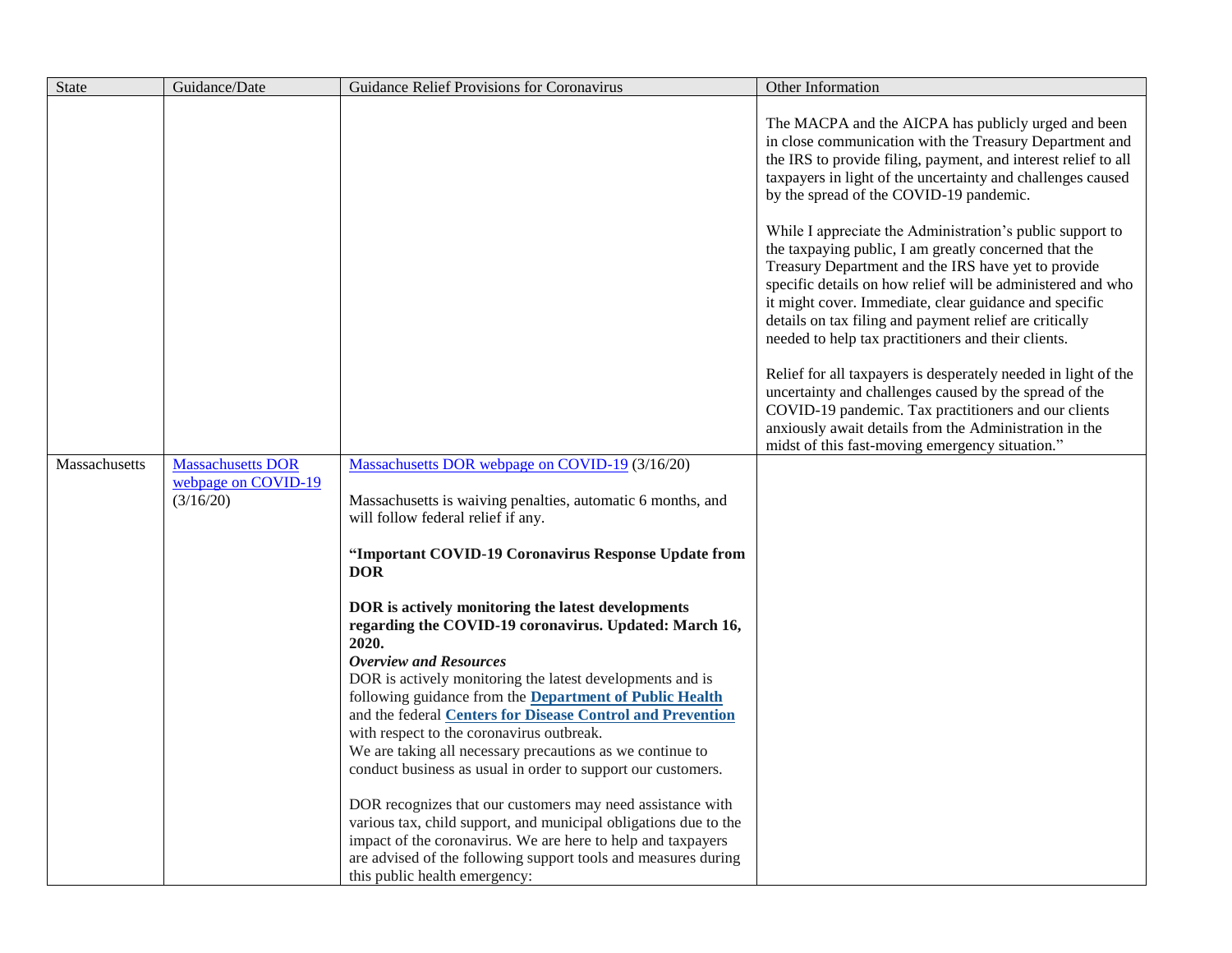| <b>State</b> | Guidance/Date | Guidance Relief Provisions for Coronavirus                                                                                                                                                                                                                                                                                                                                                                                                                                                                 | Other Information                                                                                                                                                                                                                                                                                                                                                                                                                                                                                                                                     |
|--------------|---------------|------------------------------------------------------------------------------------------------------------------------------------------------------------------------------------------------------------------------------------------------------------------------------------------------------------------------------------------------------------------------------------------------------------------------------------------------------------------------------------------------------------|-------------------------------------------------------------------------------------------------------------------------------------------------------------------------------------------------------------------------------------------------------------------------------------------------------------------------------------------------------------------------------------------------------------------------------------------------------------------------------------------------------------------------------------------------------|
|              |               | In many instances, taxpayers automatically receive at least<br>six extra months to file their tax returns, as long as they<br>satisfy certain tax payment requirements. See AP 604:<br><b>Extensions of Time to File Tax Returns.</b><br>DOR may also waive penalties under certain circumstances<br>if a taxpayer is late in paying their tax obligation and will<br>work with impacted taxpayers to waive such<br>penalties. See AP 633: Guidelines for the Waiver and<br><b>Abatement of Penalties.</b> |                                                                                                                                                                                                                                                                                                                                                                                                                                                                                                                                                       |
|              |               | In the event mail service is delayed, you can ensure that returns,<br>payments and refunds are received if you elect to submit them<br>or receive them by electronic means.<br>In the event the Internal Revenue Service (IRS) issues tax relief<br>to taxpayers with federal filing obligations, DOR is prepared<br>to follow the IRS in offering similar relief for taxpayers<br>with Massachusetts tax filing obligations.                                                                              |                                                                                                                                                                                                                                                                                                                                                                                                                                                                                                                                                       |
|              |               | Our Child Support team is working with the Probate Court to<br>develop a plan to handle child support cases.<br>Get important updates from DOR as they happen. Just sign up<br>with your email.<br><b>One-stop connection</b> to DOR by phone or email."                                                                                                                                                                                                                                                   |                                                                                                                                                                                                                                                                                                                                                                                                                                                                                                                                                       |
| Michigan     |               | Michigan officials said they would mirror IRS guidance as it is<br>updated amid the pandemic.                                                                                                                                                                                                                                                                                                                                                                                                              |                                                                                                                                                                                                                                                                                                                                                                                                                                                                                                                                                       |
| Minnesota    |               |                                                                                                                                                                                                                                                                                                                                                                                                                                                                                                            | Minnesota DOR COVID-19 response website (3/17/20):<br>"As Minnesota responds to COVID-19, we want to<br>reassure you that the Minnesota Department of Revenue<br>remains open and ready to help with tax-related services.<br>Revenue's top priority is the health and safety of our<br>customers and employees. That means that we are<br>modifying some of the services we offer:<br>We are following guidance from the Minnesota<br>Department of Health to help limit the spread of<br>COVID-19.<br>We still offer in-person meetings and walk-in |
|              |               |                                                                                                                                                                                                                                                                                                                                                                                                                                                                                                            | services, but may modify them to allow more                                                                                                                                                                                                                                                                                                                                                                                                                                                                                                           |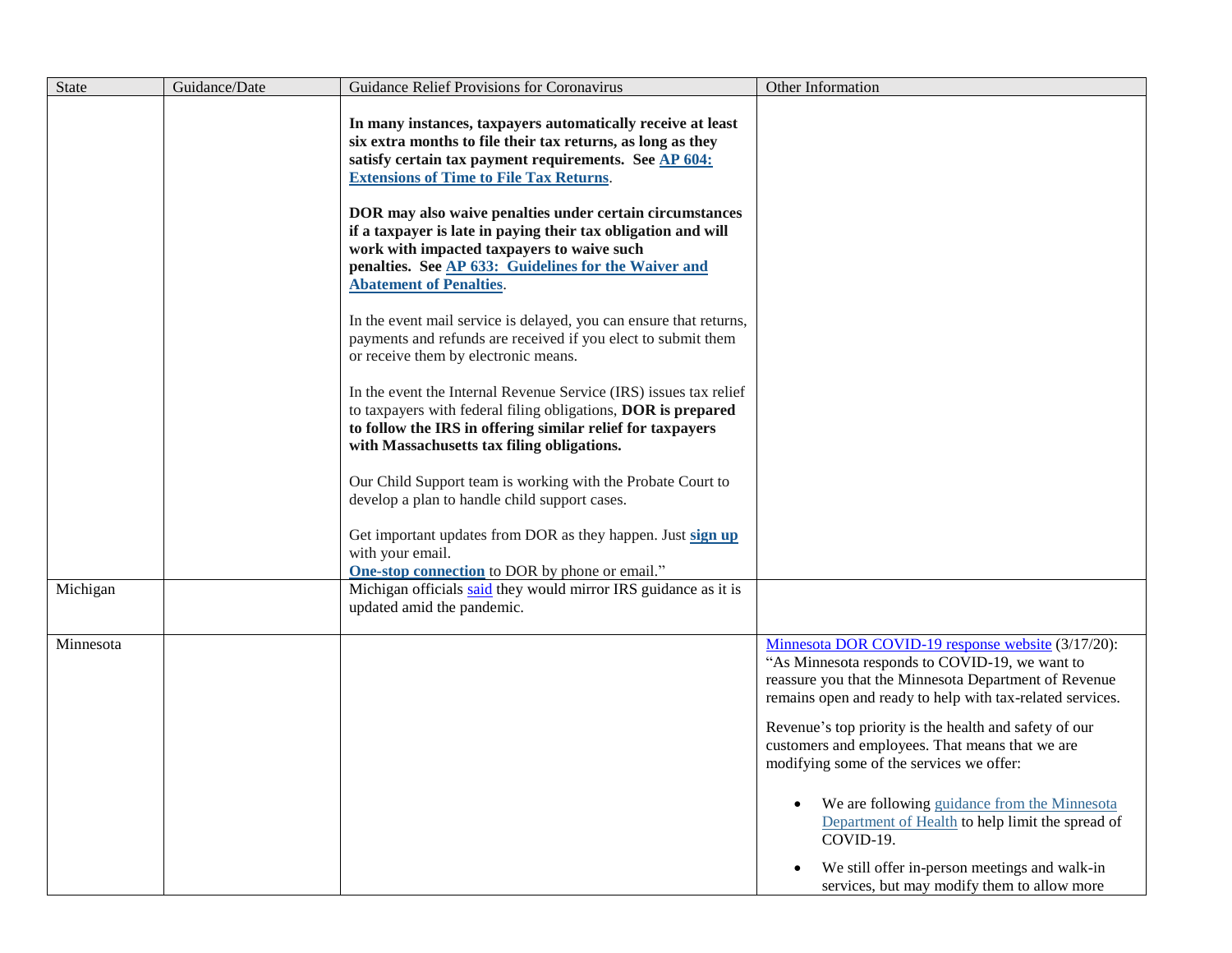| State | Guidance/Date | Guidance Relief Provisions for Coronavirus | Other Information                                                                                                                                                                                                                                                                                                |
|-------|---------------|--------------------------------------------|------------------------------------------------------------------------------------------------------------------------------------------------------------------------------------------------------------------------------------------------------------------------------------------------------------------|
|       |               |                                            | distance between people.                                                                                                                                                                                                                                                                                         |
|       |               |                                            | You can securely drop off tax returns and<br>payments outside our St. Paul office without face-<br>to-face interaction. Please put all materials in a<br>sealed envelope.<br>Has the income tax deadline changed?                                                                                                |
|       |               |                                            | No. At this time, federal and Minnesota individual income<br>tax returns are due April 15, 2020. We continue to monitor<br>actions by the IRS and will update this information as<br>necessary.                                                                                                                  |
|       |               |                                            | What if I cannot file and pay my taxes on time due to<br>COVID-19?                                                                                                                                                                                                                                               |
|       |               |                                            | Please contact the department if you cannot file and<br>pay on time due to COVID-19 illness or a related<br>situation.                                                                                                                                                                                           |
|       |               |                                            | You may ask us to abate (cancel) penalties and interest<br>for late filing or payment if you have a reasonable<br>cause. See Penalty Abatement Information for Individuals.                                                                                                                                      |
|       |               |                                            | Are free tax preparation services affected?                                                                                                                                                                                                                                                                      |
|       |               |                                            | Yes. To help slow the spread of COVID-19 in Minnesota,<br>some free income tax preparation sites have suspended<br>services. Please contact the site for updated hours of<br>operation.                                                                                                                          |
|       |               |                                            | You may be eligible to file your return electronically for<br>free. View our list of providers to see if you qualify.                                                                                                                                                                                            |
|       |               |                                            | Who can I contact with questions?                                                                                                                                                                                                                                                                                |
|       |               |                                            | If you have questions, call us at $651-556-3000$ or $1-800-$<br>657-3666, or use our email form.                                                                                                                                                                                                                 |
|       |               |                                            | Thank you for your understanding and patience as we<br>move through this unique situation together." (3/17/20)                                                                                                                                                                                                   |
|       |               |                                            | Minnesota DOR webpage (3/17/20):<br>"Our St. Paul office is open and available for walk-in<br>services. We ask that you stay home if you or anyone in<br>your household have cold or flu-like symptoms. We are<br>also available by telephone and email. For more<br>information, see Our Response to COVID-19." |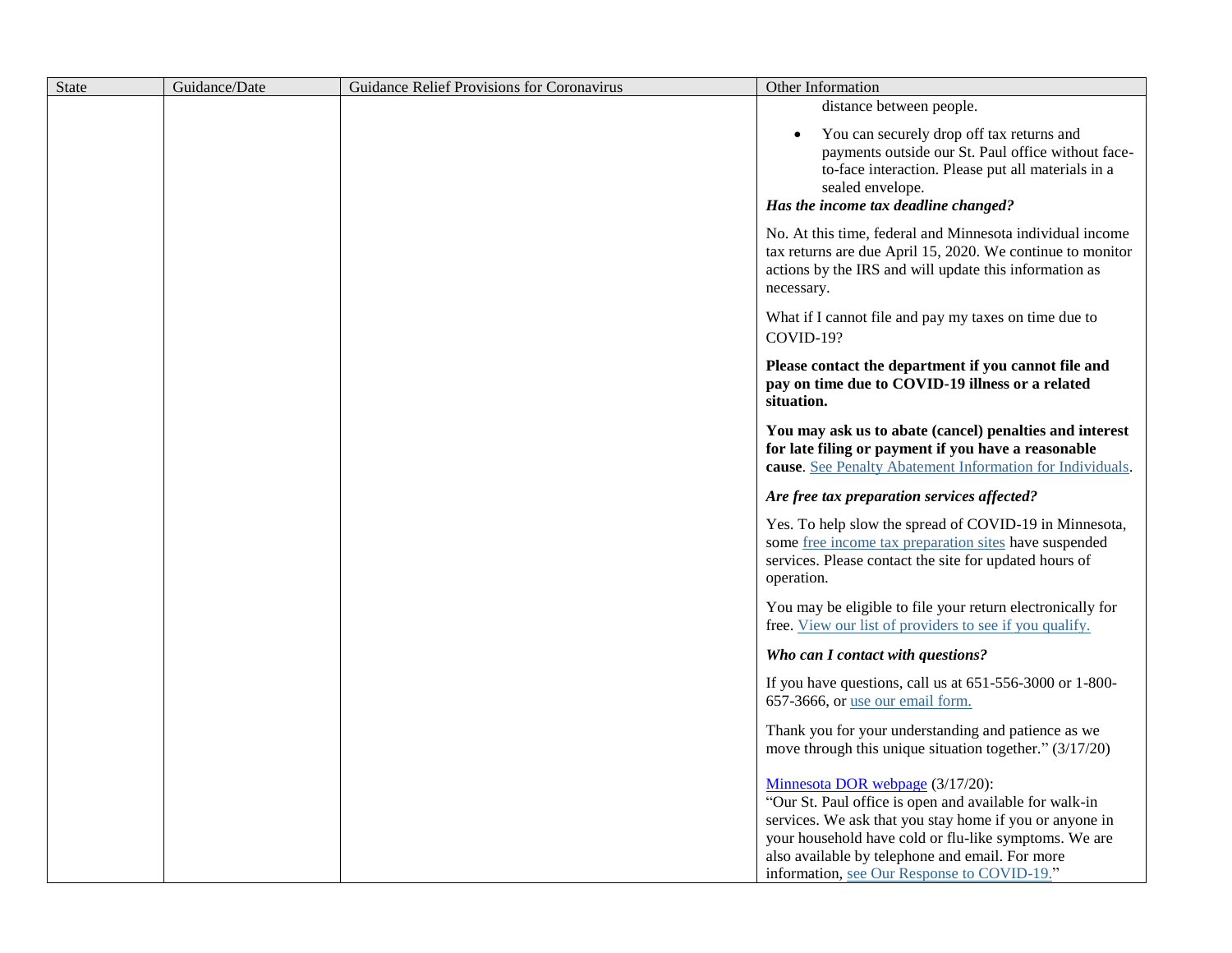| State                   | Guidance/Date      | Guidance Relief Provisions for Coronavirus | Other Information                                                                                                                                                                                                                                                                                                                                                                                                                                                                                                                                                                                                                                                                                                                                                                                                                                                                                                                                                                                                                                                                                         |
|-------------------------|--------------------|--------------------------------------------|-----------------------------------------------------------------------------------------------------------------------------------------------------------------------------------------------------------------------------------------------------------------------------------------------------------------------------------------------------------------------------------------------------------------------------------------------------------------------------------------------------------------------------------------------------------------------------------------------------------------------------------------------------------------------------------------------------------------------------------------------------------------------------------------------------------------------------------------------------------------------------------------------------------------------------------------------------------------------------------------------------------------------------------------------------------------------------------------------------------|
|                         |                    |                                            | Legislature: According to both the <b>House</b> and the <b>Senate</b><br>website, from March 17 through April 14, floor sessions<br>and committee hearings will be called when legislative<br>leaders have agreed-upon legislation that needs to be acted<br>upon.                                                                                                                                                                                                                                                                                                                                                                                                                                                                                                                                                                                                                                                                                                                                                                                                                                        |
| Mississippi             |                    |                                            |                                                                                                                                                                                                                                                                                                                                                                                                                                                                                                                                                                                                                                                                                                                                                                                                                                                                                                                                                                                                                                                                                                           |
| Missouri                |                    |                                            |                                                                                                                                                                                                                                                                                                                                                                                                                                                                                                                                                                                                                                                                                                                                                                                                                                                                                                                                                                                                                                                                                                           |
| Montana                 |                    |                                            |                                                                                                                                                                                                                                                                                                                                                                                                                                                                                                                                                                                                                                                                                                                                                                                                                                                                                                                                                                                                                                                                                                           |
| Nebraska                |                    |                                            | Legislature: In light of growing concerns regarding the<br>new coronavirus (COVID-19), the Legislature will not<br>meet on Tuesday, March 17, and the session will remain<br>adjourned until reconvened by the Speaker of the<br>Legislature.                                                                                                                                                                                                                                                                                                                                                                                                                                                                                                                                                                                                                                                                                                                                                                                                                                                             |
| Nevada                  | (DOR fully closed) |                                            | Nevada Department of Revenue fully closed. (per FTA,<br>3/17/20                                                                                                                                                                                                                                                                                                                                                                                                                                                                                                                                                                                                                                                                                                                                                                                                                                                                                                                                                                                                                                           |
| <b>New</b><br>Hampshire |                    |                                            |                                                                                                                                                                                                                                                                                                                                                                                                                                                                                                                                                                                                                                                                                                                                                                                                                                                                                                                                                                                                                                                                                                           |
| New Jersey              |                    |                                            | Proposed legislation: NJ A 3841 passed in NJ House and<br>is now with the NJ Senate on 3/16. It automatically<br>extends time to file (annual and quarterly) state gross<br>income tax or corporation business tax returns (due on or<br>before April 15) if the IRS and federal government extends<br>filing or payment due date (or both) for federal returns.<br>Press release $(3/16/20)$<br>A.B. 3841 that is now in the Senate, provides that,<br>following a determination by the IRS to extend the filing or<br>payment due date, or both, for federal taxpayers who are<br>required to file a federal return on or before April 15, 2020,<br>a taxpayer required to make and file an annual return or<br>quarterly return pursuant to the "New Jersey Gross Income<br>Tax Act," or the "Corporation Business Tax Act", on or<br>before April 15, 2020, will automatically receive an<br>extension to file those returns, which extension will<br>coincide with the extended due date established by the<br>IRS; provided, however, the extended due date will be no<br>later than June 30, 2020. |
| New Mexico              |                    |                                            | Press Release (3/17/20) - TRD district offices open by<br>appointment only<br>"Effective Tuesday, March 17, New Mexico Taxation and                                                                                                                                                                                                                                                                                                                                                                                                                                                                                                                                                                                                                                                                                                                                                                                                                                                                                                                                                                       |
|                         |                    |                                            | Revenue Department district offices statewide are open on                                                                                                                                                                                                                                                                                                                                                                                                                                                                                                                                                                                                                                                                                                                                                                                                                                                                                                                                                                                                                                                 |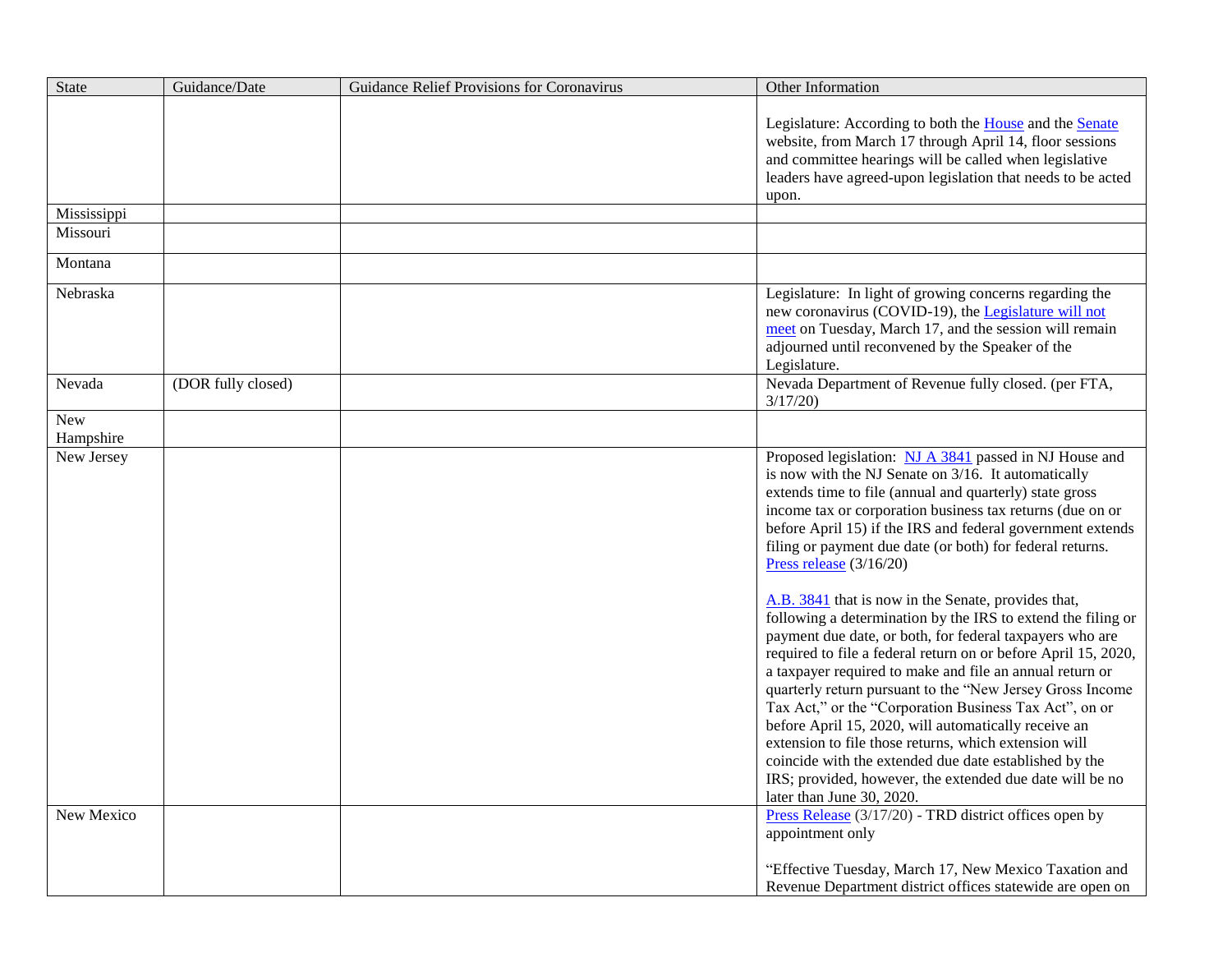| State                 | Guidance/Date                                           | Guidance Relief Provisions for Coronavirus                                                                                                                                                                | Other Information                                                                                                                                                                                                                                                                                                              |
|-----------------------|---------------------------------------------------------|-----------------------------------------------------------------------------------------------------------------------------------------------------------------------------------------------------------|--------------------------------------------------------------------------------------------------------------------------------------------------------------------------------------------------------------------------------------------------------------------------------------------------------------------------------|
|                       |                                                         |                                                                                                                                                                                                           | an appointment-only basis as part of the state's efforts to<br>limit in-person contact in response to the COVID-19 public<br>health emergency. Requiring appointments will ensure<br>that New Mexicans do not unnecessarily wait in crowded<br>lobby areas.                                                                    |
|                       |                                                         |                                                                                                                                                                                                           | Appointments at district offices can be made through the<br>following numbers:                                                                                                                                                                                                                                                 |
|                       |                                                         |                                                                                                                                                                                                           | Santa Fe District: 505-827-0920<br>Albuquerque District: 505-841-6262<br>Roswell District: 575-627-2900<br>Las Cruces District: 575-528-6140<br>Farmington District: 505-599-9701<br>Compliance Bureau: QRU - 505-470-3462                                                                                                     |
|                       |                                                         |                                                                                                                                                                                                           | Taxpayers also can contact the Department through email<br>for appointments and answers to questions on the<br>following issues:                                                                                                                                                                                               |
|                       |                                                         |                                                                                                                                                                                                           | Business Registration: business.reg@state.nm.us<br>Tax levies: TRD-Levy@state.nm.us<br>Tax liens: TRD-liens@state.nm.us<br>Oil and gas taxes: Oilgas.outreach@state.nm.us<br>Insurance premium<br>taxes: Inspremiun.outreach@state.nm.us<br>Tax assessments, estimated payments, balances,<br>payments: IOwe.Taxes@state.nm.us |
|                       |                                                         |                                                                                                                                                                                                           | As always, the Department's online services remain<br>available at tax.newmexico.gov. Taxpayers can access<br>their accounts through the Taxpayer Access Point (TAP)<br>on the website."                                                                                                                                       |
|                       |                                                         |                                                                                                                                                                                                           | Press Release $(3/15/20)$ - MVD offices to operate by<br>appointment only.                                                                                                                                                                                                                                                     |
| New York (and<br>NYC) | <b>NYS</b> Department of<br><b>Taxation and Finance</b> | <b>NYS Department of Taxation and Finance Coronavirus</b><br>Response Website (3/16/20)                                                                                                                   | <b>NYS Department of Taxation and Finance Coronavirus</b><br>Response Website (3/16/20)                                                                                                                                                                                                                                        |
|                       | <b>Coronavirus Response</b><br>Website (3/16/20)        | "At this time, the New York State Tax Department has not<br>extended the deadline to file personal income tax or other tax<br>returns. We will update this page if new information becomes<br>available." | "The New York State Tax Department, along with the<br>Governor's office and other agencies throughout the state,<br>is responding to the spread of coronavirus (COVID-19)<br>with information for those affected. We will update this<br>page as new information becomes available.                                            |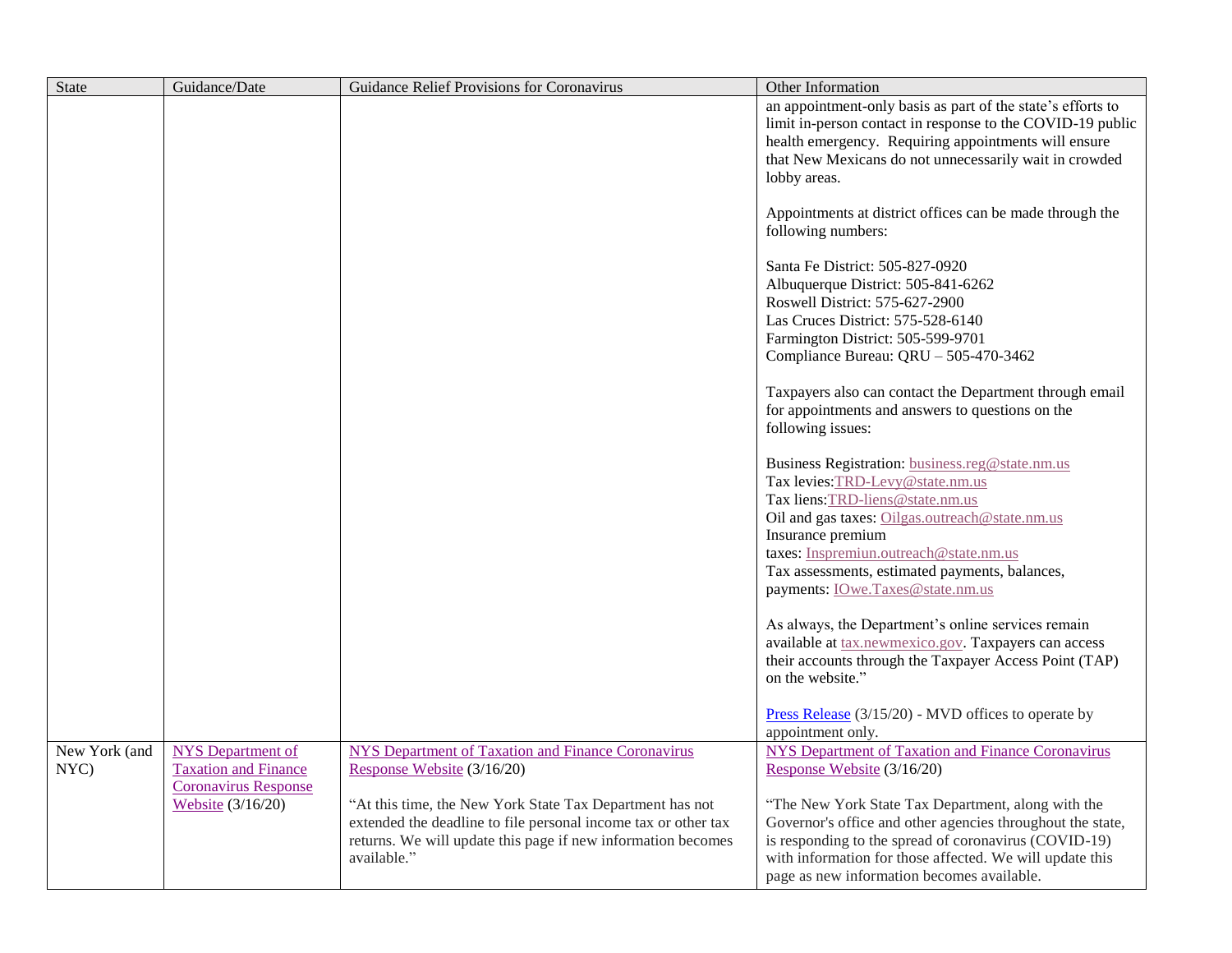| State | Guidance/Date | Guidance Relief Provisions for Coronavirus | Other Information                                                                                                                                                                                                                                                                                                                                                                                                                                                                                                                                                                                                                                                                                                            |
|-------|---------------|--------------------------------------------|------------------------------------------------------------------------------------------------------------------------------------------------------------------------------------------------------------------------------------------------------------------------------------------------------------------------------------------------------------------------------------------------------------------------------------------------------------------------------------------------------------------------------------------------------------------------------------------------------------------------------------------------------------------------------------------------------------------------------|
|       |               |                                            | We know your first priority is to keep your family safe and<br>well. It's our first priority too. If you have questions<br>including which counties are currently affected, how to<br>protect yourself, or where to be tested, visit the New York<br>State Department of Health website at Novel Coronavirus<br>(COVID-19) New York State is Ready. It's linked to in the<br>banner at the top of every New York State agency website.<br>We also understand many of you have concerns about your<br>income tax or other tax returns. We're listening and taking<br>steps to help. Other agencies are also providing assistance<br>and we're linking to those at the bottom of this page.                                    |
|       |               |                                            | These are the questions we're hearing from you together<br>with our response. If you don't see your question below,<br>please ask us using our Taxpayer Experience survey. We<br>will add general questions and answers here. As always, if<br>you need immediate assistance with a tax question, please<br>contact us.                                                                                                                                                                                                                                                                                                                                                                                                      |
|       |               |                                            | <b>Questions and answers</b><br>Will my refund be delayed?<br>Unless we need to ask you for additional information to<br>verify what you submitted on your return, we do not<br>anticipate processing delays.                                                                                                                                                                                                                                                                                                                                                                                                                                                                                                                |
|       |               |                                            | Will the call center be open?<br>Yes, our call center will remain open.<br>We are very proud of our call center representatives and<br>their ability to continue to assist no matter what comes<br>their way. One way we assist during events like this is to<br>provide telephone support for those who need help or<br>information about COVID-19. Tax Department employees<br>provided critical assistance around the clock during 9/11,<br>Hurricane Irene, and Superstorm Sandy and they're here<br>for you now. There may be extended time on hold if you<br>need to call us and we greatly appreciate your patience.<br>Here's how you can help reduce calls but still get the<br>information you need in most cases: |
|       |               |                                            | Check your refund status online or by calling our<br>automated phone system; you'll reduce hold times<br>overall, including for those calling with urgent<br>questions about COVID-19.<br>Look for answers online whenever possible before                                                                                                                                                                                                                                                                                                                                                                                                                                                                                   |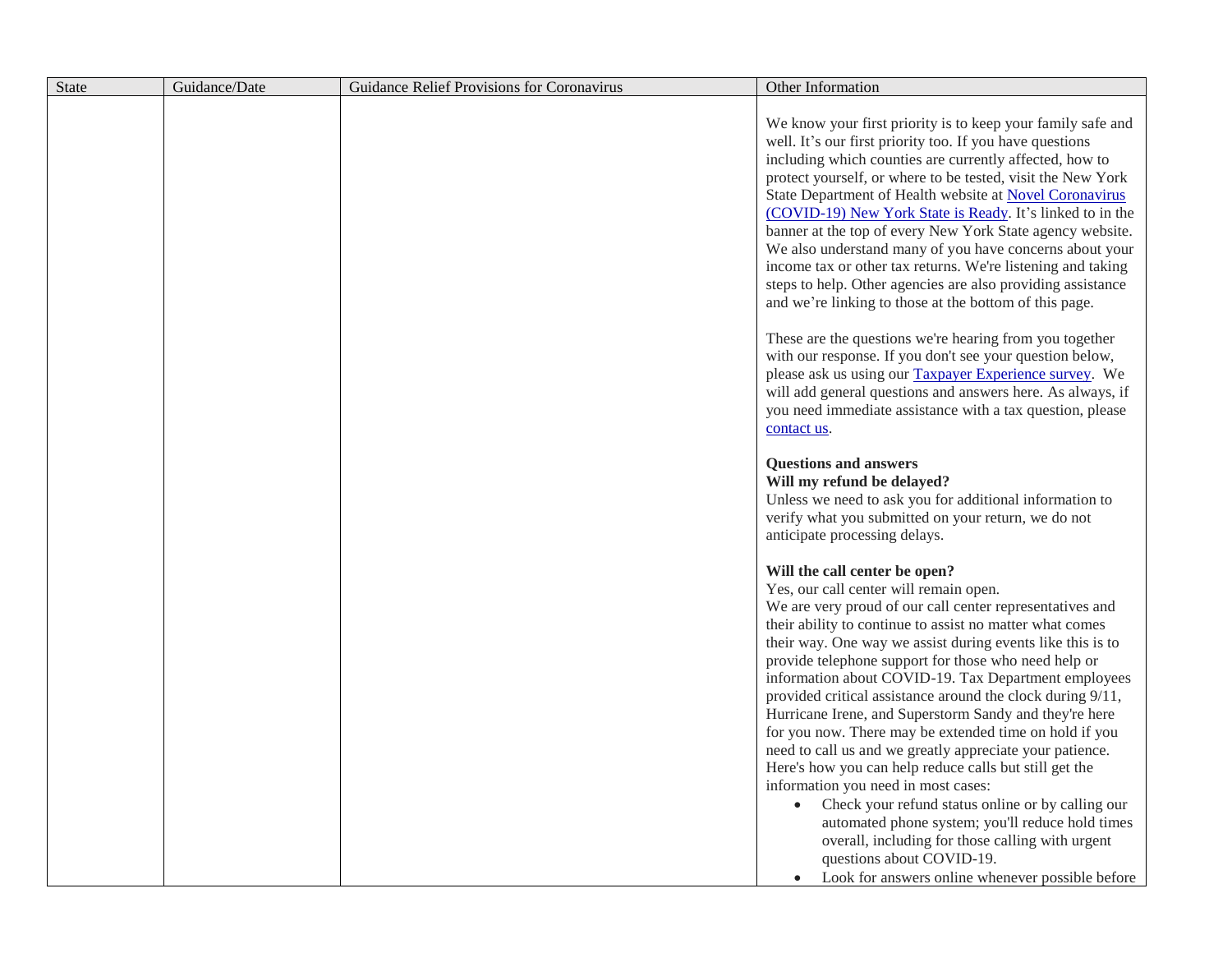| <b>State</b>   | Guidance/Date                                                                                                                  | Guidance Relief Provisions for Coronavirus                                                                                                                                                                                                                                                                                       | Other Information                                                                                                                                                                                                                                                                                                                                                                                              |
|----------------|--------------------------------------------------------------------------------------------------------------------------------|----------------------------------------------------------------------------------------------------------------------------------------------------------------------------------------------------------------------------------------------------------------------------------------------------------------------------------|----------------------------------------------------------------------------------------------------------------------------------------------------------------------------------------------------------------------------------------------------------------------------------------------------------------------------------------------------------------------------------------------------------------|
|                |                                                                                                                                |                                                                                                                                                                                                                                                                                                                                  | you call. Tip: We've added Top<br>Recommendations for the most commonly<br>searched information on our website. If you don't<br>see what you need, try the Search Tax box at the<br>top right corner of our webpages.<br>Let us know on social media if you have a general<br>question. Our team will point you in the right<br>direction with the links you need. We're on<br>Facebook, Twitter, and YouTube. |
|                |                                                                                                                                |                                                                                                                                                                                                                                                                                                                                  | Are you extending filing deadlines?<br>At this time, the New York State Tax Department has not<br>extended the deadline to file personal income tax or other<br>tax returns. We will update this page if new information<br>becomes available.                                                                                                                                                                 |
|                |                                                                                                                                |                                                                                                                                                                                                                                                                                                                                  | The FSA sites are closing. Where can I find help with<br>filing?<br>We are adding resources to help you choose and use free<br>filing software that meets your needs. For everything you'll<br>need, see our Filing Season Resource Center.                                                                                                                                                                    |
|                |                                                                                                                                |                                                                                                                                                                                                                                                                                                                                  | <b>Resources</b><br>New York State Department of Health: Novel<br>$\bullet$<br>Coronavirus (COVID-19) New York State is<br>Ready<br>IRS: Coronavirus tax relief<br>New York State Office of the Attorney General:<br><b>Guidance on Coronavirus Resources</b><br>and Warnings about Consumer Scams"                                                                                                            |
|                |                                                                                                                                |                                                                                                                                                                                                                                                                                                                                  | Legislature: For purposes of efficiency and the public<br>health and safety of members and staff, the session will be<br>postponed until later this week, possibly Wednesday.                                                                                                                                                                                                                                  |
| North Carolina | Notice - N.C.<br><b>Department of Revenue</b><br><b>Offers Penalty Waivers</b><br>Related to State of<br>Emergency $(3/17/20)$ | <b>Notice - N.C. Department of Revenue Offers Penalty Waivers</b><br>Related to State of Emergency (3/17/20)<br>"The N.C. Department of Revenue has published a notice that<br>outlines penalty waivers for taxpayers related to the<br>coronavirus state of emergency. The waivers are for certain<br>"late action penalties."" | <b>NCDOR Actions on COVID-19 website (3/17/20):</b><br>Notice - N.C. Department of Revenue Offers Penalty<br>Waivers Related to State of Emergency (3/17/20) (see prior<br>column for details)                                                                                                                                                                                                                 |
|                | (April $15$ – extend file or<br>pay information returns<br>due March 15-31 -<br>waive penalties)                               | "Important Notice: Department of Revenue Provides Penalty<br>Relief to Persons Affected by Novel Coronavirus Disease<br>The purpose of this notice is to inform taxpayers who have<br>been affected by novel coronavirus disease ("COVID-19")                                                                                    | N.C. Department of Revenue Service Centers Closed to the<br>Public (3/17/20):<br>"North Carolina Secretary of Revenue Ronald G. Penny<br>announced today that all North Carolina Department of                                                                                                                                                                                                                 |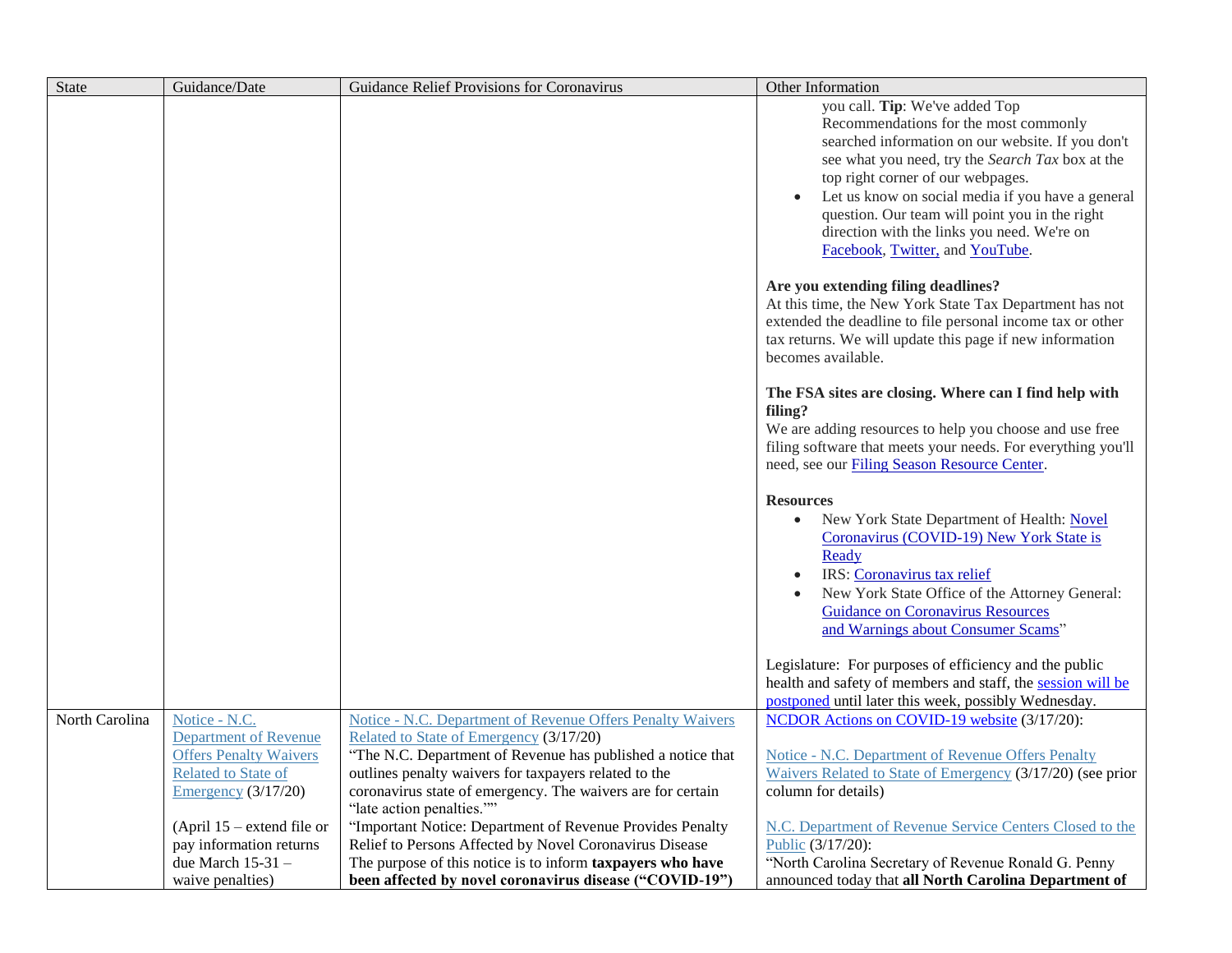| State | Guidance/Date | Guidance Relief Provisions for Coronavirus                       | Other Information                                                    |
|-------|---------------|------------------------------------------------------------------|----------------------------------------------------------------------|
|       |               | of a limited-time waiver of certain penalties imposed upon       | Revenue (NCDOR) service centers in the state would be                |
|       |               | taxpayers by the North Carolina Department of Revenue            | closed to the public through at least April 1, 2020, in              |
|       |               | ("Department").                                                  | light of Governor Cooper's State of Emergency related to<br>COVID-19 |
|       |               | On March 10, 2020, Governor Roy Cooper signed Executive          | "The safety of our employees and the people of our state             |
|       |               | Order 116 declaring a state of emergency in response to          | are our top concern," Penny said. "Most services for                 |
|       |               | COVID-19. The Secretary has become aware that, because           | taxpayers can be handled through our website and by                  |
|       |               | of COVID-19, some taxpayers may not be able to meet              | phone. Our agents are available to assist taxpayers with             |
|       |               | certain filing or payment requirements. In response, the         | their questions remotely during this unprecedented time.             |
|       |               | Secretary has elected to waive the following penalties for       | We will work with taxpayers to consider penalty                      |
|       |               | failing to obtain a license, to file a return, or to pay taxes:  | waivers on a case-by-case basis."                                    |
|       |               |                                                                  | Taxpayers are encouraged to file their taxes online. Most            |
|       |               | $\Box$ The penalty for failure to obtain a license (G.S. 105-    | taxpayers can file online for free at:                               |
|       |               | 236(a)(2);                                                       | www.NCDOR.gov/NCfreefile                                             |
|       |               | $\Box$ The penalty for failure to file a return (G.S. 105-       | NCDOR online services: www.ncdor.gov                                 |
|       |               | $236(a)(3)$ :                                                    | NCDOR phone numbers:                                                 |
|       |               | $\Box$ The penalty for failure to pay tax when due (G.S. 105-    | General information: 1-877-252-3052; Individual income               |
|       |               | $236(a)(4)$ ; and                                                | tax refund inquiries: 1-877-252-4052                                 |
|       |               | $\Box$ The penalties regarding informational returns (G.S. 105-  | Review Frequently Asked Questions for taxpayers."                    |
|       |               | 236(a)(10)                                                       | (3/17/20)                                                            |
|       |               | (collectively, "Late Action Penalties"). The waiver applies      |                                                                      |
|       |               | to the failure to timely obtain a license, file a return, or pay | NCDOR website (3/17/20):                                             |
|       |               | a tax that is due between March 15, 2020, and March 31,          | NCDOR Service Centers remain closed to the public.                   |
|       |               | 2020, if the license is obtained, the return or extension        | Taxpayers are encouraged to utilize online and phone                 |
|       |               | application is filed, or the tax is paid by April 15, 2020.      | services to the greatest extent possible. Call 1-877-252-            |
|       |               |                                                                  | 3052 for assistance.                                                 |
|       |               | <b>North Carolina Tax Penalty Relief</b>                         | NC response on COVID-19 information                                  |
|       |               | General Statute 105-237(a) provides the Secretary of Revenue     |                                                                      |
|       |               | authority to waive or reduce penalties provided for in           |                                                                      |
|       |               | Subchapter 1 of Chapter 105. The Department's Penalty            |                                                                      |
|       |               | Policy allows a waiver of penalties for special                  |                                                                      |
|       |               | circumstances.                                                   |                                                                      |
|       |               | The Department will waive any Late Action Penalties              |                                                                      |
|       |               | assessed against taxpayers that have been affected by            |                                                                      |
|       |               | COVID-19 ("Affected Taxpayers"). The waiver for                  |                                                                      |
|       |               | Affected Taxpayers will apply to Late Action Penalties for       |                                                                      |
|       |               | deadlines occurring between March 15, 2020, and March            |                                                                      |
|       |               | 31, 2020. To qualify for the waiver, an Affected Taxpayer        |                                                                      |
|       |               | must file the return, pay the tax, obtain the license, or        |                                                                      |
|       |               | receive an extension on or before April 15, 2020. The            |                                                                      |
|       |               | waiver will be considered a waiver for special                   |                                                                      |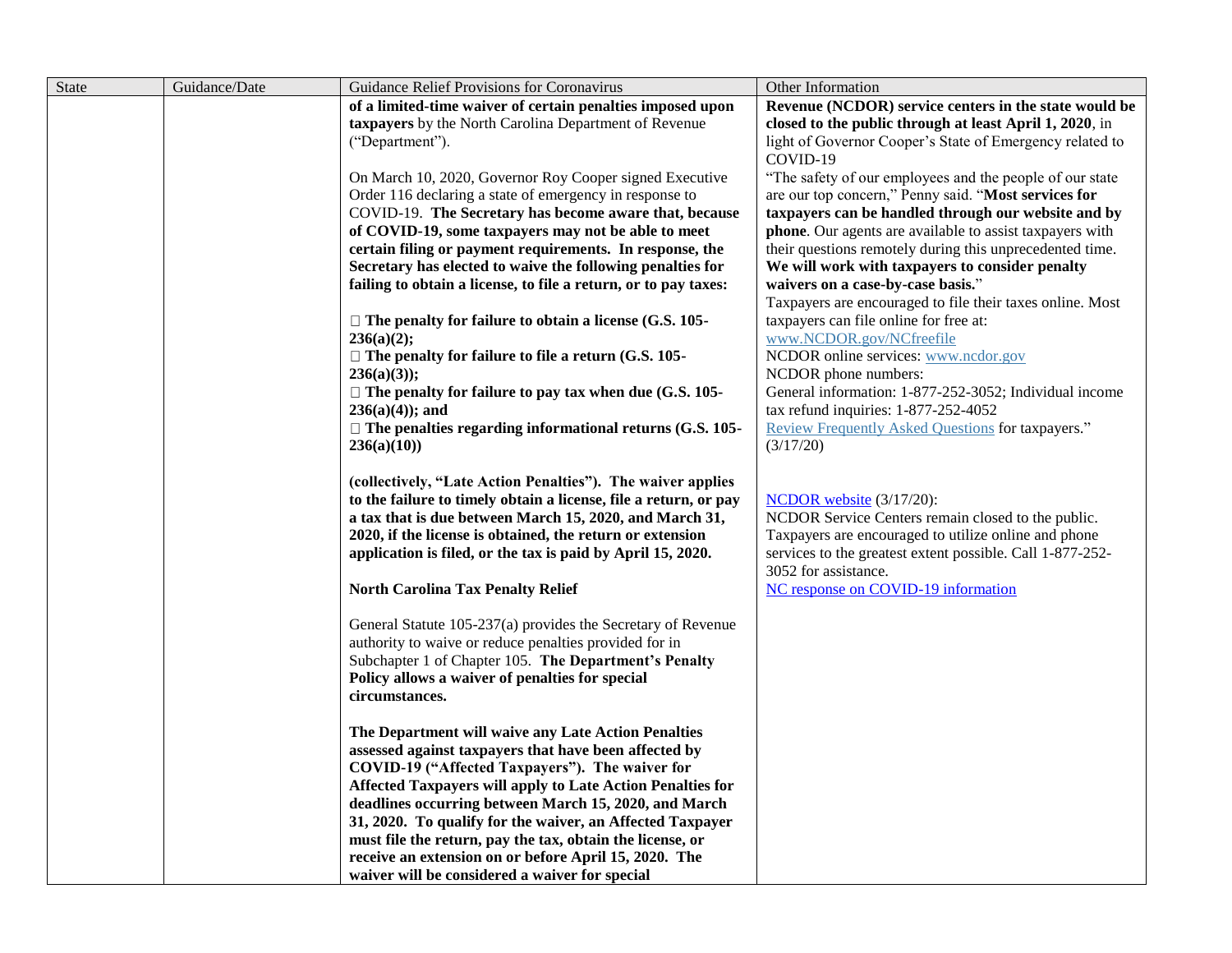| <b>State</b> | Guidance/Date | Guidance Relief Provisions for Coronavirus                                                                                                                                                                                                                                                                                                                         | Other Information                                                                                                                                           |
|--------------|---------------|--------------------------------------------------------------------------------------------------------------------------------------------------------------------------------------------------------------------------------------------------------------------------------------------------------------------------------------------------------------------|-------------------------------------------------------------------------------------------------------------------------------------------------------------|
|              |               | circumstances. The waiver will not be considered a waiver                                                                                                                                                                                                                                                                                                          |                                                                                                                                                             |
|              |               | for good compliance that can only be granted once every                                                                                                                                                                                                                                                                                                            |                                                                                                                                                             |
|              |               | three years per tax type.                                                                                                                                                                                                                                                                                                                                          |                                                                                                                                                             |
|              |               | State law prevents the Department from waiving any interest,<br>including interest assessed for the underpayment of estimated<br>tax, except in the limited case of interest on taxes imposed prior<br>to or during a period for which a taxpayer has declared<br>bankruptcy under Chapter 7 or Chapter 13 of Title 11 of the<br>United State Code.                |                                                                                                                                                             |
|              |               | <b>How to Obtain State Penalty Waivers</b>                                                                                                                                                                                                                                                                                                                         |                                                                                                                                                             |
|              |               | Affected Taxpayers who cannot meet their filing or<br>payment requirement as a result of COVID-19 should<br>complete Form NC-5500, Request to Waive Penalties ("NC-<br>5500"). Affected Taxpayers should write "COVID-19" on<br>the top of the NC-5500.                                                                                                            |                                                                                                                                                             |
|              |               | The NC-5500 is available on the Department's website,<br>www.ncdor.gov. Affected Taxpayers that do not have<br>access to the NC-5500 can attach a letter requesting a<br>penalty waiver. The letter should contain the taxpayer's<br>name, address, SSN or FEIN, Account ID, and the tax type<br>and tax period for which the taxpayer seeks waiver of<br>penalty. |                                                                                                                                                             |
|              |               | The NC-5500 or letter should be mailed to the North<br>Carolina Department of Revenue, Customer Service, P.O.<br>Box 1168, Raleigh, NC 27602.                                                                                                                                                                                                                      |                                                                                                                                                             |
|              |               | Questions                                                                                                                                                                                                                                                                                                                                                          |                                                                                                                                                             |
|              |               | This Important Notice may be updated as new information<br>becomes available. If you have any questions about this notice,<br>you may call 1-877-252-3052 to speak to a customer service<br>representative or write to Customer Service, PO Box 1168,<br>Raleigh, NC 27602."                                                                                       |                                                                                                                                                             |
| North Dakota |               |                                                                                                                                                                                                                                                                                                                                                                    |                                                                                                                                                             |
| Ohio         |               | Ohio officials said they would mirror IRS guidance as it is<br>updated amid the pandemic.                                                                                                                                                                                                                                                                          | OH DOT website posting: "Effective immediately, the<br>Ohio Department of Taxation has closed its walk-in center<br>due to Coronavirus concerns." (3/12/20) |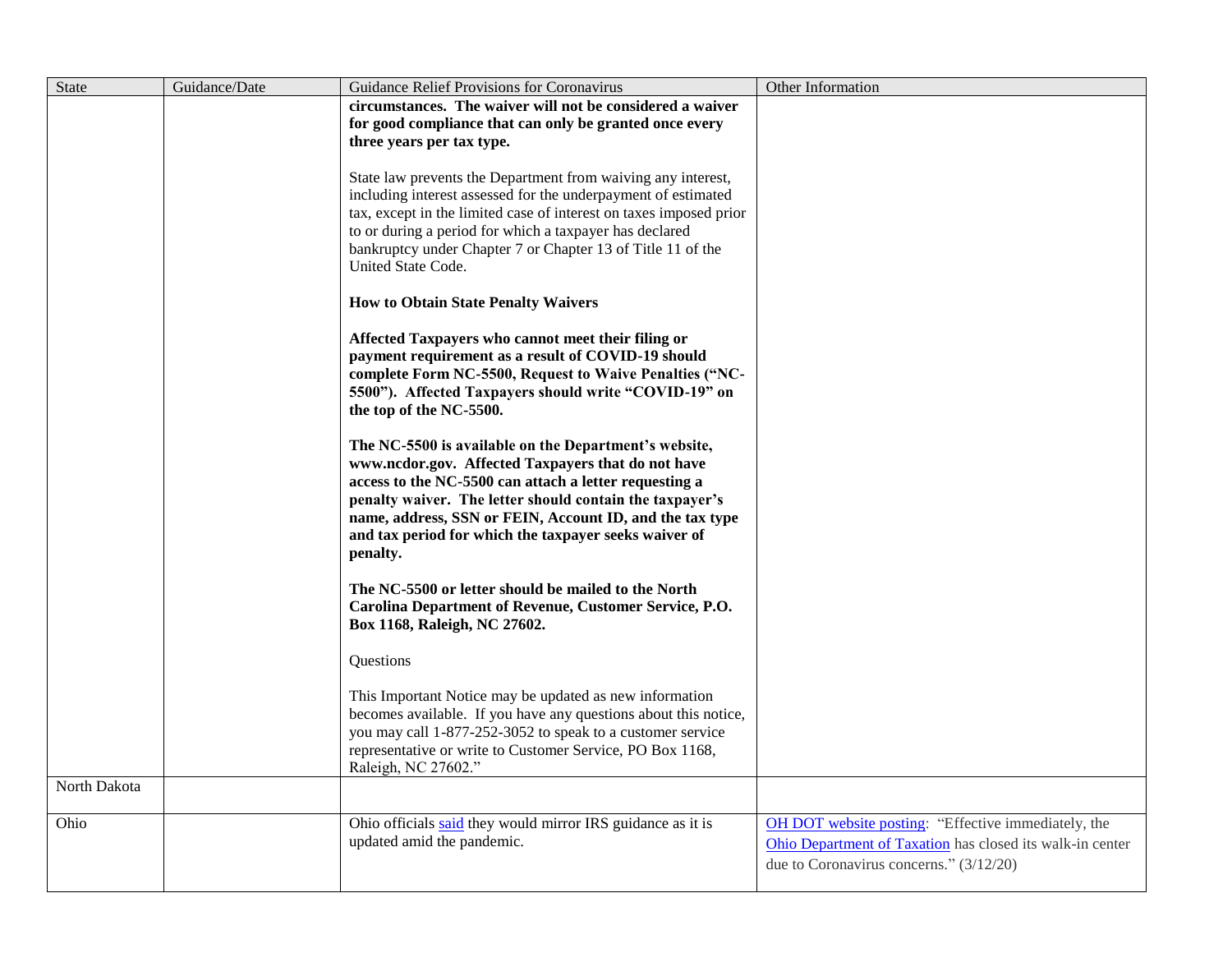| <b>State</b> | Guidance/Date             | Guidance Relief Provisions for Coronavirus                        | Other Information                                                                                                                                                                                                                                                                                                                                                                                                                                                                                                                                                                                                                                                                              |
|--------------|---------------------------|-------------------------------------------------------------------|------------------------------------------------------------------------------------------------------------------------------------------------------------------------------------------------------------------------------------------------------------------------------------------------------------------------------------------------------------------------------------------------------------------------------------------------------------------------------------------------------------------------------------------------------------------------------------------------------------------------------------------------------------------------------------------------|
|              |                           |                                                                   | OSCPA press release on OSCPA letter request to the                                                                                                                                                                                                                                                                                                                                                                                                                                                                                                                                                                                                                                             |
|              |                           |                                                                   | Governor: (3/13/20)                                                                                                                                                                                                                                                                                                                                                                                                                                                                                                                                                                                                                                                                            |
|              |                           |                                                                   | "Extend income tax filing and payment deadlines,                                                                                                                                                                                                                                                                                                                                                                                                                                                                                                                                                                                                                                               |
|              |                           |                                                                   | following any extensions we anticipate will be made at                                                                                                                                                                                                                                                                                                                                                                                                                                                                                                                                                                                                                                         |
|              |                           |                                                                   | the federal level                                                                                                                                                                                                                                                                                                                                                                                                                                                                                                                                                                                                                                                                              |
|              |                           |                                                                   | We know that the Trump Administration is already<br>seriously considering extending deadlines; to avoid<br>confusion, we encourage the State of Ohio to adopt the<br>same changes the federal government ultimately<br>adopts. While whatever is ultimately adopted by the<br>federal government is still uncertain, I have attached a<br>copy of the letter outlining recommendations made by the<br>accounting profession through the American Institute of<br>CPAs to help you understand the various income-tax-<br>related areas of concern.<br>It's also important that municipal governments in our<br>state also follow any federal and state filing and<br>payment deadline changes." |
| Oklahoma     |                           |                                                                   |                                                                                                                                                                                                                                                                                                                                                                                                                                                                                                                                                                                                                                                                                                |
|              |                           |                                                                   |                                                                                                                                                                                                                                                                                                                                                                                                                                                                                                                                                                                                                                                                                                |
| Oregon       | <b>DOR</b> website        | DOR website announcement -                                        |                                                                                                                                                                                                                                                                                                                                                                                                                                                                                                                                                                                                                                                                                                |
|              | announcement (3/13/20)    | "Background - The Department of Revenue has several options       |                                                                                                                                                                                                                                                                                                                                                                                                                                                                                                                                                                                                                                                                                                |
|              |                           | to grant relief under federal or state declarations of emergency, |                                                                                                                                                                                                                                                                                                                                                                                                                                                                                                                                                                                                                                                                                                |
|              | (Individuals - follow)    | or when situations arise that impair the ability of taxpayers to  |                                                                                                                                                                                                                                                                                                                                                                                                                                                                                                                                                                                                                                                                                                |
|              | IRS, waive interest and   | meet their obligations. Some options and legal authority are      |                                                                                                                                                                                                                                                                                                                                                                                                                                                                                                                                                                                                                                                                                                |
|              | penalties if good faith   | described below.                                                  |                                                                                                                                                                                                                                                                                                                                                                                                                                                                                                                                                                                                                                                                                                |
|              | estimate on first quarter | Personal Income Tax - At this time, taxpayers may still file an   |                                                                                                                                                                                                                                                                                                                                                                                                                                                                                                                                                                                                                                                                                                |
|              | CAT payment due April     | extension to file with the IRS, and the Oregon Department         |                                                                                                                                                                                                                                                                                                                                                                                                                                                                                                                                                                                                                                                                                                |
|              | 30)                       | of Revenue will automatically grant an extension for the          |                                                                                                                                                                                                                                                                                                                                                                                                                                                                                                                                                                                                                                                                                                |
|              |                           | Oregon return. Taxpayers may file the federal extension Form      |                                                                                                                                                                                                                                                                                                                                                                                                                                                                                                                                                                                                                                                                                                |
|              |                           | 4868 prior to the due date. Both the federal and state extensions |                                                                                                                                                                                                                                                                                                                                                                                                                                                                                                                                                                                                                                                                                                |
|              |                           | grant additional time to file, but are not extensions of payment  |                                                                                                                                                                                                                                                                                                                                                                                                                                                                                                                                                                                                                                                                                                |
|              |                           | due dates. The department is tied to the Internal Revenue         |                                                                                                                                                                                                                                                                                                                                                                                                                                                                                                                                                                                                                                                                                                |
|              |                           | Service filing and payment due dates for personal income taxes.   |                                                                                                                                                                                                                                                                                                                                                                                                                                                                                                                                                                                                                                                                                                |
|              |                           | If the IRS declares the April 15th due date to be extended        |                                                                                                                                                                                                                                                                                                                                                                                                                                                                                                                                                                                                                                                                                                |
|              |                           | due to the COVID-19 pandemic, Oregon will automatically           |                                                                                                                                                                                                                                                                                                                                                                                                                                                                                                                                                                                                                                                                                                |
|              |                           | connect to those dates for personal income tax filers. The        |                                                                                                                                                                                                                                                                                                                                                                                                                                                                                                                                                                                                                                                                                                |
|              |                           | department may also waive penalties under certain                 |                                                                                                                                                                                                                                                                                                                                                                                                                                                                                                                                                                                                                                                                                                |
|              |                           | circumstances if a taxpayer is late in paying its tax             |                                                                                                                                                                                                                                                                                                                                                                                                                                                                                                                                                                                                                                                                                                |
|              |                           | obligation due to a circumstance beyond the taxpayer's            |                                                                                                                                                                                                                                                                                                                                                                                                                                                                                                                                                                                                                                                                                                |
|              |                           | control, such as a declared regional or national state of         |                                                                                                                                                                                                                                                                                                                                                                                                                                                                                                                                                                                                                                                                                                |
|              |                           | emergency. Estimated payment due dates for personal income        |                                                                                                                                                                                                                                                                                                                                                                                                                                                                                                                                                                                                                                                                                                |
|              |                           | tax are not extended for Oregon, however Oregon law states        |                                                                                                                                                                                                                                                                                                                                                                                                                                                                                                                                                                                                                                                                                                |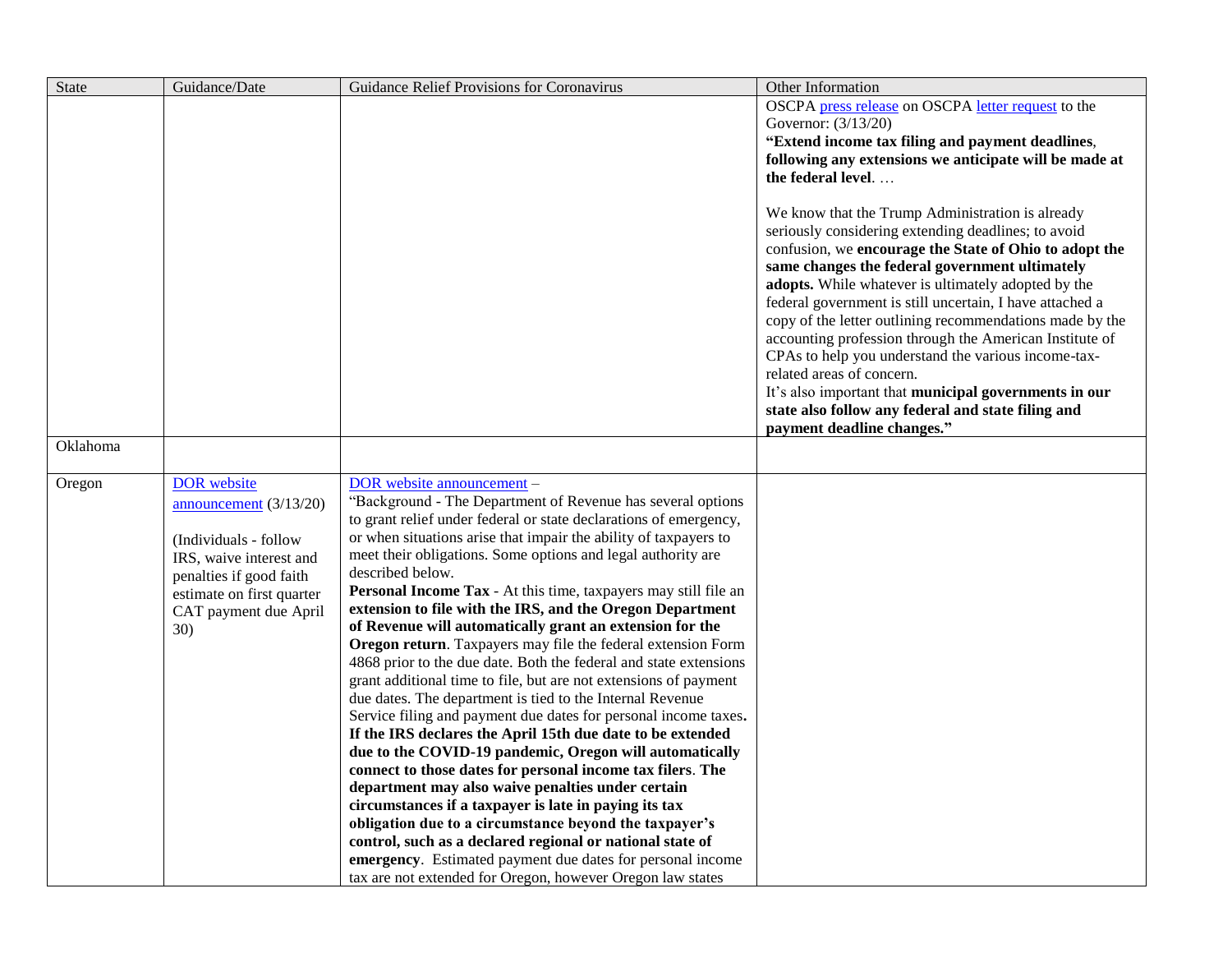| State        | Guidance/Date      | Guidance Relief Provisions for Coronavirus                                                                           | Other Information                                                                                            |
|--------------|--------------------|----------------------------------------------------------------------------------------------------------------------|--------------------------------------------------------------------------------------------------------------|
|              |                    | that interest will not be imposed on an underpayment of                                                              |                                                                                                              |
|              |                    | estimated tax if the department determines that by reason                                                            |                                                                                                              |
|              |                    | of casualty, disaster, or other unusual circumstances the                                                            |                                                                                                              |
|              |                    | imposition of interest would be against equity and good                                                              |                                                                                                              |
|              |                    | conscience.                                                                                                          |                                                                                                              |
|              |                    | Corporate Activity Tax - Initial quarterly payments for the new                                                      |                                                                                                              |
|              |                    | Corporate Activity Tax (CAT) are due April 30, 2020. The                                                             |                                                                                                              |
|              |                    | department understands that the pandemic may impact                                                                  |                                                                                                              |
|              |                    | commercial activity, up or down, to an extent that makes it                                                          |                                                                                                              |
|              |                    | difficult for businesses to estimate their first payment. The                                                        |                                                                                                              |
|              |                    | department will not assess underpayment penalties to<br>taxpayers making a good faith effort to estimate their first |                                                                                                              |
|              |                    | quarter payments.                                                                                                    |                                                                                                              |
|              |                    | Guidance to local governments on local budget law - In its                                                           |                                                                                                              |
|              |                    | supervisory capacity for cities, counties, and other taxation                                                        |                                                                                                              |
|              |                    | districts relating to local budget law, the department reminds                                                       |                                                                                                              |
|              |                    | local authorities that they may request, in writing, that the                                                        |                                                                                                              |
|              |                    | assessor grant an extension of the July 15 deadline for                                                              |                                                                                                              |
|              |                    | certifying taxes. Local governments must adopt their budgets                                                         |                                                                                                              |
|              |                    | by June 30; which cannot be extended. For alternative means of                                                       |                                                                                                              |
|              |                    | conducting a public meeting for purposes of gathering public                                                         |                                                                                                              |
|              |                    | input, please refer to the Oregon Department of Justice's Public                                                     |                                                                                                              |
|              |                    | Meeting Law Manual. Any alternate means of conducting                                                                |                                                                                                              |
|              |                    | public hearings must provide for public comment in real time."                                                       |                                                                                                              |
| Pennsylvania | (DOR fully closed) |                                                                                                                      | Pennsylvania Department of Revenue fully closed. (per                                                        |
|              |                    |                                                                                                                      | FTA, $3/17/20$ )                                                                                             |
|              |                    |                                                                                                                      |                                                                                                              |
|              |                    |                                                                                                                      | PA DOR website posting: "Starting March 13, the<br>Department of Revenue's district office in Norristown and |
|              |                    |                                                                                                                      | Harrisburg are closed to the public. This action is being                                                    |
|              |                    |                                                                                                                      | taken to protect the health and safety of the public and                                                     |
|              |                    |                                                                                                                      | commonwealth employees as mitigation efforts are                                                             |
|              |                    |                                                                                                                      | ongoing to help slow the spread of COVID-19 in                                                               |
|              |                    |                                                                                                                      | Pennsylvania. Find Revenue phone numbers and answers                                                         |
|              |                    |                                                                                                                      | to common tax questions: www.revenue.pa.gov." (3/13/20)                                                      |
|              |                    |                                                                                                                      | All in-person hearings are switched to telephone. (3/16/20)                                                  |
|              |                    |                                                                                                                      | Other info. at PA coronavirus page                                                                           |
| Rhode Island |                    |                                                                                                                      | RI DOT Advisory 2020-9 (3/14/20)                                                                             |
|              |                    |                                                                                                                      | "Division encourages taxpayers to reduce in-person visits                                                    |
|              |                    |                                                                                                                      | as part of effort to slow transmission of coronavirus                                                        |
|              |                    |                                                                                                                      | Agency recommends use of its website, portal, and email                                                      |
|              |                    |                                                                                                                      | and telephone systems"                                                                                       |
|              |                    |                                                                                                                      | A detailed list of Division phone numbers and email                                                          |
|              |                    |                                                                                                                      | addresses is available at http://www.tax.ri.gov/contact/.                                                    |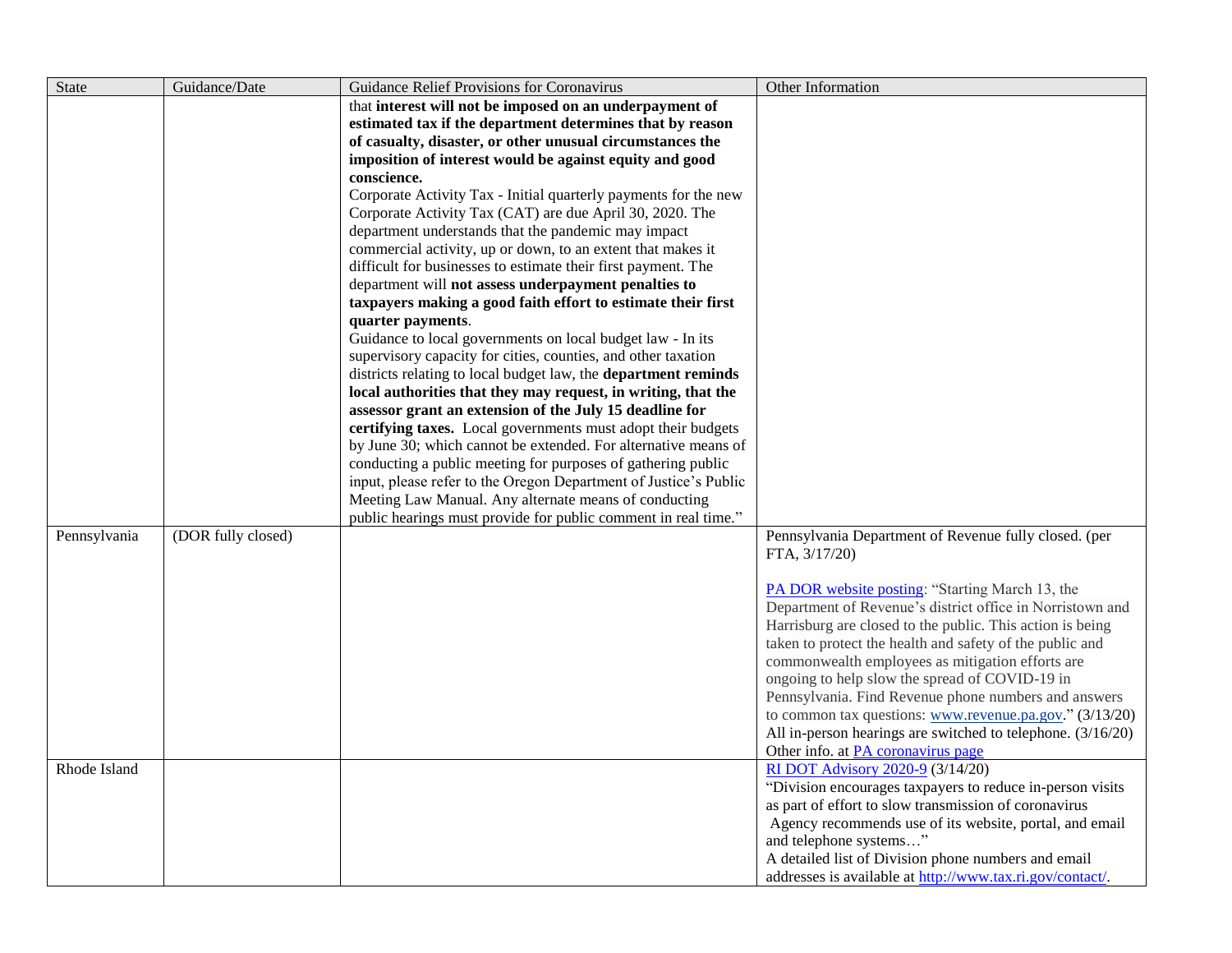| <b>State</b>   | Guidance/Date                                                                                                                                          | Guidance Relief Provisions for Coronavirus                                                                                                                                                                                                                                                                                                                                                                                                                                                                                                                                                                                                                                                                                                                                                                                                                                                                                                                                                                                                                                                                                                                                                                                                                                                                                                                                                                                                                                                                                                                                                                                                                                                                                              | Other Information                                                                                                                                                                                             |
|----------------|--------------------------------------------------------------------------------------------------------------------------------------------------------|-----------------------------------------------------------------------------------------------------------------------------------------------------------------------------------------------------------------------------------------------------------------------------------------------------------------------------------------------------------------------------------------------------------------------------------------------------------------------------------------------------------------------------------------------------------------------------------------------------------------------------------------------------------------------------------------------------------------------------------------------------------------------------------------------------------------------------------------------------------------------------------------------------------------------------------------------------------------------------------------------------------------------------------------------------------------------------------------------------------------------------------------------------------------------------------------------------------------------------------------------------------------------------------------------------------------------------------------------------------------------------------------------------------------------------------------------------------------------------------------------------------------------------------------------------------------------------------------------------------------------------------------------------------------------------------------------------------------------------------------|---------------------------------------------------------------------------------------------------------------------------------------------------------------------------------------------------------------|
|                |                                                                                                                                                        |                                                                                                                                                                                                                                                                                                                                                                                                                                                                                                                                                                                                                                                                                                                                                                                                                                                                                                                                                                                                                                                                                                                                                                                                                                                                                                                                                                                                                                                                                                                                                                                                                                                                                                                                         | Legislature: To contain the spread of COVID-19, there<br>will be no General Assembly sessions during the week of<br>March 16-20, 2020. All legislative offices will also be<br>closed.                        |
| South Carolina | News Release (3/17/20)<br><b>SC Information Letter</b><br>$20-3$ (3/17/20)<br>(June $1$ – returns and<br>payments - waiving<br>interest and penalties) | News Release (3/17/20)<br>The South Carolina Department of Revenue (SCDOR) is<br>offering more time to file returns and pay taxes due April 1,<br>$2020 -$ June 1, 2020 to assist taxpayers during the COVID-19<br>outbreak.<br>Tax returns and payments due April 1 - June 1 will now be<br>due June 1, 2020. Penalty and interest will not be charged if<br>payment is made by June 1. This includes South Carolina<br><b>Individual Income Taxes, Corporate Income Taxes, Sales</b><br>and Use Tax, Admissions Tax, and other taxes filed and<br>paid with the SCDOR. The SCDOR is automatically<br>applying this tax relief for all applicable returns and<br>payments; you don't need to take any additional action.<br>The SCDOR encourages taxpayers, some of whom may be<br>working from home, to:<br>Use our available online services. Visit MyDORWAY, our<br>free online tax system, at MyDORWAY.dor.sc.gov to<br>securely manage your South Carolina taxes from a<br>smartphone or computer.<br>Help protect yourself and prevent the spread of COVID-19<br>$\bullet$<br>by calling or emailing us instead of visiting in person. Find<br>the phone number or email address you need at<br>dor.sc.gov/contact.<br>Consider filing your Individual Income Taxes<br>electronically, which is safer and faster. Visit<br>dor.sc.gov/iit-filing to learn more. After you file, check<br>your refund status online at dor.sc.gov/refund.<br>Visit IRS.gov for federal tax relief information.<br>Visit the SCDOR's website at <b>dor.sc.gov/emergencies</b> and<br>review <b>SCDOR Information Letter 20-3</b> for more<br>information. Connect with the SCDOR on Facebook and<br>Twitter for up-to-date news and announcements. | South Carolina was considering special filing and payment<br>relief to those affected by Covid-19, the state's Department<br>of Revenue spokeswoman Bonnie Swingle, said in an<br>email. (Bloomberg, 3/17/20) |
| South Dakota   |                                                                                                                                                        |                                                                                                                                                                                                                                                                                                                                                                                                                                                                                                                                                                                                                                                                                                                                                                                                                                                                                                                                                                                                                                                                                                                                                                                                                                                                                                                                                                                                                                                                                                                                                                                                                                                                                                                                         | SD DOR website: "Due to the Governor's executive order,<br>our offices will be closed until March 23rd. Our staff is                                                                                          |
|                |                                                                                                                                                        |                                                                                                                                                                                                                                                                                                                                                                                                                                                                                                                                                                                                                                                                                                                                                                                                                                                                                                                                                                                                                                                                                                                                                                                                                                                                                                                                                                                                                                                                                                                                                                                                                                                                                                                                         | available via chat or at 800-829-9188 to answer your<br>questions." $(3/16/20)$                                                                                                                               |
| Tennessee      |                                                                                                                                                        |                                                                                                                                                                                                                                                                                                                                                                                                                                                                                                                                                                                                                                                                                                                                                                                                                                                                                                                                                                                                                                                                                                                                                                                                                                                                                                                                                                                                                                                                                                                                                                                                                                                                                                                                         | Affected Tennessee tornado disaster taxpayers have until                                                                                                                                                      |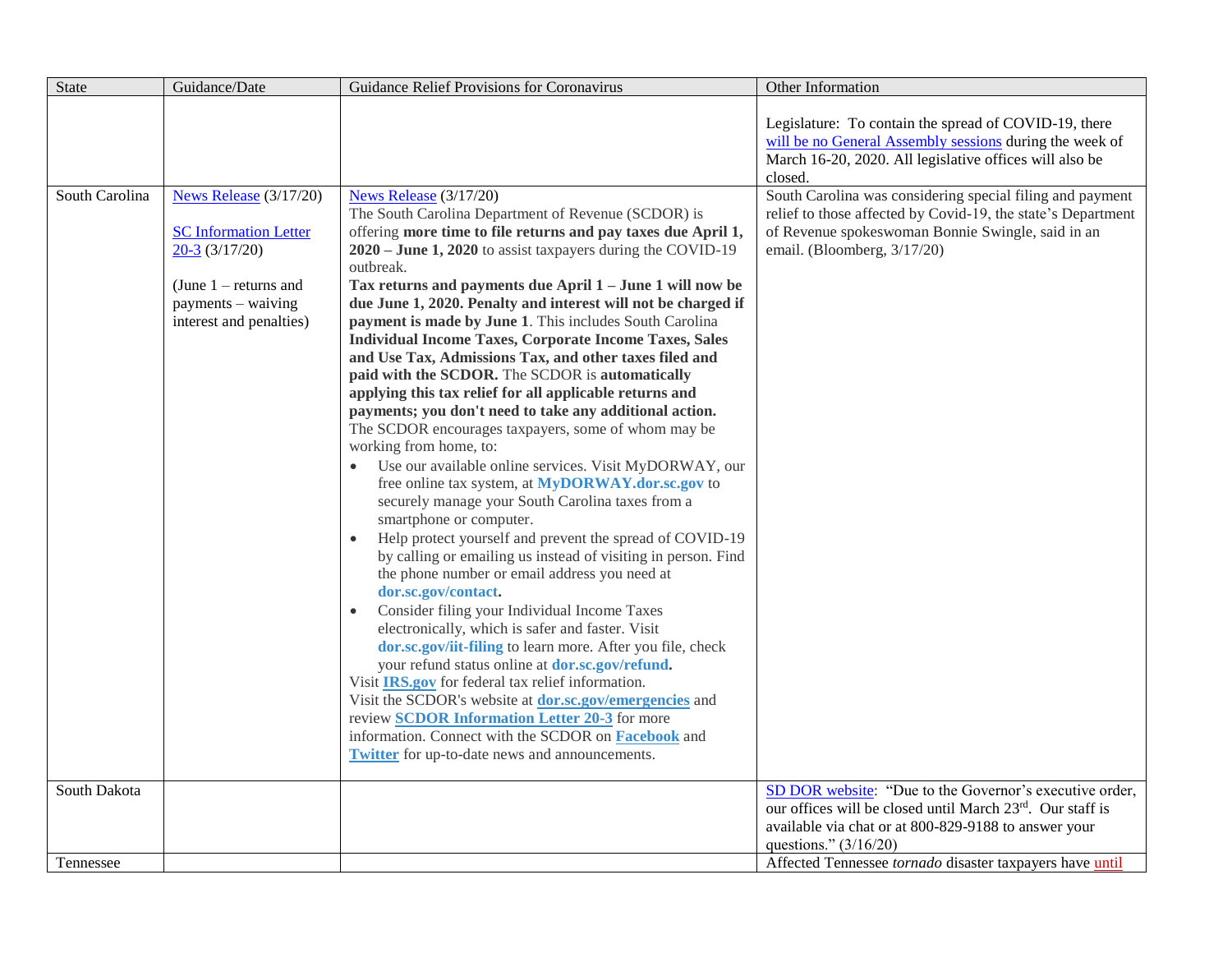| State      | Guidance/Date                                                                                                                                                                                                                                                                                                                         | Guidance Relief Provisions for Coronavirus                                                                                                                                                                                                                                                                                                                                                                                                                                                                                                                                                                                                                                                                                                                                                                                                                                                                                                                                                                                                                                                                                                                                                                                                                                                                                                                                                                    | Other Information                                                                                                                                                                                                                                                                                                                                                                                                                                                                                                                                                                                                                                                                                  |
|------------|---------------------------------------------------------------------------------------------------------------------------------------------------------------------------------------------------------------------------------------------------------------------------------------------------------------------------------------|---------------------------------------------------------------------------------------------------------------------------------------------------------------------------------------------------------------------------------------------------------------------------------------------------------------------------------------------------------------------------------------------------------------------------------------------------------------------------------------------------------------------------------------------------------------------------------------------------------------------------------------------------------------------------------------------------------------------------------------------------------------------------------------------------------------------------------------------------------------------------------------------------------------------------------------------------------------------------------------------------------------------------------------------------------------------------------------------------------------------------------------------------------------------------------------------------------------------------------------------------------------------------------------------------------------------------------------------------------------------------------------------------------------|----------------------------------------------------------------------------------------------------------------------------------------------------------------------------------------------------------------------------------------------------------------------------------------------------------------------------------------------------------------------------------------------------------------------------------------------------------------------------------------------------------------------------------------------------------------------------------------------------------------------------------------------------------------------------------------------------|
|            |                                                                                                                                                                                                                                                                                                                                       |                                                                                                                                                                                                                                                                                                                                                                                                                                                                                                                                                                                                                                                                                                                                                                                                                                                                                                                                                                                                                                                                                                                                                                                                                                                                                                                                                                                                               | July 15 to file.                                                                                                                                                                                                                                                                                                                                                                                                                                                                                                                                                                                                                                                                                   |
| Texas      |                                                                                                                                                                                                                                                                                                                                       |                                                                                                                                                                                                                                                                                                                                                                                                                                                                                                                                                                                                                                                                                                                                                                                                                                                                                                                                                                                                                                                                                                                                                                                                                                                                                                                                                                                                               |                                                                                                                                                                                                                                                                                                                                                                                                                                                                                                                                                                                                                                                                                                    |
| Utah       |                                                                                                                                                                                                                                                                                                                                       |                                                                                                                                                                                                                                                                                                                                                                                                                                                                                                                                                                                                                                                                                                                                                                                                                                                                                                                                                                                                                                                                                                                                                                                                                                                                                                                                                                                                               |                                                                                                                                                                                                                                                                                                                                                                                                                                                                                                                                                                                                                                                                                                    |
| Vermont    |                                                                                                                                                                                                                                                                                                                                       |                                                                                                                                                                                                                                                                                                                                                                                                                                                                                                                                                                                                                                                                                                                                                                                                                                                                                                                                                                                                                                                                                                                                                                                                                                                                                                                                                                                                               | Proposed legislation: On 3/15/20, the Vermont House<br>passed COVID-19 emergency response legislation as an<br>amendment to an emergency responder budget bill. No<br>text of the amendment is available yet. The VT Senate<br>would take it up after the week recess. The package was<br>attached to $H.742$ , legislation which provides grants for<br>emergency medical personnel training.<br>Legislature: The Legislature has adjourned until Tuesday,<br>March 24th. The State House will be closed during the<br>adjournment. All staff except essential security and IT<br>personnel will work remotely.                                                                                   |
| Virginia   |                                                                                                                                                                                                                                                                                                                                       |                                                                                                                                                                                                                                                                                                                                                                                                                                                                                                                                                                                                                                                                                                                                                                                                                                                                                                                                                                                                                                                                                                                                                                                                                                                                                                                                                                                                               |                                                                                                                                                                                                                                                                                                                                                                                                                                                                                                                                                                                                                                                                                                    |
| Washington | <b>Washington DOR</b><br><b>Guidance Release</b><br>$(3/11/20)$ , resources for<br>businesses and workers,<br>excise tax return filing<br>extension info., late<br>payment penalty waiver<br>request info.,<br><b>City of Seattle press</b><br>release $(3/10/20)$<br>(extend excise return 30<br>days on request, waive<br>penalties | We are aware of a possible conflict between the Governor's<br>website and the DOR website concerning how extensions of<br>and paying B&O taxes. The first applicable due date is<br>March 25 for the February taxes. The WSCPA is seeking<br>clarification.<br>Guidance for COVID-19 and businesses that owe Washington<br>taxes:<br>"Affected businesses that owe Washington taxes may qualify<br>for the following assistance. Follow each link to learn more:<br>Filing extension for excise tax returns (extensions up<br>to 30 days and must request before due date)<br>Late payment penalty waiver request"<br>$\bullet$<br>Businesses can request an extension or penalty waiver by<br>sending a secure email in their My DOR account or by calling<br>Revenue's customer service staff at 360-705-6705, Monday<br>through Friday 8 a.m. to 5 p.m."<br>"The Washington State Department of Revenue (DOR) can<br>work with impacted companies that request an extension on<br>tax filing. The law grants the Department authority to<br>extend the due date for excise tax returns. A business<br>may request such an extension from the Department<br>prior to the due date of the return, and, if granted, the<br>business would be allowed to delay reporting and paying<br>its tax liability. If a business needs an extension of more<br>than 30 days, the law requires the Department to collect | Businesses can also request:<br>Rescheduling of a planned audit (contact the<br>$\bullet$<br>auditor).<br>More time to file a business license or registration<br>$\bullet$<br>renewal (Call Business Licensing Service at 360-<br>705-6741 or by email at <b>BLS@dor.wa.gov</b> ).<br>An extension of its expiring resellers permit (Call<br>360-705-6705 or by email<br>at Reseller@dor.wa.gov).<br>Additional information for employers and insurance<br><b>Washington State Coronavirus page</b><br><b>King County Coronavirus page</b><br>Due to Public Health concerns, please contact the King<br>County Tax Advisor Office by phone at 206-477-1060 or<br>email taxadvisor@kingcounty.gov. |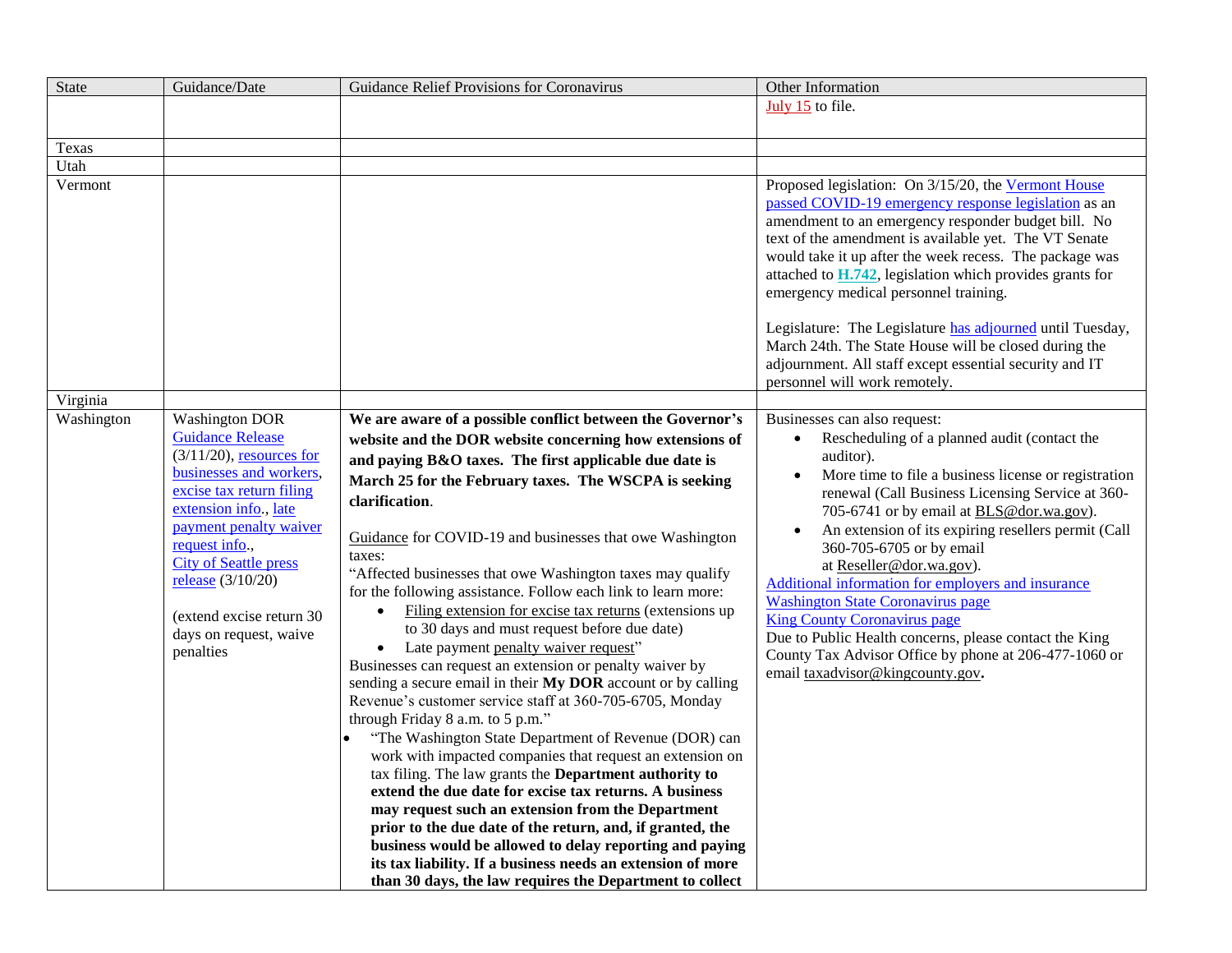| <b>State</b>  | Guidance/Date                                    | Guidance Relief Provisions for Coronavirus                                                                | Other Information                                                                                                       |
|---------------|--------------------------------------------------|-----------------------------------------------------------------------------------------------------------|-------------------------------------------------------------------------------------------------------------------------|
|               |                                                  | a deposit from the business. The amount of deposit                                                        |                                                                                                                         |
|               |                                                  | required is based on the business' reporting history and how                                              |                                                                                                                         |
|               |                                                  | many reporting periods are covered under the extension                                                    |                                                                                                                         |
|               |                                                  | WAC 458-20-228 (13). Contact DOR at 360.705.6705.                                                         |                                                                                                                         |
|               |                                                  | DOR may also waive penalties under limited circumstances                                                  |                                                                                                                         |
|               |                                                  | if a business is late in paying its tax obligation. The law also                                          |                                                                                                                         |
|               |                                                  | grants the Department authority to provide a one-time, 24                                                 |                                                                                                                         |
|               |                                                  | month, late payment penalty waiver if the business has                                                    |                                                                                                                         |
|               |                                                  | not owed a late payment penalty during the previous 24                                                    |                                                                                                                         |
|               |                                                  | months $WAC$ 458-20-228 (9). Contact DOR at                                                               |                                                                                                                         |
|               |                                                  | 360.705.6705.                                                                                             |                                                                                                                         |
|               |                                                  | DOR may also work with businesses that cannot file or<br>$\bullet$                                        |                                                                                                                         |
|               |                                                  | pay their taxes on time if they are impacted by a                                                         |                                                                                                                         |
|               |                                                  | declared state of emergency. When a state of emergency                                                    |                                                                                                                         |
|               |                                                  | or disaster has been officially declared, affected businesses                                             |                                                                                                                         |
|               |                                                  | that owe Washington taxes may qualify for:                                                                |                                                                                                                         |
|               |                                                  | A filing extension for excise tax returns<br>$\circ$<br>(without the limitations described above); and/or |                                                                                                                         |
|               |                                                  | A late payment penalty waiver request<br>$\circ$                                                          |                                                                                                                         |
|               |                                                  | (without the limitations described above)"                                                                |                                                                                                                         |
|               |                                                  | <b>City of Seattle Guidance Release:</b>                                                                  |                                                                                                                         |
|               |                                                  | "Deferral of B&O Taxes. Effective immediately, the                                                        |                                                                                                                         |
|               |                                                  | department of Finance and Administrative Services (FAS) will                                              |                                                                                                                         |
|               |                                                  | defer business and occupation (B&O) tax collections for                                                   |                                                                                                                         |
|               |                                                  | eligible business owners, allowing small business owners                                                  |                                                                                                                         |
|               |                                                  | increased flexibility during a period of financial duress caused                                          |                                                                                                                         |
|               |                                                  | by the COVID-19 outbreak.                                                                                 |                                                                                                                         |
|               |                                                  | <b>Deferral of B&amp;O Taxes</b>                                                                          |                                                                                                                         |
|               |                                                  | FAS will offer deferred Business and Occupation (B&O) tax                                                 |                                                                                                                         |
|               |                                                  | filing and payment options for businesses impacted by COVID-                                              |                                                                                                                         |
|               |                                                  | 19. Eligible businesses include those that have annual taxable                                            |                                                                                                                         |
|               |                                                  | income of \$5 million or less and currently pay City taxes on a                                           |                                                                                                                         |
|               |                                                  | quarterly basis. Businesses will have until late 2020 to pay their                                        |                                                                                                                         |
|               |                                                  | B&O under this plan. The City estimates that 20,000 businesses                                            |                                                                                                                         |
|               |                                                  | could be eligible for this, based on B&O reporting."                                                      |                                                                                                                         |
| West Virginia |                                                  |                                                                                                           |                                                                                                                         |
| Wisconsin     |                                                  |                                                                                                           |                                                                                                                         |
| Wyoming       |                                                  |                                                                                                           |                                                                                                                         |
| Puerto Rico   | Press Release -                                  | Administrative Determination 20-03 (AD 20-03) of March                                                    | Executive Order of the Governor $(3/15/20)$ - (No. OE-                                                                  |
|               | Department of the                                | 13, 2020 – Extension of filing period for income tax returns                                              | 2020-023) requiring businesses to close until March 30.                                                                 |
|               | Treasury extends the<br>period for the filing of | and its corresponding payments: Various returns and<br>payments are extended as follows:                  | Certain businesses (in general, those associated with food<br>and fuel distribution, health-related services, equipment |
|               | <b>Informative Declarations</b>                  |                                                                                                           | and supplies, and financial institutions) are exempted from                                                             |
|               | corresponding to the                             | For pass-through entities and other taxpayers that have                                                   | this order. The order applies to most governmental                                                                      |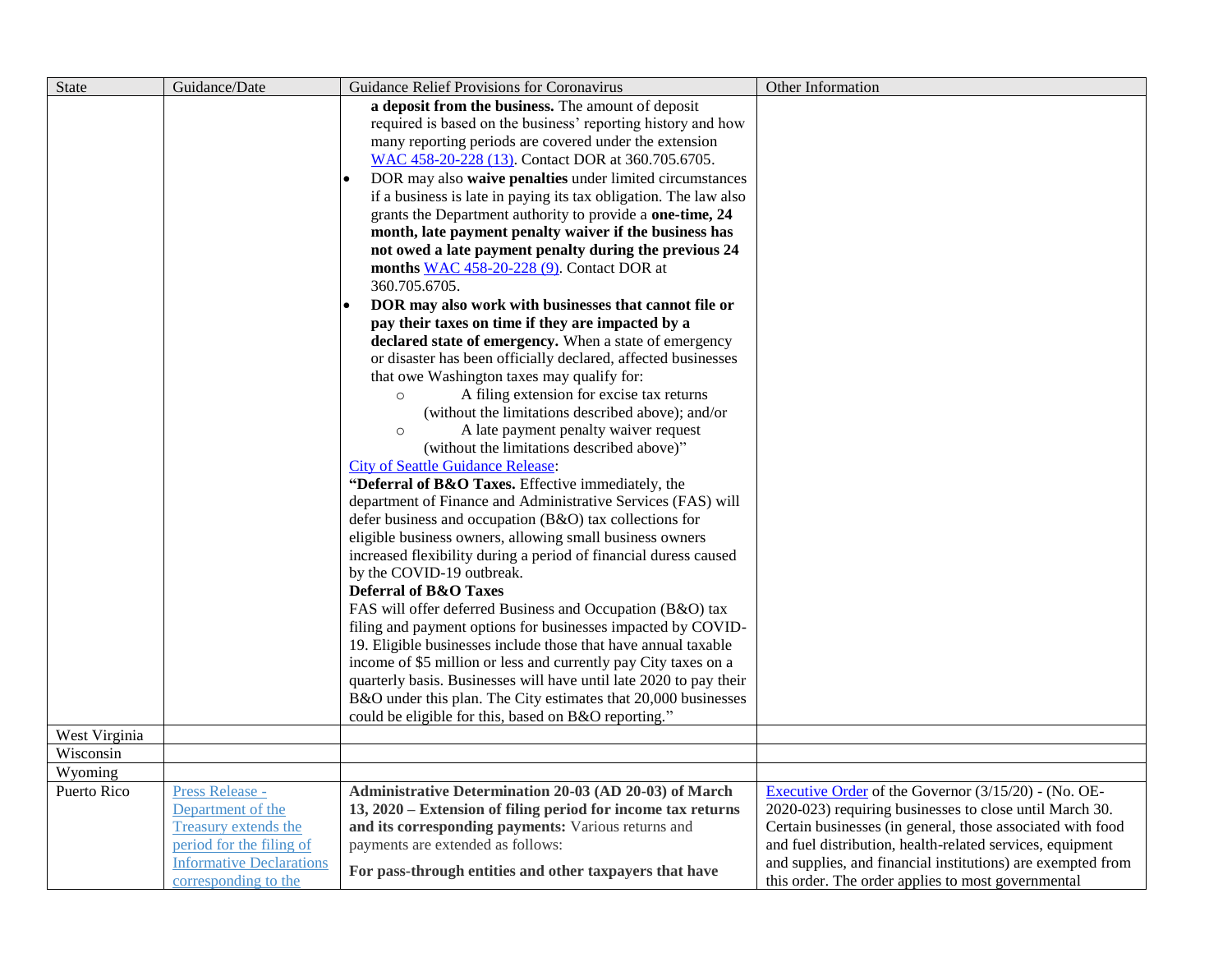| State | Guidance/Date                | Guidance Relief Provisions for Coronavirus                                                                           | Other Information                                            |
|-------|------------------------------|----------------------------------------------------------------------------------------------------------------------|--------------------------------------------------------------|
|       | year 2019 (3/16/20) see      | income tax returns due during March 2020, the PRTD                                                                   | agencies. (3/15/20)                                          |
|       | more                         | granted an additional extension of the returns and                                                                   |                                                              |
|       |                              | payments until April 15, 2020 (including the payments due                                                            |                                                              |
|       | Press Release -              | with returns, extensions and estimated income tax due on                                                             | The secretary recalled that all Department offices will      |
|       | Department of the            | March 16, 2020).                                                                                                     | remain closed until March 30 and urged taxpayers to          |
|       | Treasury extends the         | For taxpayers with income tax returns due on April 15,                                                               | carry out their transactions online through the portal       |
|       | date for filing the          | 2020, the PRTD granted an additional extension of the                                                                | www.suri.hacienda.pr.gov.                                    |
|       | <b>Income Tax Return for</b> | returns and payments (including the payments due with                                                                | New online services include requesting debt certifications   |
|       | the year 2019 by one         | returns, extensions and estimated income tax) through May                                                            | and filing of returns, return status of returns, request for |
|       | month                        | 15, 2020.                                                                                                            | approval of payment plans automatically, making multiple     |
|       | $(3/15/2020)$ see more       |                                                                                                                      | payments (eg, estimated, deferred, extension, among          |
|       |                              | Internal Revenue Circular Letter 20-20 (CC RI 20-20) of                                                              | others), request for an extension to file the income tax     |
|       | (April $15$ – passthroughs   | March 16, 2020 - Payment plans moratorium: Taxpayers                                                                 | return, sending evidence of returns (if applicable) and      |
|       | - file and payment and       | that have been economically affected by COVID-19 and the                                                             | filing and amending returns.                                 |
|       | estimated tax)               | closure order will not be required to follow the terms of a                                                          | Publications<br>$\bullet$                                    |
|       |                              | payment plan between the period March 16, 2020, and                                                                  | Tax Return, Forms and Schedules<br>$\bullet$                 |
|       |                              | April 30, 2020. The PRTD will not be imposing interest and                                                           | <b>Tax Calendar</b><br>$\bullet$                             |
|       |                              | penalties for non-compliance with the payment plans. If                                                              | <b>Virtual Press Room</b><br>$\bullet$                       |
|       |                              | there is a notice for interest and penalties, the taxpayer may                                                       | Economic information<br>$\bullet$                            |
|       |                              | submit a request through SURI to eliminate such charges.                                                             | <b>Taxpayer Rights</b><br>$\bullet$                          |
|       |                              | Press Release - Department of the Treasury extends the period                                                        | <b>Government</b> agencies                                   |
|       |                              | for the filing of Informative Declarations corresponding to the                                                      | <b>Contact Us</b><br>$\bullet$                               |
|       |                              | year 2019 (3/16/20) see more                                                                                         | <b>Department of Finance</b>                                 |
|       |                              |                                                                                                                      | Tel: (787) 622-0123; For payments call (787) 620-2323,       |
|       |                              | "The filing dates of IVU payrolls and payments were also                                                             | Option 2                                                     |
|       |                              | postponed for a month                                                                                                | PO Box 9024140, San Juan, PR 00902-4140                      |
|       |                              | The secretary of the Department of the Treasury (DH),                                                                |                                                              |
|       |                              | Francisco Parés Alicea, reported the extension of the period of                                                      | Press Release - Department of the Treasury reports the       |
|       |                              | electronic filing of Informative Declarations corresponding                                                          | closure of operations and the availability of online         |
|       |                              | to the taxable year 2019, until next April 15, without the                                                           | transactions and services (3/15/20)                          |
|       |                              | application of penalties.                                                                                            |                                                              |
|       |                              | The official announced that they also extended an                                                                    | "All tax procedures may be carried out through SURI          |
|       |                              | additional month, the filing dates and payments related to                                                           | The Secretary of the Department of the Treasury (DH),        |
|       |                              | the Sales and Use Tax (IVU), with due dates of March 15                                                              | Francisco Parés Alicea, announced the closure of all         |
|       |                              | and 31, 2020 and the due date to file returns, declarations                                                          | offices until March 30 and the continuity of online          |
|       |                              | and forms, as well as all payments or deposits of all other                                                          | services and transactions, as a preventive measure before    |
|       |                              | contributions administered by the Department, whose due                                                              | the declaration of a state of emergency due to the           |
|       |                              | dates are between March 15, 2020 and April 15, 2020.                                                                 | Coronavirus (COVID-19) and the recent related executive      |
|       |                              | This extension includes the validity of all Internal Revenue bail                                                    | orders.                                                      |
|       |                              | and license, whose expiration dates are between March 15 and                                                         | The measure includes the closure of the Orientation and      |
|       |                              | 31, 2020, until April 30.                                                                                            | Preparation Centers, the 360 Service Centers and all the     |
|       |                              | "We continue evaluating all the dates and maturities of the<br>different tax commitments that citizens have with the | Internal Revenue Collections.                                |
|       |                              |                                                                                                                      | "Given the executive order of the governor, Wanda            |
|       |                              | Department, in order to temper the situations that we have                                                           |                                                              |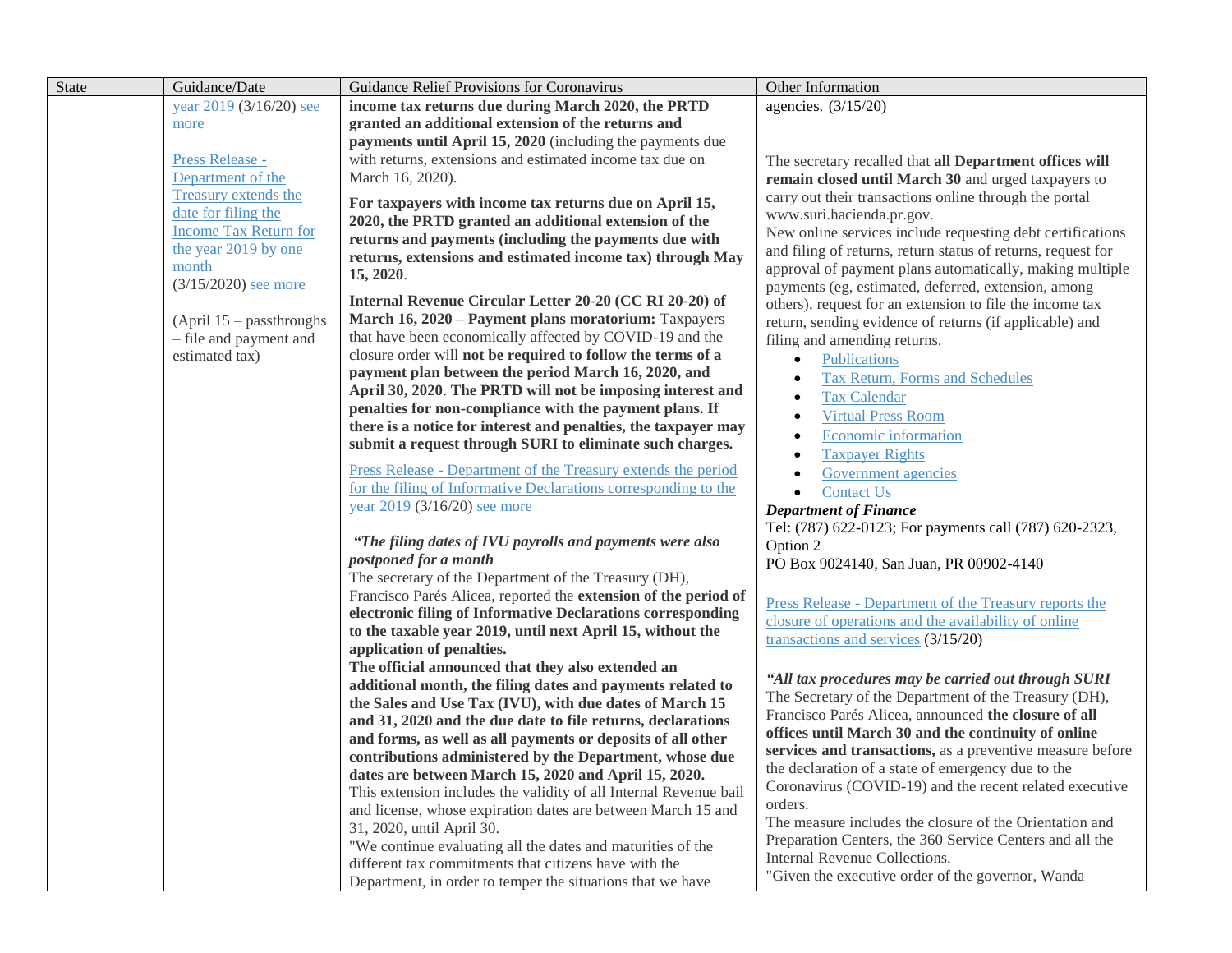| <b>State</b> | Guidance/Date | Guidance Relief Provisions for Coronavirus                                                                                | Other Information                                                                                                 |
|--------------|---------------|---------------------------------------------------------------------------------------------------------------------------|-------------------------------------------------------------------------------------------------------------------|
|              |               | experienced since the year 2020 began, with the tremors that                                                              | Vázquez Garced, who established a curfew, the closure of                                                          |
|              |               | affected many municipalities, the impact of COVID-19 in the                                                               | government operations, commerce and the private sector                                                            |
|              |               | country and the recent curfew and closure of establishments,                                                              | and the declaration of a state of emergency by COVID-19,                                                          |
|              |               | approved by the governor, Wanda Vázquez Garced, as a                                                                      | I have determined to carry out a closure preventive of all                                                        |
|              |               | preventive measure to control the spread of the virus, "said the                                                          | agency operations for the next two weeks. We will                                                                 |
|              |               | official.                                                                                                                 | continue the essential operation remotely and offering                                                            |
|              |               | Parés Alicea said that anyone affected by the decreed state of                                                            | online services through the Unified Internal Revenue                                                              |
|              |               | emergency due to the imminent impact of COVID-19 is also                                                                  | System (SURI) and Virtual Collecting, "said the secretary.                                                        |
|              |               | being granted a moratorium under the terms of their                                                                       | Regarding the returns, he indicated that taxpayers can file                                                       |
|              |               | payment plan with the Department.                                                                                         | them electronically through the suppliers certified by the                                                        |
|              |               | "Taxpayers who have any debt under the Payment Plan                                                                       | Department, available on the website                                                                              |
|              |               | with the Department, will not be obliged to make the terms                                                                | www.hacienda.pr.gov, in the 2019 Return section. The                                                              |
|              |               | of said plan, corresponding to the period between March                                                                   | deadline for filing the Tax Return on Income 2019 was                                                             |
|              |               | 16, 2020 and April 30, 2020. In these cases we will not be                                                                | extended until May 15, as well as other administrative                                                            |
|              |               | imposing fines, interests and penalties, for any breach, "he                                                              | dates. In the near future, communications will be issued                                                          |
|              |               | said.                                                                                                                     | about other transactions whose expiration dates fall during                                                       |
|              |               | The details of the measures approved by the secretary are                                                                 | the closing period and which have not yet been extended.                                                          |
|              |               | contained in the Internal Revenue Information Bulletin 20-08,                                                             | "We will continue with the processing of payrolls and the                                                         |
|              |               | in Administrative Determination 20-04 and in the Internal                                                                 | payment of reimbursements as they are completed                                                                   |
|              |               | Revenue Circular Letter 20-20, all available on the website                                                               | automatically through our digital SURI platform," said the                                                        |
|              |               | www. hacienda.pr.gov, Publications section."                                                                              | Minister of Finance.                                                                                              |
|              |               |                                                                                                                           | Parés Alicea, urged all taxpayers to carry out their                                                              |
|              |               | Press Release - Department of the Treasury extends the date for                                                           | transactions online through the portal                                                                            |
|              |               | filing the Income Tax Return for the year 2019 by one month                                                               | www.suri.hacienda.pr.gov. He recalled that the new online                                                         |
|              |               | $(3/15/2020)$ see more                                                                                                    | services include requesting debt certifications and filing of                                                     |
|              |               |                                                                                                                           | returns, return status of returns, request for approval of                                                        |
|              |               | Certain administrative dates are also extended before the                                                                 | payment plans automatically, make multiple payments (eg,                                                          |
|              |               | executive order of state of emergency for the Coronavirus                                                                 | estimated, deferred, extension, among others), request for                                                        |
|              |               | The secretary of the Department of the Treasury (DH),                                                                     | an extension to file the income tax return, sending evidence                                                      |
|              |               | Francisco Parés Alicea, reported the extension of the                                                                     | of returns (if applicable) and filing and amending returns.                                                       |
|              |               | deadline for the filing of the Income Tax Return for the                                                                  | On the other hand, the merchandise entry operation at the                                                         |
|              |               | year 2019 and the payment of its contribution, until next                                                                 | docks, pursuant to the executive order, will continue as<br>usual. The authorized merchants or importers may make |
|              |               | <b>May 15.</b>                                                                                                            | their declarations and obtain the corresponding release                                                           |
|              |               | The payment of the first installment of the estimated tax,<br>whose due date is March 16, is also postponed an additional | through SURI. "We will have assigned personnel to attend                                                          |
|              |               | month. While all the conduit entities, who file their return                                                              | to requests and any situation that may arise at the docks,"                                                       |
|              |               | based on the calendar year and the taxpayers who file by                                                                  | he added.                                                                                                         |
|              |               | economic year, with an expiration date of March 16, will                                                                  | For additional information, you can access the website                                                            |
|              |               | have the option to file until April 15, 2020.                                                                             | www.hacienda.pr.gov and follow the official accounts on                                                           |
|              |               | "As established by the governor, Wanda Vázquez Garced, after                                                              | Twitter and Facebook: @DptoHacienda."                                                                             |
|              |               | the declaration of a state of emergency due to the coronavirus,                                                           |                                                                                                                   |
|              |               | we have issued Administrative Determination 20-03, extending                                                              |                                                                                                                   |
|              |               | the deadlines to comply with certain tax responsibilities in a                                                            |                                                                                                                   |
|              |               | responsible manner, to avoid the possibility of contagion due to                                                          |                                                                                                                   |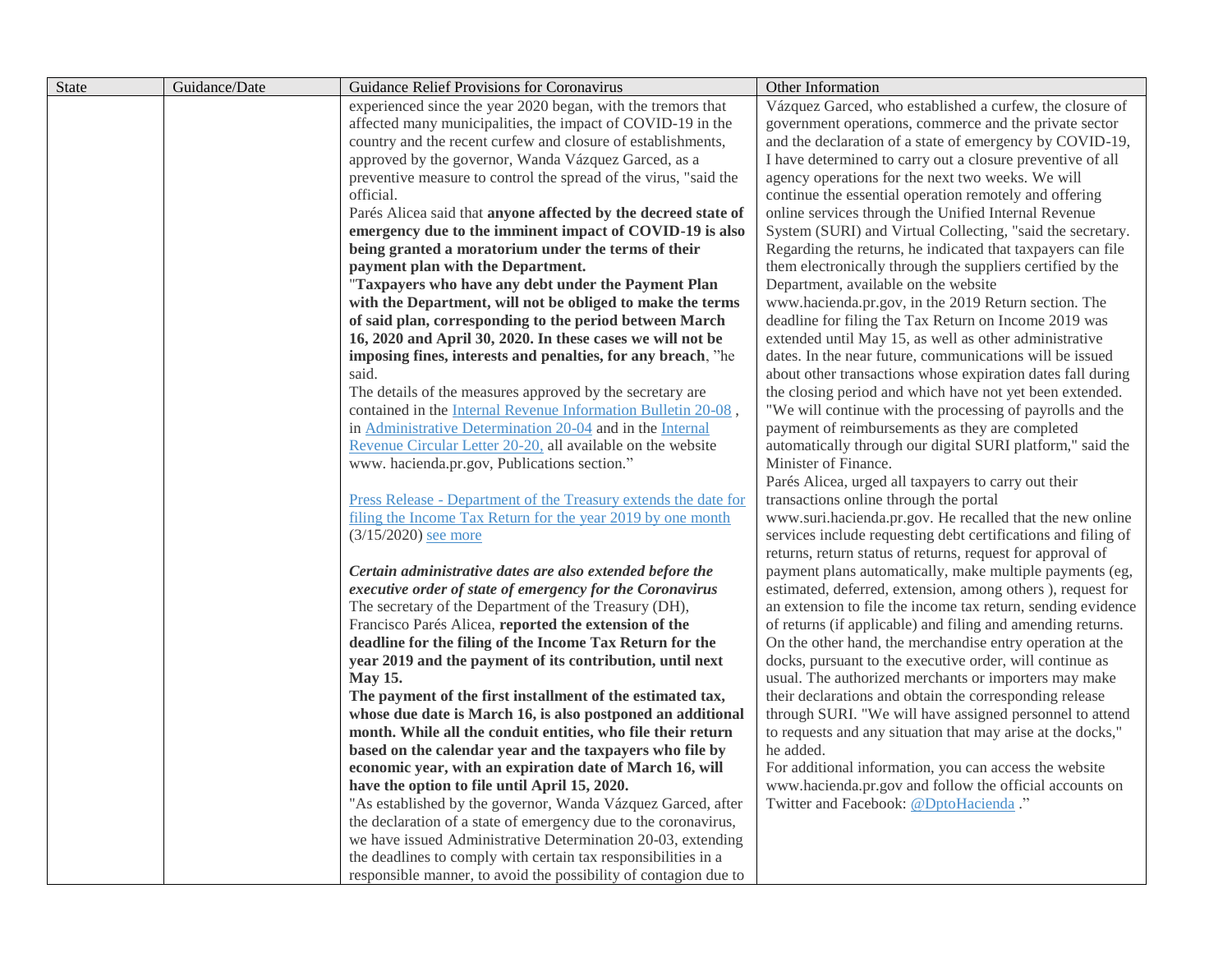| <b>State</b> | Guidance/Date                  | Guidance Relief Provisions for Coronavirus                                                                                     | Other Information                                                                                                 |
|--------------|--------------------------------|--------------------------------------------------------------------------------------------------------------------------------|-------------------------------------------------------------------------------------------------------------------|
|              |                                | crowding of the public, "said the official.                                                                                    |                                                                                                                   |
|              |                                | The Treasury also issued Information Bulletin 20-                                                                              |                                                                                                                   |
|              |                                | 07, extending other administrative terms such as                                                                               |                                                                                                                   |
|              |                                | preventive measures to prevent taxpayers from                                                                                  |                                                                                                                   |
|              |                                | visiting the Department's offices to make                                                                                      |                                                                                                                   |
|              |                                | arrangements or request services.                                                                                              |                                                                                                                   |
|              |                                | Parés Alicea explained that the following dates have been                                                                      |                                                                                                                   |
|              |                                | extended:                                                                                                                      |                                                                                                                   |
|              |                                | 120 additional days are granted to the period<br>$\bullet$                                                                     |                                                                                                                   |
|              |                                | established in any notification of mathematical                                                                                |                                                                                                                   |
|              |                                | error or adjustment in the return that the                                                                                     |                                                                                                                   |
|              |                                | taxpayers have received from the Department.                                                                                   |                                                                                                                   |
|              |                                | It is extended for an additional 90 days from the<br>$\bullet$                                                                 |                                                                                                                   |
|              |                                | expiration date of March 12, 2020, all terms for                                                                               |                                                                                                                   |
|              |                                | filing administrative complaints and for the                                                                                   |                                                                                                                   |
|              |                                | presentation of information or documents required                                                                              |                                                                                                                   |
|              |                                | by the Department's Office of Administrative                                                                                   |                                                                                                                   |
|              |                                | Appeals (OAA).                                                                                                                 |                                                                                                                   |
|              |                                | All administrative hearings cited by the OAA are                                                                               |                                                                                                                   |
|              |                                | suspended, to be held from March 16, 2020, until                                                                               |                                                                                                                   |
|              |                                | June 15, 2020. Soon, the OAA will be notifying                                                                                 |                                                                                                                   |
|              |                                | taxpayers of the new dates for administrative                                                                                  |                                                                                                                   |
|              |                                | hearings that will not take place. finished.                                                                                   |                                                                                                                   |
|              |                                | "We urge taxpayers to adjust to the new dates and to use SURI                                                                  |                                                                                                                   |
|              |                                | as the main tool to carry out transactions. We want to avoid, as                                                               |                                                                                                                   |
|              |                                | much as possible, public visits, as a preventive measure against                                                               |                                                                                                                   |
|              |                                | the possible spread of the Coronavirus," the Secretary                                                                         |                                                                                                                   |
|              |                                | reaffirmed.                                                                                                                    |                                                                                                                   |
|              |                                | For additional information on both determinations, you can                                                                     |                                                                                                                   |
| Federal      | IRS Notice 2020-17 on          | access the website www.hacienda.pr.gov, Publications section."<br>IRS Notice 2020-17 on delay of payment until 7/15 (3/18/20): | AICPA calls for individual and business tax filing relief                                                         |
|              | delay of payment until         |                                                                                                                                | amid Coronavirus pandemic (3/11/20)                                                                               |
|              | $7/15$ (3/18/20)               | "For an Affected Taxpayer, the due date for making Federal                                                                     |                                                                                                                   |
|              |                                | income tax payments due April 15, 2020, in an aggregate                                                                        |                                                                                                                   |
|              | <b>IRS</b> Coronavirus Tax     | amount up to the Applicable Postponed Payment Amount, is                                                                       | IRC Code section 7508A and Treas. Reg. § 301.7508A-1                                                              |
|              | <b>Relief Page</b>             | postponed to July 15, 2020. The Applicable Postponed                                                                           | and IRS Rev. Proc. 2018-58                                                                                        |
|              |                                | Payment Amount is up to \$10,000,000 for each consolidated                                                                     |                                                                                                                   |
|              | <b>IRS Resource Guide on</b>   | group (as defined in $\S1.1502-1$ ) or for each C corporation                                                                  | The IRS has started to close field offices in some                                                                |
|              | <b>Disaster Assistance and</b> | that does not join in filing a consolidated return. For all                                                                    | coronavirus hot spots, like Seattle, New York and Northern                                                        |
|              | <b>Emergency Relief</b>        | other Affected Taxpayers, the Applicable Postponed                                                                             | California. (3/18/20)                                                                                             |
|              | Program $(6/24/19)$            | Payment Amount is up to \$1,000,000 regardless of filing                                                                       |                                                                                                                   |
|              |                                | status. For example, the Applicable Postponed Payment                                                                          | Rep. Josh Gottheimer, D-N.J., and Rep. Paul Mitchell, R-                                                          |
|              | $IR-2020-54$ and Notice        | Amount is the same for a single individual and for married                                                                     | Mich., sent a letter to the IRS on March 13 asking that the<br>federal deadline be extended to June 15. (3/13/20) |
|              | $2020-15$ on high              | individuals filing a joint return. In both instances the                                                                       |                                                                                                                   |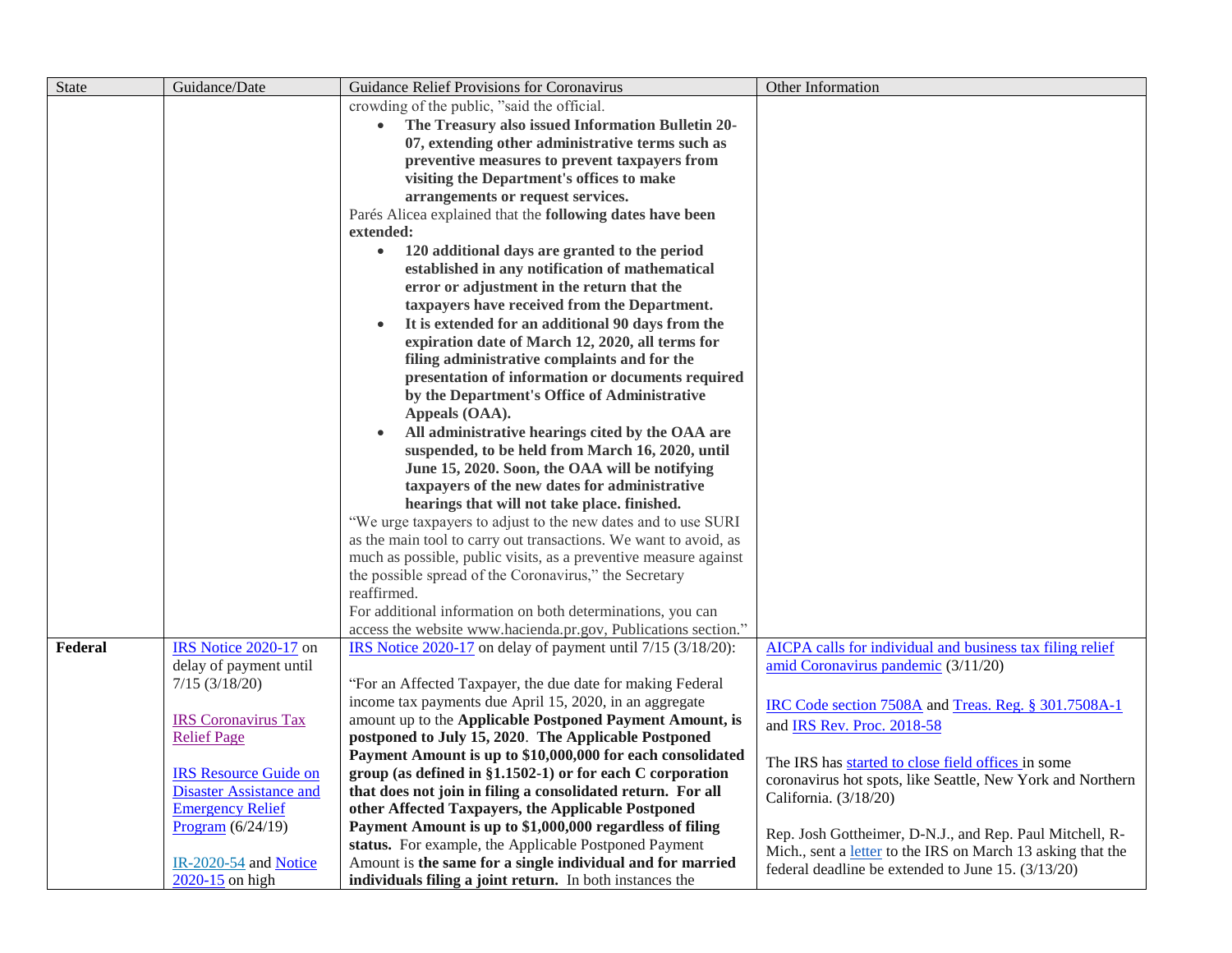| <b>State</b> | Guidance/Date            | Guidance Relief Provisions for Coronavirus                       | Other Information                                                 |
|--------------|--------------------------|------------------------------------------------------------------|-------------------------------------------------------------------|
|              | deductible health plans  | Applicable Postponed Payment Amount is up to \$1,000,000.        |                                                                   |
|              | and COVID-19 expenses    | The relief provided in this section III is available solely with | FEMA News Release HQ-20-017-FactSheet (3/13/20)                   |
|              | (3/11/20)                | respect to Federal income tax payments (including                | "COVID-19 Emergency Declaration                                   |
|              |                          | payments of tax on self-employment income) due on April          | <b>Release date:</b>                                              |
|              | <b>FEMA News Release</b> | 15, 2020, in respect of an Affected Taxpayer's 2019 taxable      | March 13, 2020                                                    |
|              | HQ-20-017-FactSheet      | year, and Federal estimated income tax payments                  | <b>Release Number:</b>                                            |
|              | (3/13/20)                | (including payments of tax on self-employment income) due        | HQ-20-017-FactSheet                                               |
|              |                          | on April 15, 2020, for an Affected Taxpayer's 2020 taxable       | On March 13, 2020, the President declared the ongoing             |
|              |                          | year. The Applicable Postponed Payment Amounts described         | Coronavirus Disease 2019 (COVID-19) pandemic of                   |
|              |                          | in this section III include, in the aggregate, all payments      | sufficient severity and magnitude to warrant an emergency         |
|              |                          | described in the preceding sentence due on April 15, 2020 for    | declaration for all states, tribes, territories, and the District |
|              |                          | such Affected Taxpayers.                                         | of Columbia pursuant to section 501 (b) of the Robert T.          |
|              |                          | No extension is provided in this notice for the payment or       | Stafford Disaster Relief and Emergency Assistance Act, 42         |
|              |                          | deposit of any other type of Federal tax, or for the filing of   | U.S.C. 5121-5207 (the "Stafford Act"). State, Territorial,        |
|              |                          | any tax return or information return.                            | Tribal, local government entities and certain private non-        |
|              |                          | As a result of the postponement of the due date for making       | profit (PNP) organizations are eligible to apply for Public       |
|              |                          | Federal income tax payments up to the Applicable Postponed       | Assistance.                                                       |
|              |                          | Payment Amount from April 15, 2020, to July 15, 2020, the        |                                                                   |
|              |                          | period beginning on April 15, 2020, and ending on July 15,       | In accordance with section 502 of the Stafford Act, eligible      |
|              |                          | 2020, will be disregarded in the calculation of any interest,    | emergency protective measures taken to respond to the             |
|              |                          | penalty, or addition to tax for failure to pay the Federal       | COVID-19 emergency at the direction or guidance of                |
|              |                          | income taxes postponed by this notice. Interest, penalties,      | public health officials' may be reimbursed under Category         |
|              |                          | and additions to tax with respect to such postponed Federal      | B of the agency's Public Assistance program. FEMA will            |
|              |                          | income tax payments will begin to accrue on July 16, 2020.       | not duplicate assistance provided by the Department of            |
|              |                          | In addition, interest, penalties and additions to tax will       | Health and Human Services (HHS), including the Centers            |
|              |                          | accrue, without any suspension or deferral, on the amount        | for Disease Control and Prevention, or other federal              |
|              |                          | of any Federal income tax payments in excess of the              | agencies. This includes necessary emergency protective            |
|              |                          | <b>Applicable Postponed Payment Amount due but not paid</b>      | measures for activities taken in response to the COVID-19         |
|              |                          | by an Affected Taxpayer on April 15, 2020.                       | incident. FEMA assistance will be provided at the 75              |
|              |                          | Affected Taxpayers subject to penalties or additions to tax      | percent Federal cost share                                        |
|              |                          | despite the relief granted by this section III may seek          | This declaration increases federal support to HHS in its          |
|              |                          | reasonable cause relief under section 6651 for a failure to      | role as the lead federal agency for the federal government's      |
|              |                          | pay tax or seek a waiver to a penalty under section 6654 for     | response to COVID-19. The emergency declaration does              |
|              |                          | a failure by an individual or certain trusts and estates to      | not impact measures authorized under other Federal                |
|              |                          | pay estimated income tax, as applicable.                         | statutes.                                                         |
|              |                          | Similar relief with respect to estimated tax payments is not     |                                                                   |
|              |                          | available for corporate taxpayers or tax-exempt                  | FEMA assistance will require execution of a FEMA-                 |
|              |                          | organizations under section 6655."                               | State/Tribal/Territory Agreement, as appropriate, and             |
|              |                          | (3/17/20) Treasury Secretary Steven Mnuchin said that            | execution of an applicable emergency plan. States, Tribal         |
|              |                          | taxpayers can delay paying their income taxes on as much as \$1  | and Territorial governments do not need to request separate       |
|              |                          | million in taxes owed for up to 90 days $(4/15$ deadlines        | emergency declarations to receive FEMA assistance under           |
|              |                          | extended to 7/15). The reprieve on that amount would cover       | this nationwide declaration.                                      |
|              |                          | many pass-through entities and small businesses, he said.        |                                                                   |
|              |                          |                                                                  |                                                                   |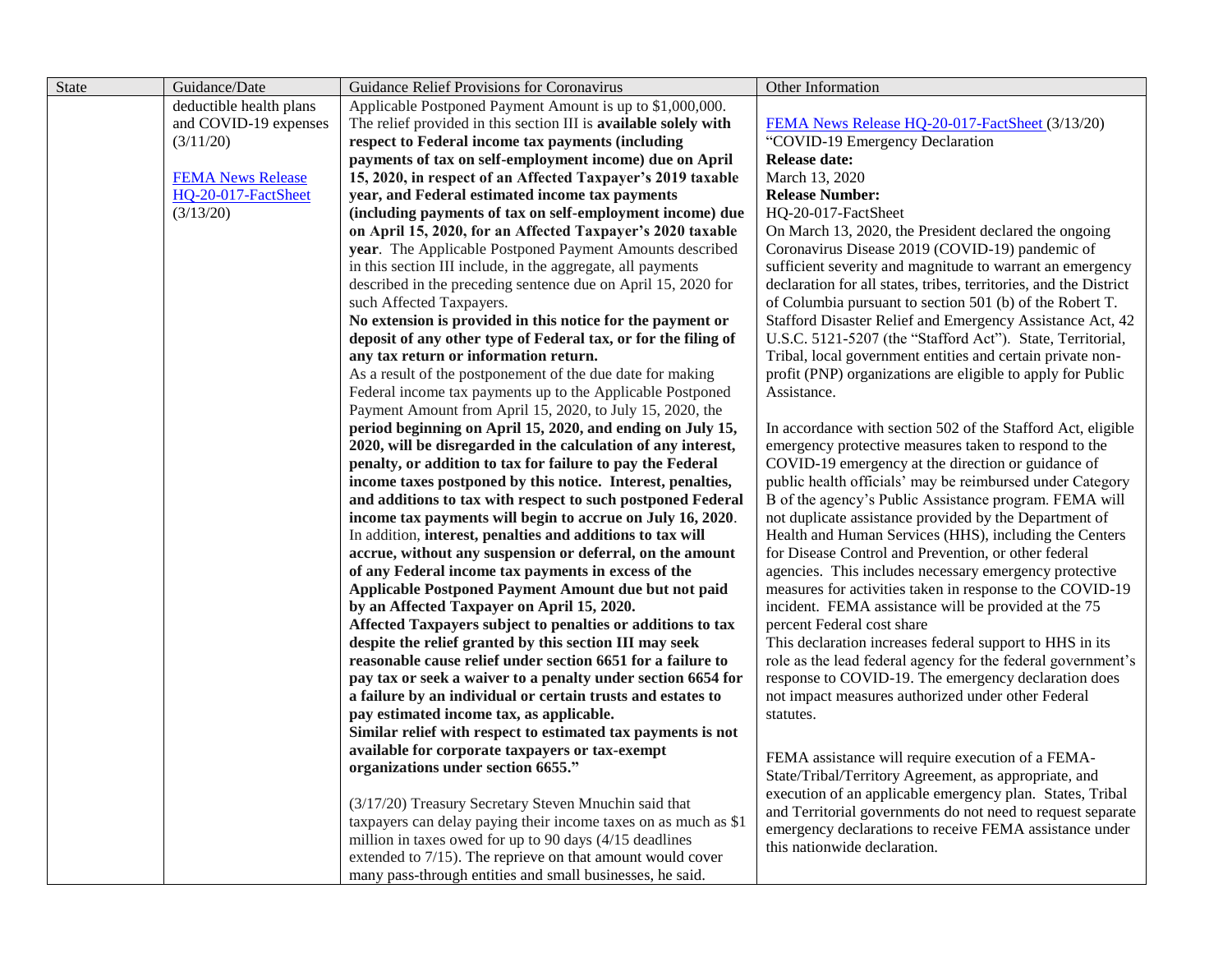| State | Guidance/Date | Guidance Relief Provisions for Coronavirus                                                                                                                                                                                                                            | Other Information                                                                                                                                                                                                                                                                    |
|-------|---------------|-----------------------------------------------------------------------------------------------------------------------------------------------------------------------------------------------------------------------------------------------------------------------|--------------------------------------------------------------------------------------------------------------------------------------------------------------------------------------------------------------------------------------------------------------------------------------|
|       |               | Corporate filers would get the same length of time to pay                                                                                                                                                                                                             | FEMA encourages officials to take appropriate actions that                                                                                                                                                                                                                           |
|       |               | amounts due on up to \$10 million in taxes owed, Mnuchin said.                                                                                                                                                                                                        | are necessary to protect public health and safety pursuant                                                                                                                                                                                                                           |
|       |               |                                                                                                                                                                                                                                                                       | to public health guidance."                                                                                                                                                                                                                                                          |
|       |               | The IRS, using authority under President Trump's national-<br>emergency declaration, will waive interest and penalties as<br>well. During that three-month deferral period, taxpayers won't<br>be subject to interest and penalties, he said.                         | <b>President Directs FEMA Support Under Emergency</b><br>Declaration for COVID-19 and blog and article explaining<br>it.                                                                                                                                                             |
|       |               | The delay pushes the due date for payment (not yet clear about<br>filing) of 2019 taxes from April 15 to July 15.                                                                                                                                                     | <b>FEMA Disaster Declaration Process</b>                                                                                                                                                                                                                                             |
|       |               | The delay is available to people who owe \$1 million or less and<br>corporations that owe \$10 million or less.<br>(3/17/20)                                                                                                                                          | Treasury Page on Coronavirus: Resources, Updates, and<br><b>What You Should Know</b><br>Government response to Coronavirus page                                                                                                                                                      |
|       |               | IRS will step back on a variety of enforcement actions because<br>of the spreading virus. $(3/18/20)$                                                                                                                                                                 | Democrats on the Ways and Means Committee sent IRS<br>Commissioner Charles Rettig a letter on March<br>$10$ inquiring about a possible postponement. On March 11,                                                                                                                    |
|       |               | IR-2020-54 and Notice 2020-15 - High-deductible health plans<br>(HDHPs) can cover coronavirus costs (including testing and<br>treatment). The notice applies only to HSA-eligible HDHPs.                                                                              | a group of Senators followed with their<br>own <b>correspondence</b> "urging [Rettig] to provide significant<br>flexibility on the April 15 tax filing season deadline for                                                                                                           |
|       |               | "An individual with an HDHP that covers these costs may<br>continue to contribute to a health savings account (HSA). As                                                                                                                                               | individual taxpayers."                                                                                                                                                                                                                                                               |
|       |               | stated in Notice 2020-15, health plans that otherwise qualify as                                                                                                                                                                                                      | Proposed Legislation:                                                                                                                                                                                                                                                                |
|       |               | HDHPs will not lose that status merely because they cover the<br>cost of testing or treatment of COVID-19 before plan<br>deductibles have been met. As in the past, any vaccination costs<br>continue to count as preventive care and can be paid for by an<br>HDHP." | H.R. 6201, Families First Coronavirus Response Act might<br>get enacted soon. It provides a variety of relief although is<br>limited in tax relief. It includes:<br>expand unemployment benefits<br>$\bullet$<br>exclude from income any "emergency leave<br>$\bullet$<br>benefits." |
|       |               |                                                                                                                                                                                                                                                                       | US House of Representatives 3/14/20 passed a coronavirus<br>response package $(H.R. 6201)$ . It does not include the<br>payroll tax cut the President has called for but it would                                                                                                    |
|       |               |                                                                                                                                                                                                                                                                       | provide tax cuts to employers to offset the costs of offering<br>emergency sick leave. The package would also provide a<br>refundable credit against self-employment tax. The credit                                                                                                 |
|       |               |                                                                                                                                                                                                                                                                       | would cover 100% of self-employed individuals' sick-<br>leave equivalent or 67% if they were taking care of a sick<br>family member or child if their school was closed. It                                                                                                          |
|       |               |                                                                                                                                                                                                                                                                       | would also require insurers and federal health programs to<br>fully cover virus testing. The new version that passed the<br>House late on 3/16 would limit a "qualifying need" for                                                                                                   |
|       |               |                                                                                                                                                                                                                                                                       | FMLA leave to instances where an employee can't work or                                                                                                                                                                                                                              |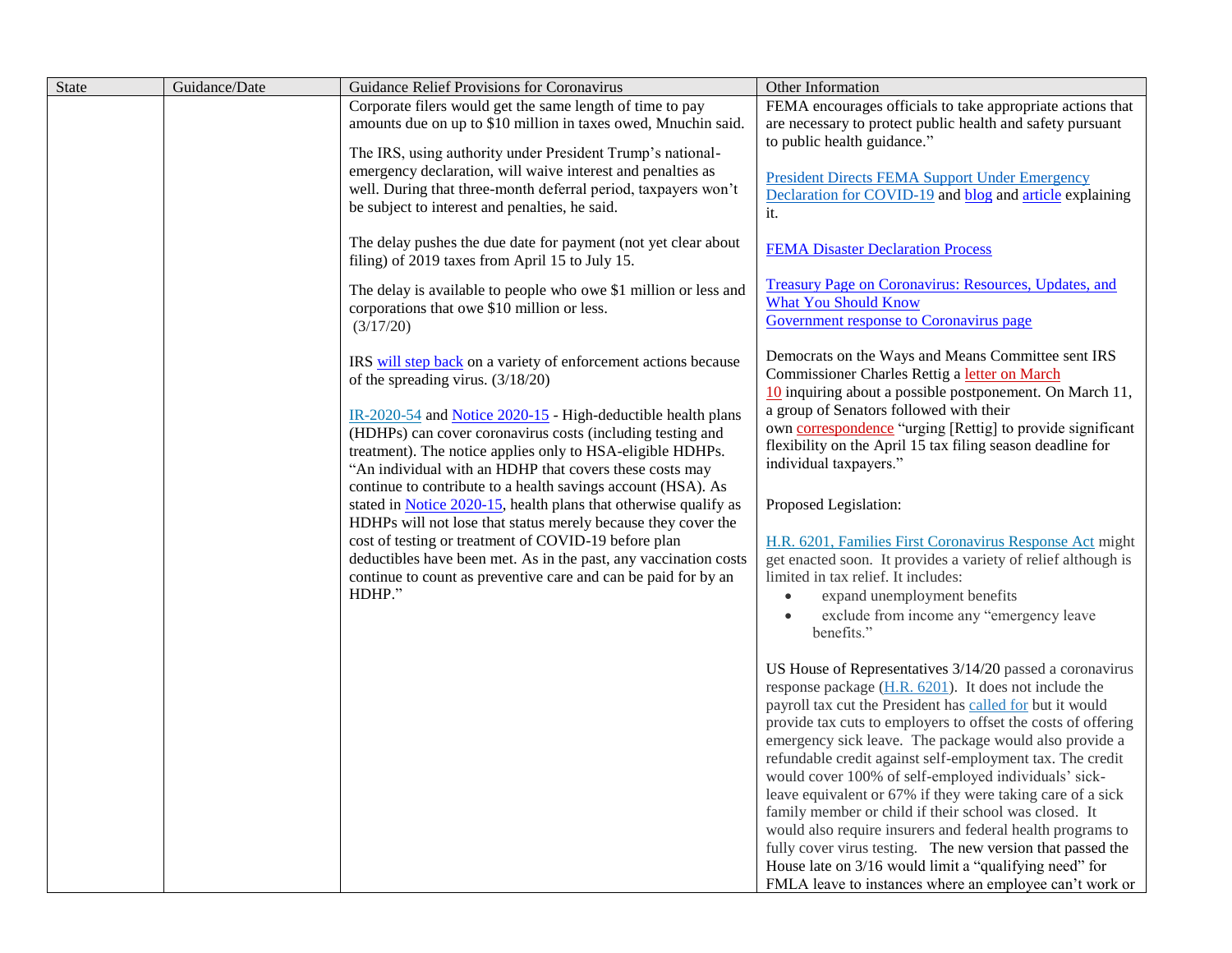| <b>State</b> | Guidance/Date | Guidance Relief Provisions for Coronavirus | Other Information                                                                                                                                                                                                                                                                                                                                                                                                                                                                                                                            |
|--------------|---------------|--------------------------------------------|----------------------------------------------------------------------------------------------------------------------------------------------------------------------------------------------------------------------------------------------------------------------------------------------------------------------------------------------------------------------------------------------------------------------------------------------------------------------------------------------------------------------------------------------|
|              |               |                                            | telecommute because their child's school, day care, or                                                                                                                                                                                                                                                                                                                                                                                                                                                                                       |
|              |               |                                            | child care is unavailable. Senate will consider the bill this                                                                                                                                                                                                                                                                                                                                                                                                                                                                                |
|              |               |                                            | week.                                                                                                                                                                                                                                                                                                                                                                                                                                                                                                                                        |
|              |               |                                            | A third House coronavirus response package that is being<br>developed will include making sure sick workers can<br>access longer term leave, increasing the scope of allowable<br>uses of family and medical leave, Pelosi said in a statement<br>today. The package will also work to expand refundable<br>tax credits for self-employed workers, make sure actions<br>taken by the Trump administration balances workforce<br>needs, and paid leave for first responders and health-care<br>workers, Pelosi said in the statement 3/17/20. |
|              |               |                                            | Separately, Schumer unveiled a new virus funding package<br>of at least \$750 billion for Americans affected by the<br>outbreak. The legislation would include \$400 billion in<br>emergency appropriations to aid seniors, public housing,<br>and schools and children.                                                                                                                                                                                                                                                                     |
|              |               |                                            | The administration is also weighing a proposal to allow<br>homeowners whose income was cut by the coronavirus to<br>delay mortgage payments. Still to be decided is a<br>mechanism for borrowers to catch up. The federal<br>government also will have to determine how to advance<br>money to mortgage servicers so investors in mortgage-<br>backed securities can get their guaranteed payments.                                                                                                                                          |
|              |               |                                            | "The Trump administration is discussing a plan that could<br>amount to as much as \$1.2 trillion, including direct<br>payments of \$1,000 or more to all Americans within two<br>weeks."                                                                                                                                                                                                                                                                                                                                                     |
|              |               |                                            | The U.S. Tax Court <b>announced</b> it would reschedule<br>hearings or trials as needed, and urged individuals not to<br>come into the building if they felt sick.                                                                                                                                                                                                                                                                                                                                                                           |
|              |               |                                            | <b>CDC</b> Coronavirus page                                                                                                                                                                                                                                                                                                                                                                                                                                                                                                                  |
|              |               |                                            | CDC implementation of mitigation strategies for<br>communities with local COVID-19 transmission                                                                                                                                                                                                                                                                                                                                                                                                                                              |
|              |               |                                            | Bloomberg tax coronavirus updates                                                                                                                                                                                                                                                                                                                                                                                                                                                                                                            |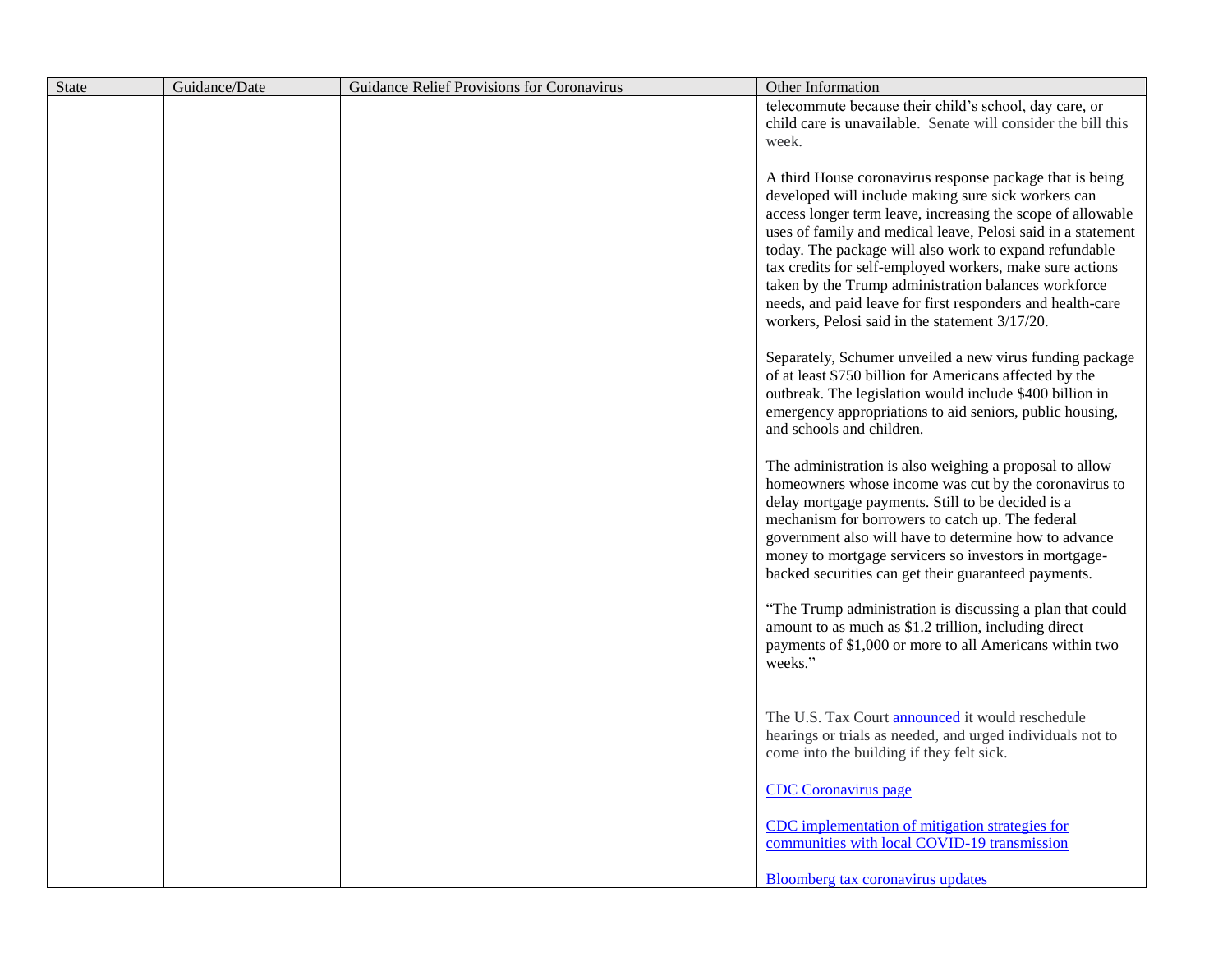| <b>State</b>              | Guidance/Date                                                                                                                                                     | Guidance Relief Provisions for Coronavirus | Other Information                                                                                                                                                                                                                                                                                                                                                                       |
|---------------------------|-------------------------------------------------------------------------------------------------------------------------------------------------------------------|--------------------------------------------|-----------------------------------------------------------------------------------------------------------------------------------------------------------------------------------------------------------------------------------------------------------------------------------------------------------------------------------------------------------------------------------------|
|                           |                                                                                                                                                                   |                                            | Conditional coronavirus relief provided by SEC                                                                                                                                                                                                                                                                                                                                          |
|                           |                                                                                                                                                                   |                                            | Global coronavirus map, which is updated daily.                                                                                                                                                                                                                                                                                                                                         |
| <b>AICPA</b><br>resources | <b>AICPA Coronavirus</b><br><b>Resource Center,</b><br><b>AICPA State Tax Filing</b><br>Guidance on                                                               |                                            | 3/15/20 AICPA email to members:<br>"Yesterday, we told you about our efforts and<br>conversations with the Treasury Department and the IRS to<br>secure filing and payment relief for taxpayers and tax<br>preparers in light of the uncertainty and challenges caused<br>by the spread of the Coronavirus (COVID-19) pandemic.                                                         |
|                           | Coronavirus,<br><b>AICPA Press Release on</b><br><b>Needed Immediate</b><br><b>Filing Relief Guidance</b><br>(3/13/20)                                            |                                            | Based upon our conversations, we anticipate that Treasury<br>and the IRS will announce this week an extension of the<br>April 15th deadline by as much as 90 days, and a waiver of<br>penalties and interest for most taxpayers.                                                                                                                                                        |
|                           | <b>AICPA</b> release on<br>COVID-19 U.S.<br>Emergency<br><b>Declaration:</b> What Does<br>It Mean for U.S.<br><b>Taxpayers and Tax</b><br>Practitioners? (3/13/2) |                                            | Additionally, Treasury and the IRS are aware of the major<br>deadline for businesses tomorrow, March 16th, and the<br>challenges facing taxpayers and tax preparers in meeting<br>that deadline. They have indicated that they would be<br>generous in determining reasonable cause abatement of<br>any penalties for taxpayers and tax preparers unable to file<br>in a timely manner. |
|                           | <b>AICPA</b> calls for<br>individual and business                                                                                                                 |                                            | We will continue to keep you updated as we receive more<br>information."                                                                                                                                                                                                                                                                                                                |
|                           | tax filing relief amid<br>Coronavirus pandemic<br>(3/11/20),                                                                                                      |                                            | <b>AICPA Release on COVID-19 U.S. Emergency</b><br>Declaration: What Does It Mean for U.S. Taxpayers and<br>Tax Practitioners? (3/13/2)                                                                                                                                                                                                                                                 |
|                           | <b>AICPA Disaster Relief</b><br><b>Tax Advocacy Page</b><br><b>AICPA Casualty Loss</b>                                                                            |                                            | $AICPA$ press release $(3/13/20) - AICPA$ expresses<br>concerns about meeting filing deadline during coronavirus<br>pandemic                                                                                                                                                                                                                                                            |
|                           | <b>Resources and Guide</b>                                                                                                                                        |                                            | "The American Institute of CPAs (AICPA) today<br>expressed its dismay that the Treasury Department and the<br>IRS have yet to provide taxpayers and tax preparers with<br>filing and payment relief given Monday's impending tax<br>return deadline for many businesses.                                                                                                                |
|                           |                                                                                                                                                                   |                                            | "The AICPA appreciates the efforts being made by the<br>Treasury Department and IRS to provide relief to the                                                                                                                                                                                                                                                                            |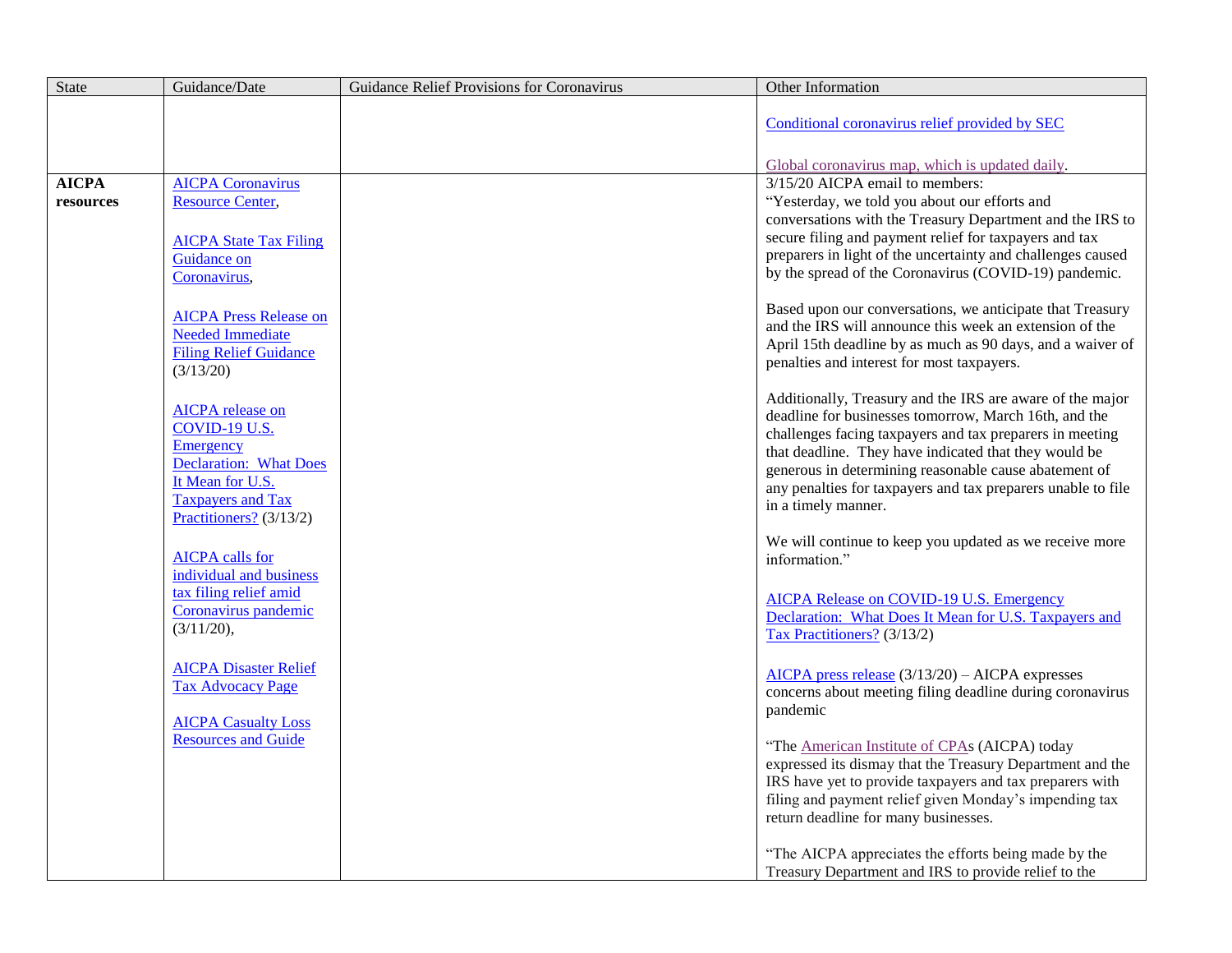| State | Guidance/Date | Guidance Relief Provisions for Coronavirus | Other Information                                                                                                                                                                                                                                                                                                                                                                                                                                                                                                                                                                                                                                                                                                                                                                                                                                                                                                                                                                                                                 |
|-------|---------------|--------------------------------------------|-----------------------------------------------------------------------------------------------------------------------------------------------------------------------------------------------------------------------------------------------------------------------------------------------------------------------------------------------------------------------------------------------------------------------------------------------------------------------------------------------------------------------------------------------------------------------------------------------------------------------------------------------------------------------------------------------------------------------------------------------------------------------------------------------------------------------------------------------------------------------------------------------------------------------------------------------------------------------------------------------------------------------------------|
|       |               |                                            | taxpaying public. However, in light of the uncertainty and<br>challenges caused by the spread of the Coronavirus<br>pandemic, we are disappointed that the Treasury<br>Department and IRS have yet to make an announcement on<br>how relief would help millions of individuals and<br>businesses, and to the CPAs who advise them," said<br>Edward Karl, CPA, AICPA Vice President of Tax Policy<br>and Advocacy.                                                                                                                                                                                                                                                                                                                                                                                                                                                                                                                                                                                                                 |
|       |               |                                            | The AICPA encourages its members to refer to its<br>resources that can help them manage clients' needs and<br>their business at this time:<br>On March 11, the AICPA called for the Treasury<br>Department and the IRS to provide relief to all<br>taxpayers in light of the uncertainty and challenges<br>caused by the spread of the coronavirus (press release).<br>The IRS has provided more information on what a<br>national emergency may mean for taxpayers and tax<br>practitioners: IRS Resource Guide on Disaster<br><b>Assistance and Emergency Relief Program.</b><br>U.S. states are providing tax filing relief for individuals<br>and businesses. The AICPA has compiled the latest<br>developments on state tax filings related to coronavirus<br>(more here)<br>CPAs' clients may need assistance with their tax<br>returns and business affairs during this filing season's<br>uncertainty. Access AICPA guidance and tools.<br>Casualty loss and disaster relief resources are also<br>available (more here)" |
|       |               |                                            | AICPA calls for individual and business tax filing relief<br>amid Coronavirus pandemic (3/11/20)<br>"The American Institute of CPAs' (AICPA) today called<br>for the Treasury Department and the IRS to provide relief<br>to all taxpayers in light of the uncertainty and challenges<br>caused by the spread of the Coronavirus (COVID-19)<br>pandemic.<br>Specifically, we request that Treasury and the IRS consider<br>the following recommendations, which will provide<br>extensive relief to millions of individuals and businesses:                                                                                                                                                                                                                                                                                                                                                                                                                                                                                       |
|       |               |                                            | <b>Individuals</b>                                                                                                                                                                                                                                                                                                                                                                                                                                                                                                                                                                                                                                                                                                                                                                                                                                                                                                                                                                                                                |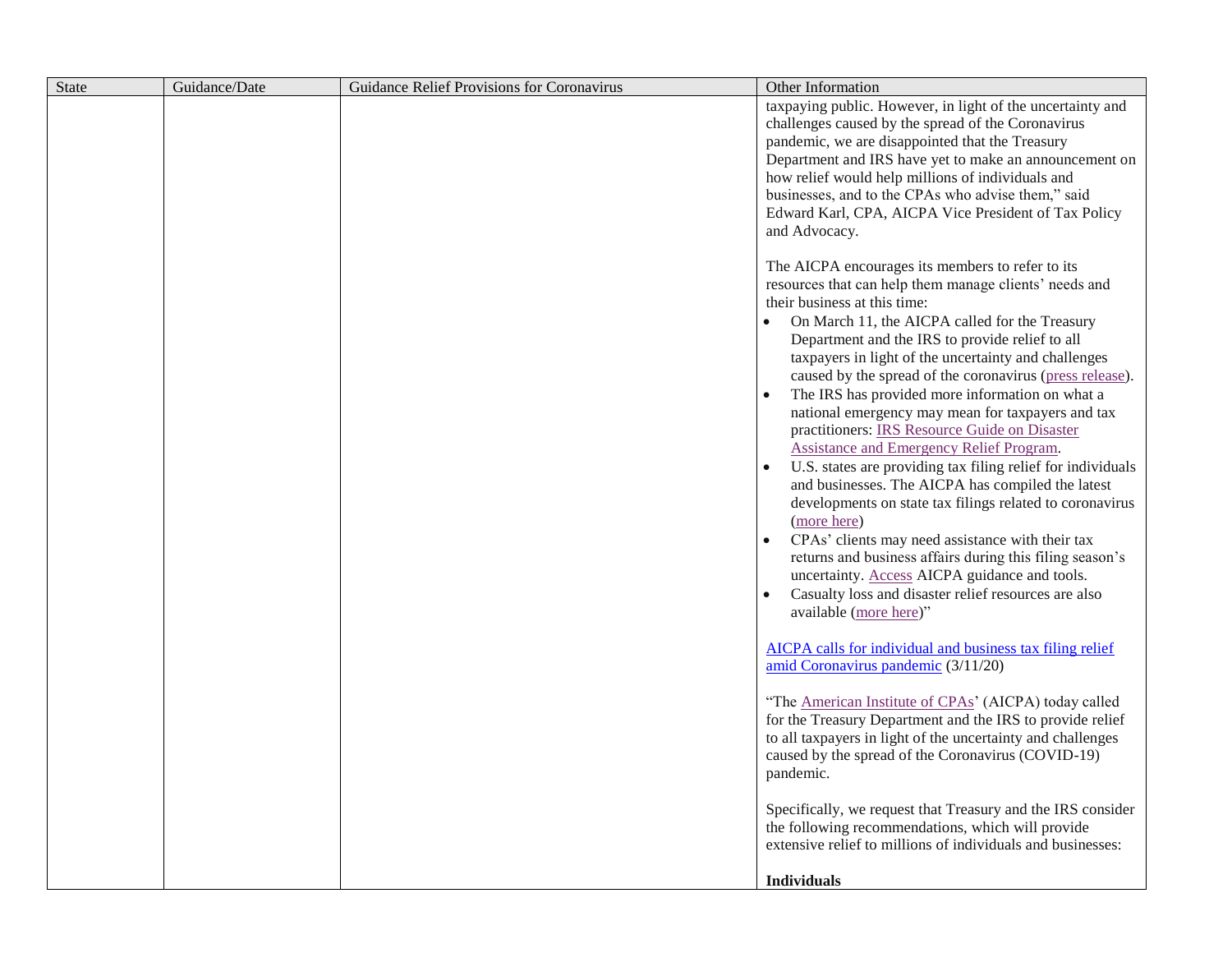| <b>State</b> | Guidance/Date | Guidance Relief Provisions for Coronavirus | Other Information                                                                                                                                                                                                                                                                                                                                                                                                          |
|--------------|---------------|--------------------------------------------|----------------------------------------------------------------------------------------------------------------------------------------------------------------------------------------------------------------------------------------------------------------------------------------------------------------------------------------------------------------------------------------------------------------------------|
|              |               |                                            | Broad Relief: Extend certain deadlines falling on or after<br>March 15, 2020 and before October 15, 2020 to give<br>individuals additional time to file and make payments<br>through October 15, 2020.                                                                                                                                                                                                                     |
|              |               |                                            | Automatic Extension: Provide an automatic extension to<br>October 15, 2020, without the need to file any forms or<br>request an extension.                                                                                                                                                                                                                                                                                 |
|              |               |                                            | Penalties & Interest:<br>Waive late payment penalties if at least 70% of an<br>individual's current tax due is paid by April 15, 2020.<br>Waive interest through October 15, 2020.                                                                                                                                                                                                                                         |
|              |               |                                            | Other Relief:<br>Waive underpayment penalties for 2020 estimated tax<br>payments if paid by September 15, 2020.<br>Extend the IRA contribution deadline.                                                                                                                                                                                                                                                                   |
|              |               |                                            | <b>Businesses</b>                                                                                                                                                                                                                                                                                                                                                                                                          |
|              |               |                                            | Broad Relief: Extend certain deadlines falling on or after<br>March 15, 2020 and before October 15, 2020, to give<br>businesses additional time to file and make payments<br>through October 15, 2020.                                                                                                                                                                                                                     |
|              |               |                                            | Automatic Extension: Provide an automatic extension<br>without the need to file any forms or request an extension.                                                                                                                                                                                                                                                                                                         |
|              |               |                                            | Penalties & Interest: Waive late payment penalties and<br>interest through October 15, 2020.                                                                                                                                                                                                                                                                                                                               |
|              |               |                                            | Other Relief: Provide appropriate relief for all businesses<br>and tax-exempt organizations regarding elections and<br>filings (including payroll, excise tax, etc.).                                                                                                                                                                                                                                                      |
|              |               |                                            | "We are hearing from our members that they and their<br>clients are experiencing great uncertainty about this year's<br>tax filing season. Our recommendations will help give<br>taxpayers, large and small, much needed relief in the midst<br>of this fast-moving emergency situation," said Edward<br>Karl, AICPA Vice President of Taxation. "We continue to<br>closely monitor the Coronavirus pandemic and thank the |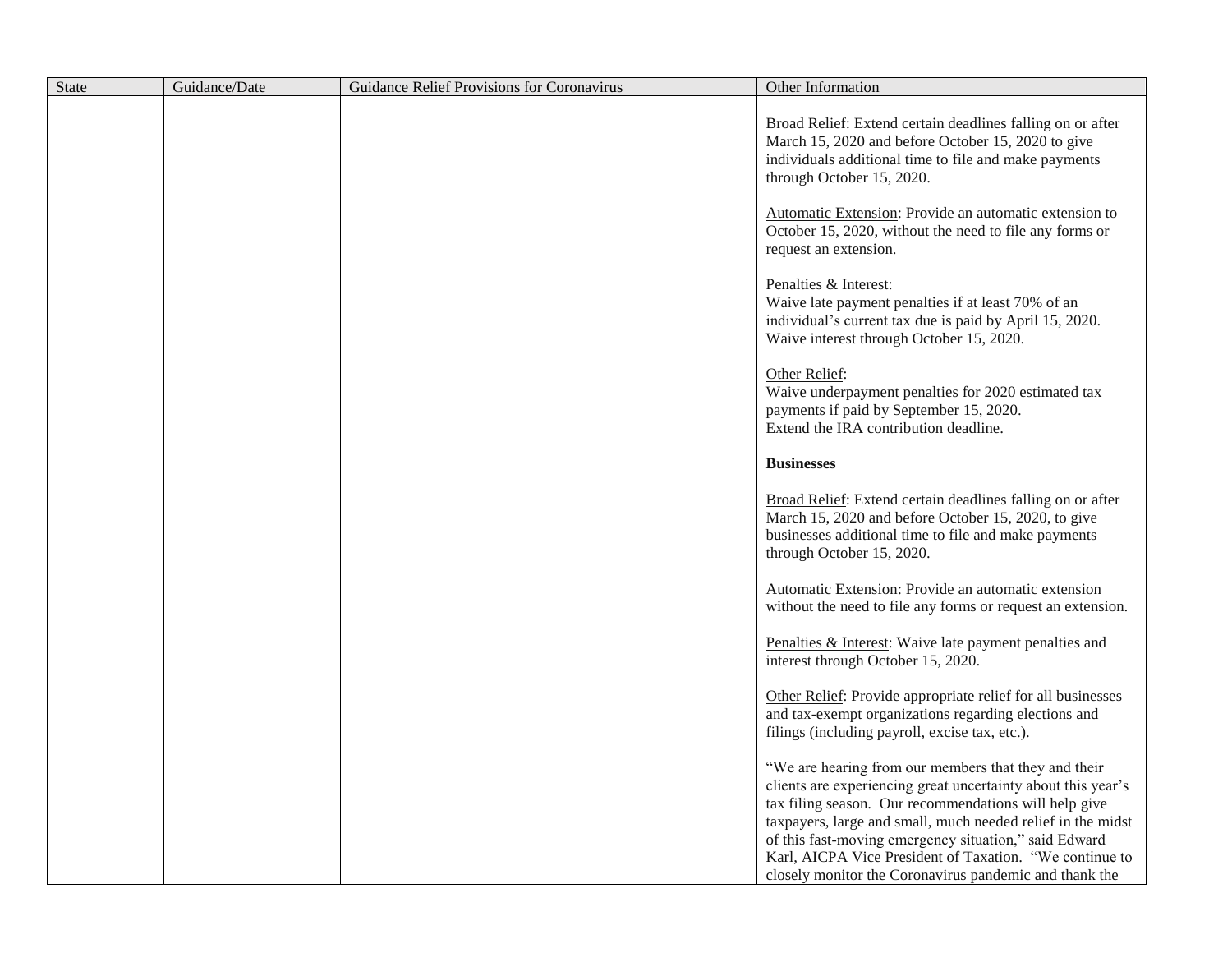| <b>State</b>                          | Guidance/Date                               | Guidance Relief Provisions for Coronavirus                            | Other Information                                                                                                          |
|---------------------------------------|---------------------------------------------|-----------------------------------------------------------------------|----------------------------------------------------------------------------------------------------------------------------|
|                                       |                                             |                                                                       | Treasury Department and IRS for their commitment to the                                                                    |
|                                       |                                             |                                                                       | welfare of all taxpayers.""                                                                                                |
| <b>Other State</b>                    | <b>COST COVID-19 state</b>                  | Colorado, Connecticut, Indiana, Michigan, Ohio officials said         | Nevada and Pennsylvania Departments of Revenue are                                                                         |
| <b>Tax Filing</b><br><b>Resources</b> | guidance chart                              | they would mirror IRS guidance as it is updated amid the<br>pandemic. | fully closed. (per FTA)                                                                                                    |
|                                       | <b>NCSL</b> Coronavirus state               |                                                                       | Multistate Associates Coronavirus Page and chart on state                                                                  |
|                                       | resources                                   |                                                                       | developments                                                                                                               |
|                                       |                                             |                                                                       |                                                                                                                            |
|                                       | Forbes article on states'                   |                                                                       | <b>All States' Departments of Revenues</b>                                                                                 |
|                                       | extensions                                  |                                                                       |                                                                                                                            |
|                                       |                                             |                                                                       | FTA links to all state tax agencies                                                                                        |
|                                       | <b>Bloomberg</b> tax<br>coronavirus updates |                                                                       | State governments' websites (including taxation)                                                                           |
|                                       |                                             |                                                                       |                                                                                                                            |
|                                       | <b>All States' Departments</b>              |                                                                       | States' EITC summary (3/25/19)                                                                                             |
|                                       | of Revenues                                 |                                                                       |                                                                                                                            |
|                                       | <b>FTA</b> links to all state tax           |                                                                       | Some state legislatures have postponed sessions or will end<br>them early to mitigate the spread of the virus. As of March |
|                                       | agencies and state                          |                                                                       | 14, legislatures including: Colorado, Connecticut,                                                                         |
|                                       | individual deadlines                        |                                                                       | Delaware, Georgia, Illinois, Kentucky, Maine, Nebraska,                                                                    |
|                                       |                                             |                                                                       | New Hampshire, Rhode Island, and Vermont had                                                                               |
|                                       |                                             |                                                                       | postponed their legislative sessions, according to the                                                                     |
|                                       |                                             |                                                                       | National Conference of State Legislatures.                                                                                 |
|                                       |                                             |                                                                       | <b>National Center for State Courts:</b>                                                                                   |
|                                       |                                             |                                                                       | <b>How State Courts Are Responding to Coronavirus</b>                                                                      |
|                                       |                                             |                                                                       | <b>Coronavirus: What You Need to Know</b>                                                                                  |
|                                       |                                             |                                                                       |                                                                                                                            |
|                                       |                                             |                                                                       | <b>Health</b>                                                                                                              |
|                                       |                                             |                                                                       | State Action on Coronavirus (COVID-19)                                                                                     |
|                                       |                                             |                                                                       | <b>Paid Sick Leave</b>                                                                                                     |
|                                       |                                             |                                                                       | NCSL Blog: Coronavirus, A Federal and State Rundown                                                                        |
|                                       |                                             |                                                                       | <b>State Quarantine and Isolation Statutes</b>                                                                             |
|                                       |                                             |                                                                       | <b>Federal Actions</b>                                                                                                     |
|                                       |                                             |                                                                       | NCSL Blog: Congress Appropriates at Least \$1.05 Billion                                                                   |
|                                       |                                             |                                                                       | to States, Territories, Tribes to Combat COVID-19                                                                          |
|                                       |                                             |                                                                       | <b>NCSL Issues Statement on Coronavirus Funding Bill</b><br><b>Continuity of Government</b>                                |